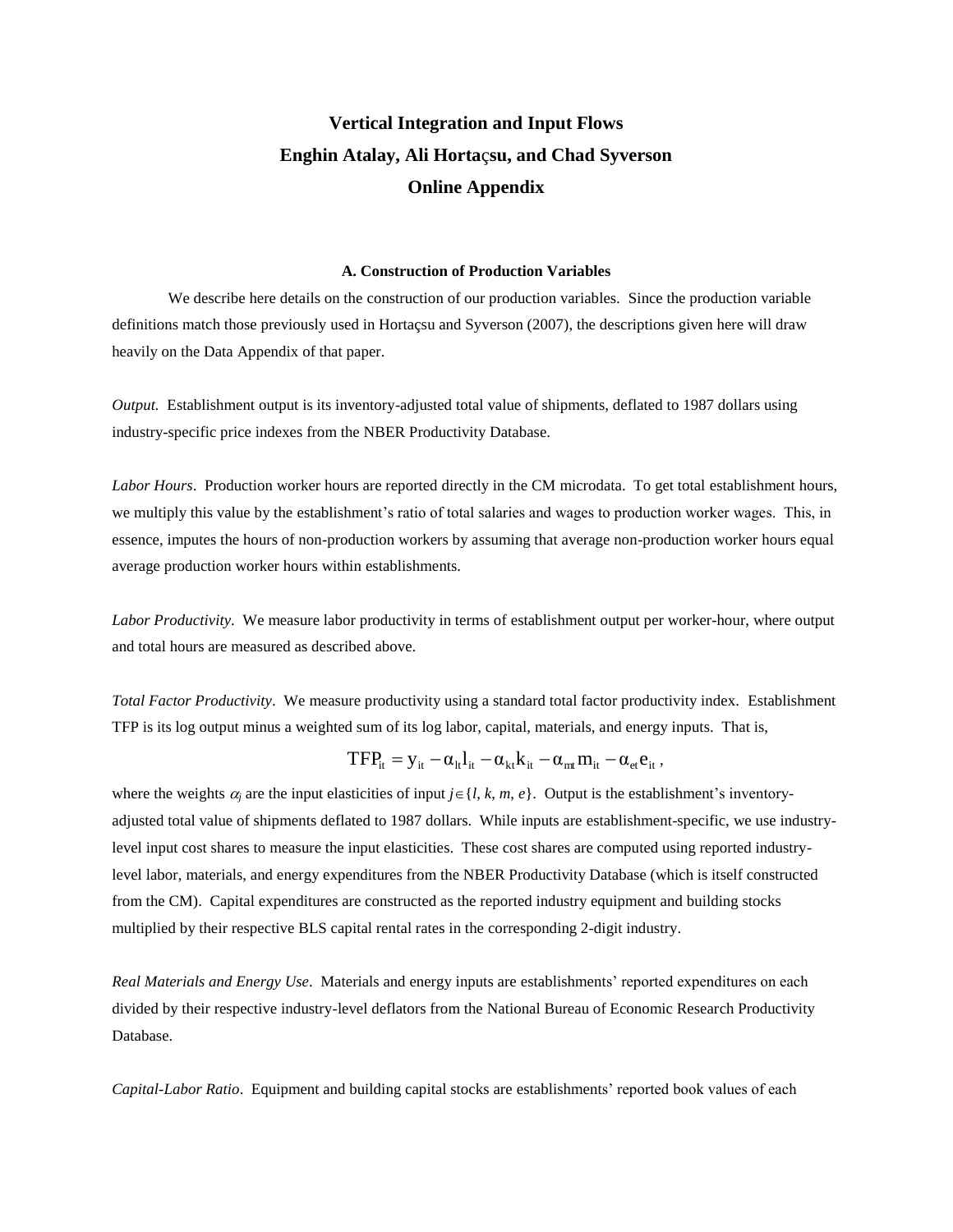capital type deflated by the book-to-real value ratio for the corresponding 3-digit industry. (These industry-level equipment and structures stocks are from published Bureau of Economic Analysis data.) Any reported machinery or building rentals by the establishment are inflated to stocks by dividing by a type-specific rental rate.<sup>1</sup> The total productive capital stock  $k_{it}$  is the sum of the equipment and structures stocks. This is divided by the establishments' number of labor hours to obtain the capital-intensity measure used in the empirical tests.

*Nonproduction Worker Ratio*. Establishments directly report both their number of production and nonproduction employees. Nonproduction workers are defined by the Census Bureau as those engaged in "supervision above linesupervisor level, sales (including a driver salesperson), sales delivery (truck drivers and helpers), advertising, credit, collection, installation, and servicing of own products, clerical and routine office functions, executive, purchasing, finance, legal, personnel (including cafeteria, etc.), professional and technical [employees]. Exclude proprietors and partners." The nonproduction worker ratio is simply such employees' share of total establishment employment.

## **B. Identifying Pairs of Vertically Linked Industries**

The purpose of this section is to detail our methodology of identifying pairs of industries (at the 4-digit SIC level) that are vertically linked to one another. As mentioned in Section II.A of the paper, we classify industry *I* to be upstream of industry *J* if the fraction of shipments from *I* to *J* is greater than some threshold. In the baseline specification, this threshold is set at one percent of the total value sent by establishments in industry *I*. In this section, we describe how we impute the value of shipments sent from SIC industry *I* to SIC industry *J*.

There are two steps to this procedure. First, we must impute how much of each (STCC) commodity *C* was received by any (SIC) industry *J*. Our imputation method is different for *J*'s that are in the wholesale sector, in the retail sector, and in any other sector. The first step is described in Web Technical Appendices B.1, B.2, and B.3. Second, we aggregate over the commodities shipped by each upstream industry, *I*, to generate the estimate of the value of shipments from *I* to *J*. This step is described in Web Technical Appendix B.4.

#### *B.1. Measuring the Flow of Goods through Sectors Other than Wholesale or Retail*

 $\overline{a}$ 

For industries outside of the wholesale and retail sector, we start with the 1992 BEA Use Table. This dataset contains information on the amount purchased by different industries of different commodities. Within the BEA Use Table, both industries and commodities are defined according to the BEA's IOIND classification. The main task, for us, is to relate IOIND commodity codes to the Commodity Flow Survey's STCC commodity codes, and to relate IOIND industry codes to the (4-digit) SIC industry codes.

Use *γ*∈Γ to refer to IOIND commodities, φ ∈Φ to refer to IOIND industries, *C* to refer to STCC commodities, and *I* and *J* to refer to SIC industries. The task at hand is to impute the purchases, *PCJ*, of commodity *C* by industry *J* using information on the purchases of commodity  $\gamma$  made by industry  $\varphi$ .

<sup>&</sup>lt;sup>1</sup> Capital rental rates are from unpublished data constructed by the Bureau of Labor Statistics for use in computing their Multifactor Productivity series. Formulas, related methodology, and data sources are described in U.S. Bureau of Labor Statistics (1983) and Harper, Berndt, and Wood (1989).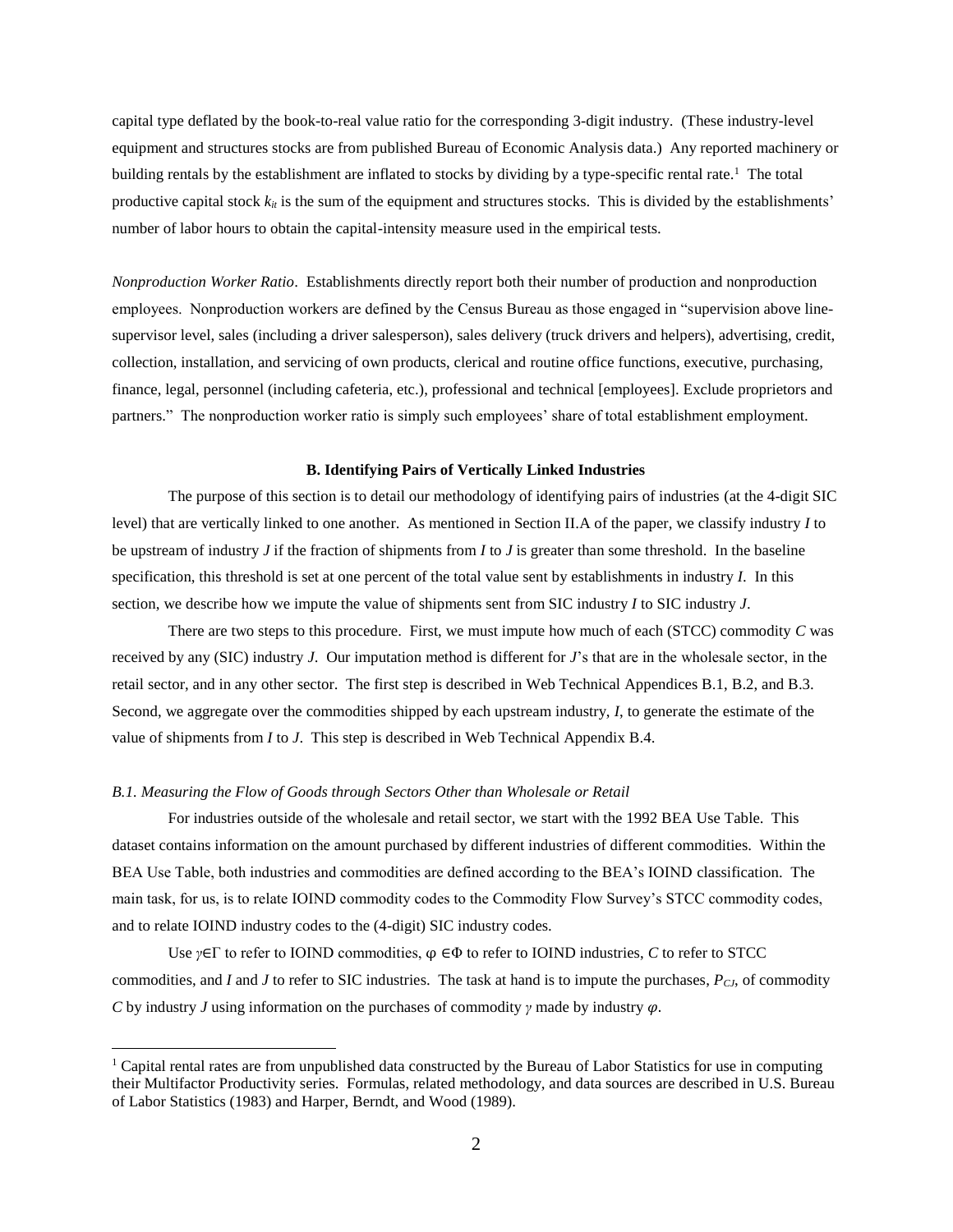Towards this goal, we use the concordance—between SIC industries and IOIND industries—provided by the BEA.<sup>2</sup> With one minor exception, each 4-digit SIC code can be uniquely matched to a single IOIND industry.<sup>3</sup> We assume that, for the SIC industries *J* that correspond to the same IOIND industry  $\varphi$ , purchases of  $\gamma$  are proportional to industry *J*'s employment. In other words:

$$
P_{\gamma J} = P_{\gamma \phi} \times \frac{Emp_{J}}{\sum_{J' \in \Lambda(J)} Emp_{J'}}
$$

In this equation,  $Emp_J$  refers to the total employment in SIC-industry *J*, and  $\Lambda$ (*J*) denotes the set of SIC industries, *J*<sup> $\prime$ </sup>, that correspond to the same IOIND industry as SIC industry, *J*. The presumption here is that commodity purchases of an industry are proportional to the industry's size and that SIC industries that share a common IOIND industry have roughly similar factor requirements.

We employ a similar procedure to impute *PCJ* from *PγJ*. First, we construct a correspondence between IOIND commodities, *γ*, and STCC commodities, *C*. The concordance of CFS STCC commodity codes and the BEA IOIND commodity codes is produced in a two-step process. To match STCC commodities to the corresponding SIC industries, we use a table provided to us by John Fowler at the U.S. Census Bureau. Then, to match SIC codes to IOIND commodities, we use the concordance provided by the BEA, described in the previous paragraph. The result of this two-step process is a many-to-many correspondence between IOIND commodities and STCC commodities.

Consider a single IOIND commodity, γ, which we have matched to multiple STCC commodities, *C*. We assign the purchases (by *J*) of these multiple *C*'s in proportion to their prevalence in the Commodity Flow Survey. Since a given commodity *C* can correspond to multiple *γ*'s, we need to sum over the *γ*'s to estimate the flows of STCC-commodity *C* to SIC-industry *J*. In other words, our assumptions lead to the following expression for *PCJ*:

$$
P_{\text{CJ}} = \sum_{\gamma \in \Theta(C)} P_{\gamma J} \times \frac{V_{\text{C}}}{\sum_{\text{C'} \in \Psi(\gamma)} V_{\text{C'}}}
$$

In this equation, *V<sup>C</sup>* refers to the total amount of commodity *C* that we observe being shipped in the 1993 Commodity Flow Survey, Ψ(*γ*) refers to the set of STCC commodities that correspond to the IOIND commodity *γ*, and Θ(*C*) refers to the set of IOIND commodities that correspond to the STCC commodity *C*.

 $\overline{a}$ 

<sup>2</sup> The concordance can be found at [http://www.bea.gov/scb/pdf/national/inputout/meth/io1992.pdf;](http://www.bea.gov/scb/pdf/national/inputout/meth/io1992.pdf) see pages M33- M36.

<sup>&</sup>lt;sup>3</sup> The exception is in agriculture (SIC industries 0100-0299). For these industries, there are certain 4-digit SIC industries that can be matched to multiple BEA IOIND industries. For these industries, we tried several methodologies: dropping all agriculture establishments from our baseline sample, allowing for many-to-many merges, and using our best judgment over the IOIND industry which most closely matched any given 4-digit SIC. In the end we chose the latter methodology. Because establishments within agriculture are not part of the CFS sample, the choice of the methodology has essentially no effect on any of the paper's results. (The only way in which the results of the paper could at all be affected by this choice is if agriculture was an important downstream industry for many of the establishments in our sample. This turns out not to be the case.)

In the construction (SIC industries 1500-1799, 6552), there are also several 4-digit SIC industries that correspond to multiple BEA industries. This is not an issue, however, since the BEA Input-Output tables consider all of construction as a single industry (despite the fact that there are multiple IOIND industries within construction).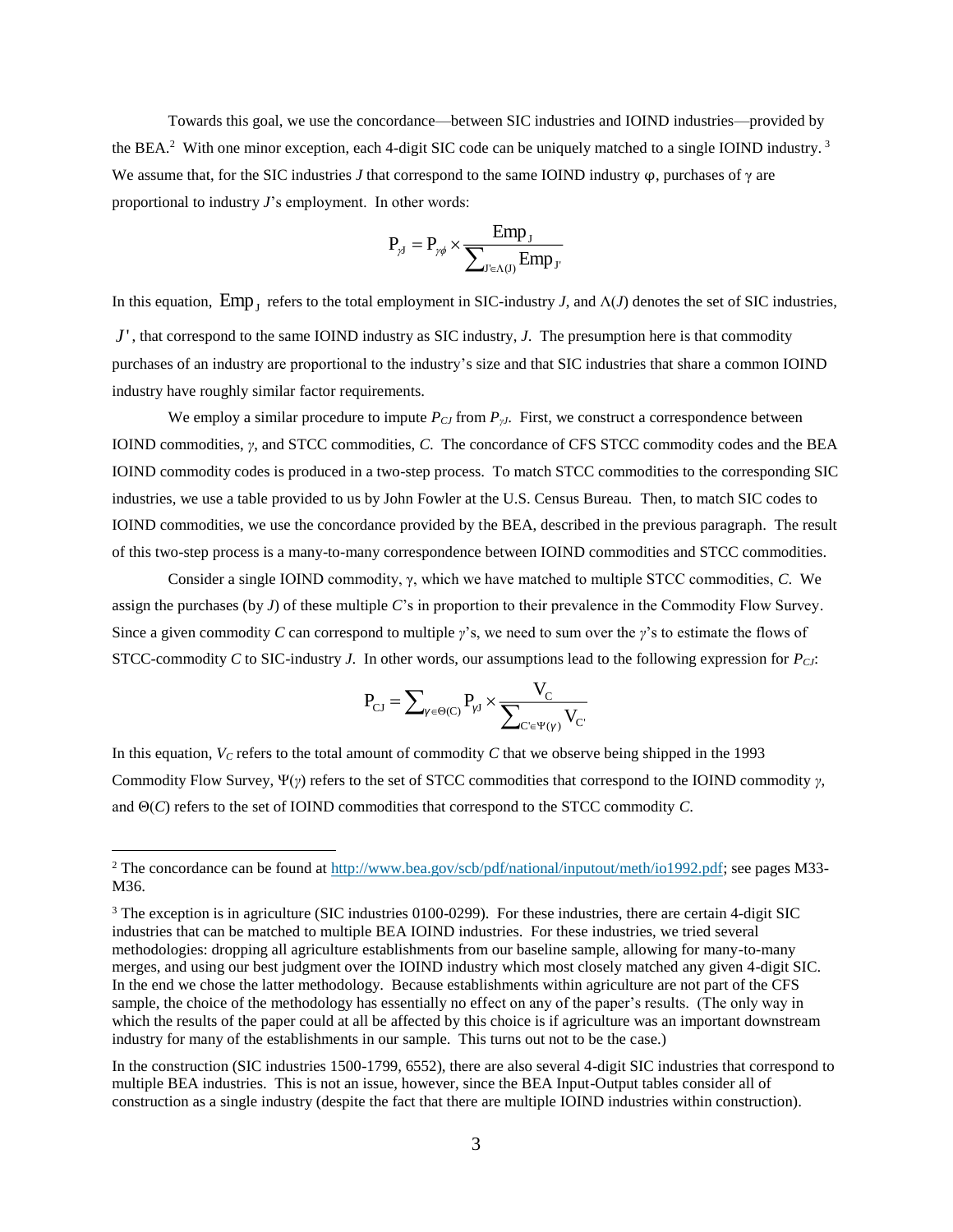#### *B.2. Measuring the Flow of Goods through the Wholesale Sector*

The Input-Output Tables treat both the entire wholesale and retail sectors as single industries. Further, they do not keep track of shipments by manufacturers to or through wholesalers or retailers, instead measuring only those inputs directly used by wholesalers and retailers in the production of wholesale and retail services. To better measure the flow of goods through these sectors, we employ algorithms that rely less on the BEA's Use Table.

If industry *J* is in the wholesale sector, we impute the industry's purchases of each commodity *C* using CFS data on establishments' shipments of commodity *C* along with data from the Annual Wholesale Trade Survey (AWTS). Aggregating across establishments in the CFS gives a measure of aggregate sales, *TCJ*, of each commodity by each wholesale industry. Second, the AWTS contains information on wholesale industries' aggregate commodity purchases and aggregate commodity sales. Using data from the AWTS, we compute the ratio  $R_J$  of commodity purchases to sales. Given these two pieces of information, we impute industry *J*'s purchases of commodity *C* as

#### $P_{CI} = T_{CI} \times R_J$ .

To give an example, establishments in the motor-vehicle-related wholesale industries (SICs 5010-5019) had sales of \$159 billion and purchases of \$131 billion in 1993. We therefore set  $R_J = 0.82$  (131/159) for all vehicle-related wholesale industries. For each commodity and industry within SICs 5010-5019, we impute aggregate purchases as 82 percent of the shipments of the respective commodity that we observe CFS establishments making.

#### *B.3. Measuring the Flow of Goods through the Retail Sector*

When *J* is a retail industry, we utilize the CFS data along with the Annual Retail Trade Survey (ARTS). The U.S. Census Bureau uses the ARTS to collect information on purchases of groups of retail industries. For example, in 1993, establishments in the household appliance industries (SICs 5720–5734) purchased \$35.8 billion in intermediate materials. Unfortunately, we do not know how much total merchandise was purchased by each SIC industry within these groupings, nor do we know the amount of any specific commodity purchased by these groups. To impute these values, we rely on data from the Commodity Flow Survey and then hand match commodity-specific shipments to the most appropriate retail industry within the ARTS groupings.

To demonstrate, we continue with our household appliance retailers example. Our hand match specifies IOIND commodities 510102 (calculating and accounting machines), 510103 (electronic computers), 510104 (computer peripheral equipment), and 510400 (other office machines) as those that are sold to SIC 5734 (computer and software stores). Repeating this process for all commodities and industries yields a table of commodity-retailindustry pairs such that the 4-digit retail industry could potentially purchase the given commodity. The amount of the commodity purchased by the industry is assumed proportional to a) the amount of the good shipped, according to the Commodity Flow Survey, b) the 4-digit retail industry's share of employment among its larger grouping of industries, and c) the total amount purchased by the industry group.

For example, suppose we want to impute the purchases of computers (STCC 37531) by computer and software stores. We know that total goods purchases by retailers in SICs 5720–5734 is \$35.8 billion. Since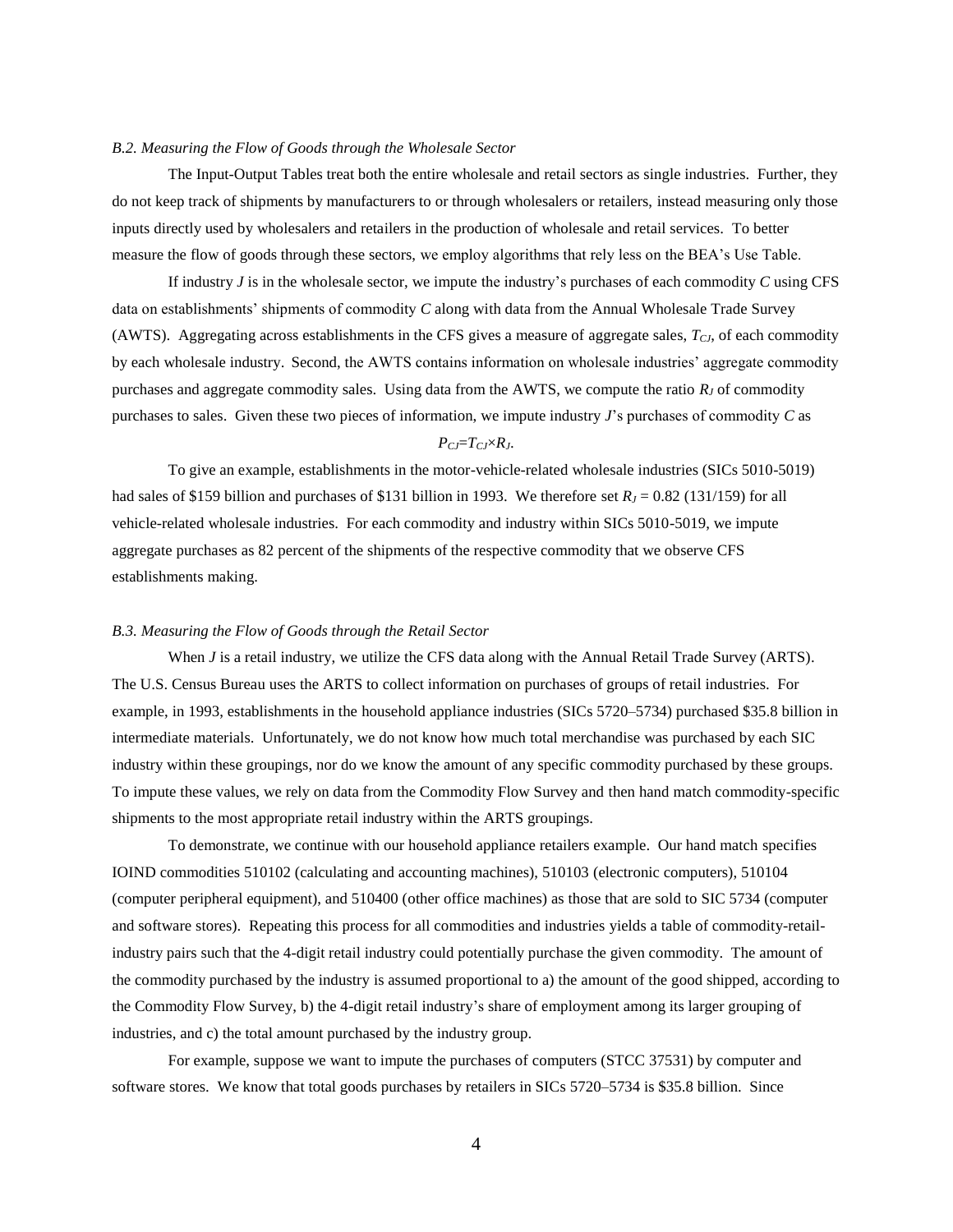employment in computer and software stores is 14.6 percent (30,000/205,000) of employment in this retailer group, we impute goods purchases of \$5.2 billion by computer and software stores.<sup>4</sup> (As in Web Technical Appendix B.1, we are presuming that a) purchases of a given 4-digit SIC are proportional to employment, and b) purchase intensities are constant, across SICs, within the larger group of industries.) To impute the amount of this total that is computers specifically, we multiply the \$5.2 billion figure by the value of shipments of computers as a fraction of all commodities that can be purchased by computer and software stores, where both of these commodity values are computed from the CFS (again, mirroring an assumption that we make in Web Technical Appendix B.1).

#### *B.4. Aggregating across the Commodities Shipped by a Given Industry*

In the previous three subsections, we have described how to compute the total value,  $P_{C,J}$ , of STCCcommodity *C* purchases made by each SIC industry, *J*.

In addition to this information, from the Commodity Flow Survey we are able to compute the amount of each STCC commodity that is shipped by each SIC–industry, *I*. From this, we can compute the fraction, F<sub>CI</sub>, the fraction of all shipments of (STCC) commodity, *C*, that originate from (SIC) industry *I*.

Thus, to estimate the total values of shipments from *I* to industry *J*, we sum over all of the commodities that industry *I* ships:

$$
\mathbf{S}_{I\!J} = \sum_{\mathbf{C}} \mathbf{P}_{C\!J} \times F_{C\!I}
$$

Note that, in terms of defining pairs of vertically linked industries, the defining traits of an industry are the commodities that it ships and receives. In this way, a wholesaler and manufacturer who ship the same commodity may each be defined to be upstream of a retail industry. To give an example, both Auto Assemblers (SIC 3711) and Auto Wholesalers (SIC 5010) ship large quantities of assembled automobiles (STCC 37111). Our methodology will thus define both of these industries to be upstream of the New and Used Car Dealers (SIC 5511) industry.

#### *B.5. Some Aspects of the Resulting Definitions of Pairs of Vertically Linked Industries*

We conclude this section by describing the resulting definition of vertically linked industries. The number of industries, *J*, that are classified as downstream of industry *I* depends on the cut-off that is used to determine whether industries are vertically linked to one another. For the average upstream industry, *I*, approximately 18 (out of the 900 possible downstream SIC industries) have sales for which  $S_{IJ}$  is greater than one percent. In other words, under our benchmark definition, there are 18 industries that are downstream of the average industry. Using a five percent cutoff—as we do in the robustness check given in row 8 of panel B of Table 1—the average industry has 3 industries, *J*, that are downstream of it.

Table A1 depicts these patterns for a single upstream industry, Cane Sugar, Except Refining (SIC 2061). This table presents the estimated flows from *I* to *J*. Under the benchmark definition, 15 industries are defined to be downstream of Cane Sugar. Prepared Flour Mixes and Doughs (SIC 2045) is defined to be downstream of the Cane

 $\overline{a}$ 

<sup>4</sup>For these employment figures, see the "Establishment and Firm Size" document at [http://www.census.gov/epcd/www/92result.html.](http://www.census.gov/epcd/www/92result.html)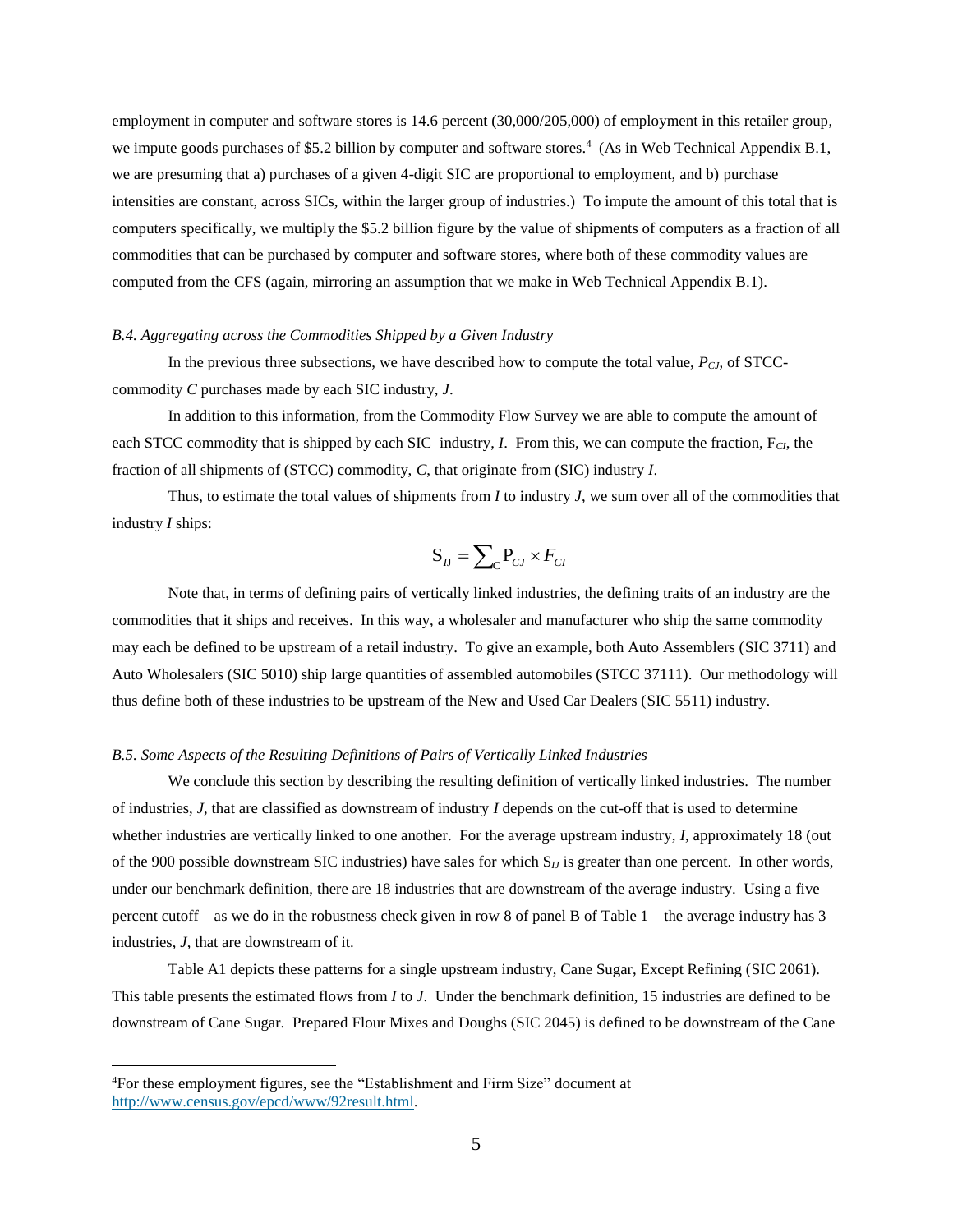Sugar industry, but Prepared Feeds and Feed Ingredients (SIC 2048) is not. With the five percent cutoff, Grocery Stores (SIC 5411), Farm Product Raw Materials (SIC 5159), Cane Sugar, Except Refining, (SIC 2061), and Beet Sugar (SIC 2063) are the four industries defined to be downstream of the Cane Sugar industry.

#### **C. Data Issues**

# *C.1. Do the Census Firm Identifiers Accurately Reflect Ownership?*<sup>5</sup>

The Census Bureau takes particular care to ensure that the firm identifiers used in the Economic Census reflect true ownership patterns that exist across establishments. The primary source of the firm identifiers is the Establishment Identification Number (EIN), originally retrieved by the IRS. Additional surveys and audits, performed by the Census, are aimed at determining whether establishments with different EIN numbers are actually part of a single firm.

The Report of Organization Survey (also known as the Company Organization Survey), conducted by the Census, is designed specifically to correctly measure firms' ownership of different establishments. Firms with more than 500 employees receive and are required to fill out this survey annually. The survey gives firms a list of all establishments currently considered by the Census to be under ownership control by the firm and asks the firms to make any corrections. The survey also asks firms to add any establishments they own that are not currently listed. Note that, among other things, every establishment has an EIN field, so it is easy to handle cases where establishments under the firm's control happen to have different EINs. Also note that the firm itself must report whether it is under more than 50 percent ownership control by some other entity, in which case the Census would consider this other entity to be the owner of all the establishments. The survey forms, as well as additional information about the Report of Organization Survey, can be found at [http://bhs.econ.census.gov/bhs/cos/form.html.](http://bhs.econ.census.gov/bhs/cos/form.html)

In addition, "important" companies (based on their overall prominence or salience within a sector) have a Census Bureau analyst assigned to them. This analyst knows the firm very well, is supposed to check that all company reports conform with his/her knowledge, and is tasked with resolving any discrepancies. This is part of the survey auditing process.

In summation, it seems that, certainly for firms with more than 500 employees, the Economic Census firm identification numbers should very closely reflect the true ownership patterns that exist across establishments.

#### *C.2. The Commodity Flow Survey's Sample Design*

 $\overline{a}$ 

In this subsection, we summarize the sampling methodology used to construct the Commodity Flow Survey. See U.S. Census Bureau (1996, 1999) for additional details. The design, over which shipments to sample, comprises a multi-stage process: the first stage over which establishments to survey, the second stage over which weeks of the year to request data, and the third stage over the shipments for the given respondent-week. The primary objective of the sample design is to "estimate shipping volumes (value, tons, and ton-miles) by commodity

<sup>5</sup> This subsection has benefited greatly from conversations with Javier Miranda, a Senior Economist at the U.S. Census Bureau. We are grateful to him for helping us understand how the Census generates its firm identifiers.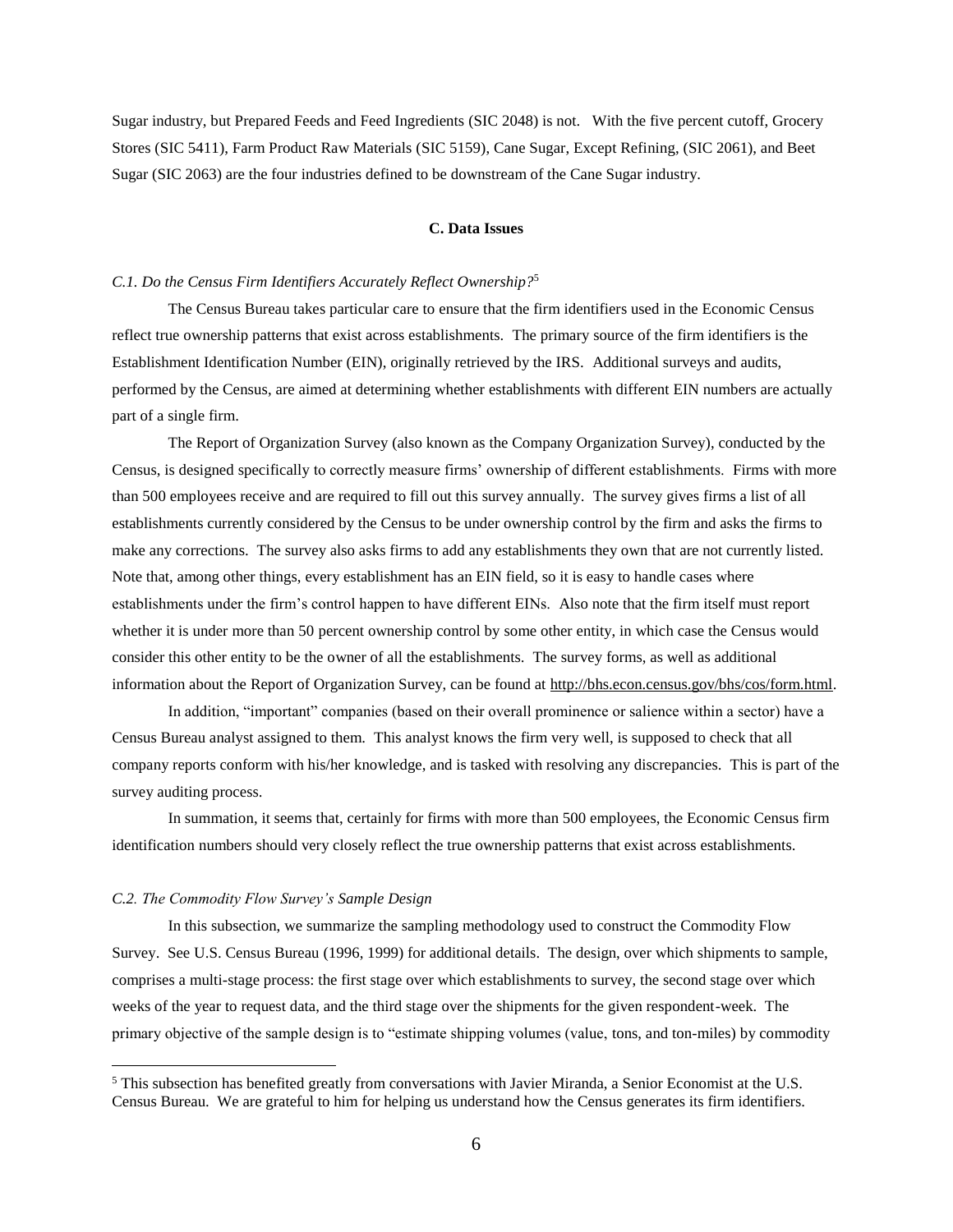and mode of transportation at varying levels of geographic detail." (U.S. Census 1999, p. Appendix C1)

In the first stage, establishments within each industry-region are categorized as either "certainty" or "noncertainty" establishments.<sup>6</sup> Within each industry-region, a cut-off value is selected. Establishments that are larger<sup>7</sup> than the cut-off value are sampled with certainty (these are the "certainty" establishments), while other establishments—the "non-certainty" establishments—are sampled with probability less than one. In the second stage, for each quarter, sampled establishments are assigned to different reporting periods. For the 1993 Commodity Flow Survey, the reporting period is a two-week interval. For the 1997 CFS, the length of a reporting period is one week. "To avoid potential quarterly cycles, reporting periods in subsequent quarters were assigned so that an establishment did not report at the same time each quarter." (U.S. Census 1996, p. Appendix C1)

Third, for each reporting period, each sampled establishment reports a set number of shipments. The number of shipments that an establishment reports depends on the number of shipments that the establishment actually makes during the reporting period. For respondents that make fewer than 40 shipments in the reporting period, all shipments are reported. Establishments that send between 40(n-1)+1 and 40n shipments are asked to list every n<sup>th</sup> shipment that they make. For example, an establishment that sends between 41 and 80 shipments is asked to report every other shipment that it made during the reporting period.

Sample weights are constructed from the inverse of the probability that the observed shipment would—ex ante—be included in the sample.<sup>8</sup>

#### **D. Additional Robustness Checks**

## *D.1. Establishment-Level Shares of Internal Shipments*

 $\overline{a}$ 

This section contains six additional robustness checks, related to those presented in Section III.B.1. First, we compute the distribution of internal shares using successively more restrictive definitions of vertically linked industries. Then, we compare our measures of establishments' internal shares to the measures constructed directly from the Census of Manufacturers. Third, we discuss how our definitions of a) vertically linked industries and b) establishments' internal shipments differ from the definitions we gave in an earlier draft. Fourth, we examine how robust the measured internal shares are to a definition of vertical links in which retail/wholesale industries are always allowed to be at the downstream end of a vertical link. Fifth, we consider how the measured internal share distribution would look if each surveyed establishments reported a larger fraction of their shipments. Finally, related to the discussion of Appendix C.1, we discuss whether there is a jump in our measured internal shares for establishments in firms with fewer than—or greater than—500 employees, as might be the case if firm identifiers

<sup>6</sup> Here, industries are grouped by their 3-digit SIC code. Regions are defined according to the National Transportation Analysis Region (NTAR) classification. See <http://www.census.gov/geo/www/mapGallery/images/ntar000.pdf> for a map of the 89 NTARs.

<sup>7</sup> For the 1993 Commodity Flow Survey, an establishment's payroll defines its size. For the 1997 Commodity Flow Survey, a combination of employment, payroll, and sales is used to characterize size.

<sup>&</sup>lt;sup>8</sup> When computing the sample weights, the Census conducts adjustments for sampling error and survey nonresponse. See page C2 from U.S. Census (1996) or pages C2–C3 from U.S. Census (1999), for details.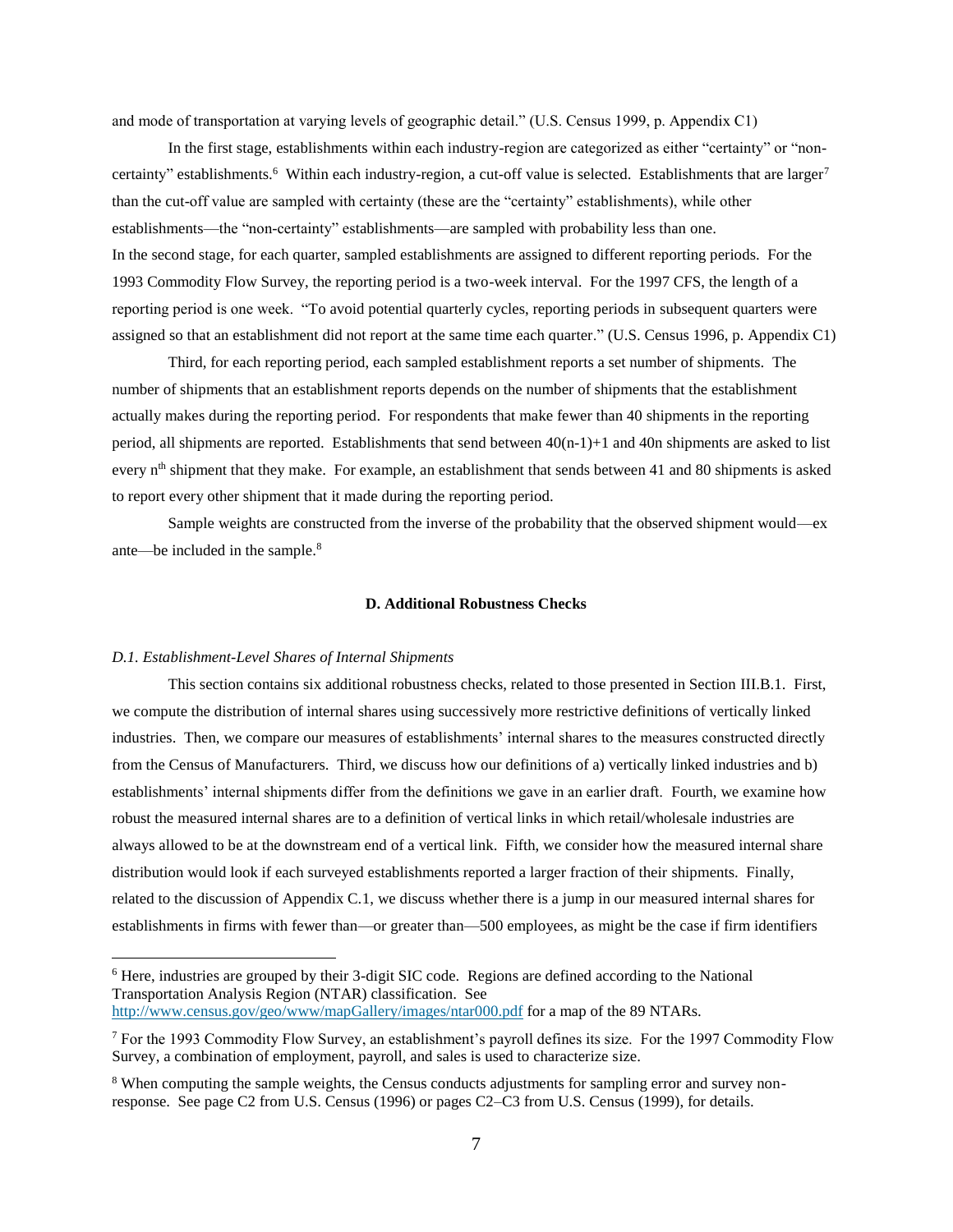better represented ownership patters for firms with more than 500 employees.

In the benchmark calculations, we define industry *J* to be downstream of industry *I* provided at least one percent of industry *I*'s sales were purchased by establishments in industry *J*. In the body of the paper, we also compute the internal share distribution, using a five percent cutoff rule. In rows 1-3 of Table A2, we consider the effect of changing the one percent cutoff to 10 percent, 15 percent, or 20 percent. As the cutoff increases two things occur: First, our sample of upstream establishments shrinks. Second, for any particular establishment in our sample, fewer shipments are classified as being sent along an internal, vertical link. Increasing the cutoff from 1 to 20 percent reduces the size of our sample by three-fifths. At the same time, however, the distribution of establishments' internal shares is not substantially altered using the more restrictive definition of vertical integration. Under the 20-percent cutoff, the  $75<sup>th</sup>$ - and  $90<sup>th</sup>$ -percentile internal shares are 4.5 percent and 28.2 percent, respectively, only somewhat smaller than the values given in Table 1.

Next, we compare our measure of internal shares to a measure derived from the Census of Manufacturers. The purpose is to show that the two internal share measures match up once we have comparable samples and comparable definitions of internal shipments. As mentioned in Section III.B of the paper, the Census records manufacturers' interplant transfers*.* These are shipments made to other manufacturing establishments, within the same firm, for further assembly. Since the Census of Manufacturers also contains information on each establishment's total value of shipments, it is straightforward to compute an alternate measure of internal shares by taking the ratio of interplant transfers to total value of shipments. We begin our comparison, in rows 4 and 5 of Table A2. Row 4 characterizes the distribution of interplant transfers for the 766 thousand establishments surveyed in the 1992 and 1997 version of the Census of Manufacturers. In row 5, we restrict the sample to the 37,000 establishments which are also included in our benchmark sample of establishments at the upstream end of a vertical link. Within this subsample, 76.6 percent of the establishment report no interplant transfers; the 75<sup>th</sup>-percentile internal share is 13.2 percent.

We next describe the internal share distribution, using our benchmark methodology, (i.e., using data from the Commodity Flow Survey and the algorithm specified in Section II of the paper). Row 6 restricts the benchmark sample to establishments in the manufacturing sector. For this subsample, the  $75<sup>th</sup>$ -(90<sup>th</sup>-) percentile internal share is 6.2 percent (33.7 percent), slightly lower than the values given in Table 1 (7.0 percent and 37.6 percent, respectively).

The difference between rows 6 and 7 originates from differences in what is defined as an internal shipment. Interplant transfers, which are shipments to other establishments for further assembly, only comprise shipments sent to establishments in the manufacturing sector. Our definition, using data from the Commodity Flow Survey, includes shipments sent to same-firm establishments in any sector. In row 7, we only count a shipment as internal if there is a downstream establishment, from the same firm, that is also in the manufacturing sector.<sup>9</sup> The  $75<sup>th</sup>$ - and

 $\overline{a}$ 

<sup>9</sup> Consider the following example of an establishment, sending a shipment of auto parts to zip code, *z*. Suppose there is a same-firm auto parts wholesaler (SIC 5013), but no manufacturing establishments in an industry that consumes auto parts, in zip code *z*. This shipment would be classified as internal according to the calculations of row 6, but not in the calculations corresponding to row 7.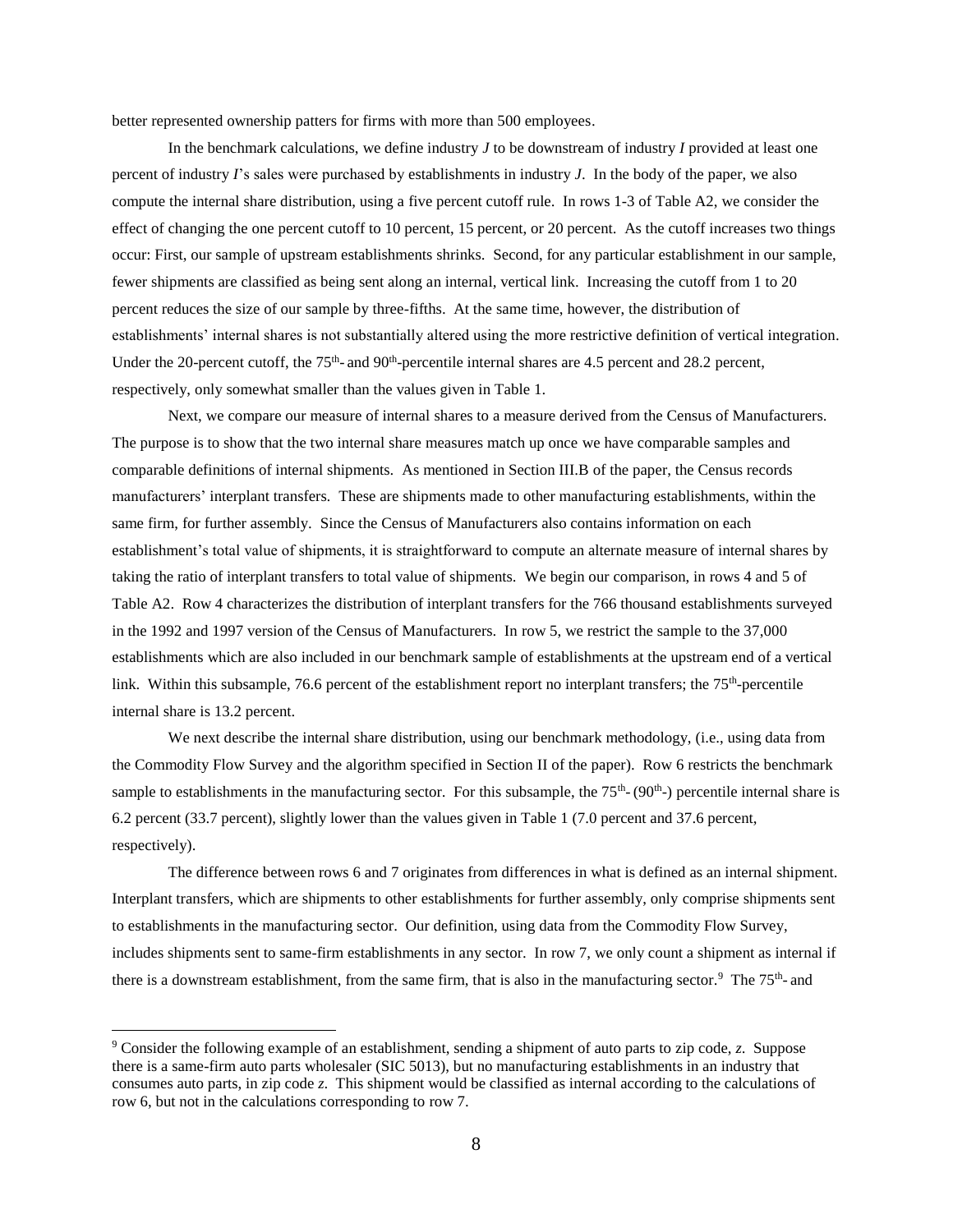90<sup>th</sup>-percentile internal shares are 0.3 percent and 11.7 percent, respectively, reasonably close to the values given in row 5.

To summarize, the interplant transfers variable yields smaller values for internal shipments, compared to the variable constructed from the Commodity Flow Survey, because it omits shipments sent to non-manufacturing establishments. If it were not for this difference, the two variables would be similar to one another.

Our definitions over which industries are vertically linked and when shipments are counted as internal were slightly different in an earlier draft of the paper (Hortaçsu and Syverson 2009). It turns out that results are qualitatively similar whether one uses the old or new definitions of vertically linked industries or internal shipments. For completeness, we review these old definitions, as well as the internal shares that resulted from these definitions.

In the previous draft, we had a less stringent definition for internal shipments. We did not require that the shipment be destined to an establishment that is in an industry directly downstream to the shipping establishment, only that the destination be an establishment that is on the downstream end of *any* vertical link in a firm.<sup>10</sup> In row 8 of Table A2, we recomputed internal shares for the benchmark sample, with this less strict definition of internal shipments. The median establishment has an internal share of 3.0 percent, and only 29.1 percent of establishments have no internal shipments. Compared to the benchmark calculations, the mean internal share is almost 6 percent larger (16.1 percent, compared to 10.2 percent). Thus, under our old definitions, we were being very liberal when computing internal shipments.<sup>11</sup>

A second difference, compared to the previous draft, originates from the way in which vertically linked industries are defined. In the previous draft, we defined two industries to be vertically linked only using information from the BEA Input-Output Tables. Specifically, a substantial link exists between Industry *A* (using the BEA definition of input-output industries) and any industry from which *A* buys at least five percent of its intermediate materials, or any industry to which *A* sells at least five percent of its own output. As we discuss in Section II and Web Technical Appendix B, the old definition is potentially problematic if the downstream industry is retail or wholesale. For wholesalers and retailers, the BEA doesn't keep track of the gross shipments by sent to wholesalers/retailers. Instead, the BEA measures the industries which are used by wholesalers/retailers in the production of wholesale/retail services. Because of this issue, there are several pairs of industries that are, in reality, linked with one another, but are not classified as such under the old definition.

In row 9 of Table A2, we compute internal shares using the old definition of vertically linked industries (but retain the new definition of when shipments are internal to the firm). With the old definition of vertically linked industries, the sample of vertically integrated establishments is less than half as large, 29,900 compared to 67,500 establishment-years. The 75<sup>th</sup>-percentile (90<sup>th</sup>-percentile) internal share is 1.0 percent (17.4 percent). These are considerably less than corresponding values of the benchmark calculations for the 75<sup>th</sup> and 90<sup>th</sup> percentiles, 7.0

 $\overline{a}$ 

<sup>&</sup>lt;sup>10</sup> For instance, suppose a firm has two upstream establishments  $U_1$  and  $U_2$ , and two downstream establishments  $D_1$ and  $D_2$ , and  $U_1$ -D<sub>1</sub> and  $U_2$ -D<sub>2</sub> are separate vertical links. According to the old definitions, a shipment from  $U_1$  would be classified as internal if it is destined to *either*  $D_1$  or  $D_2$ 's zip codes, not just  $D_1$ 's.

 $<sup>11</sup>$  Since a main objective of the paper is to point out that internal shipments are surprisingly small, being liberal in</sup> defining internal shipments is innocuous.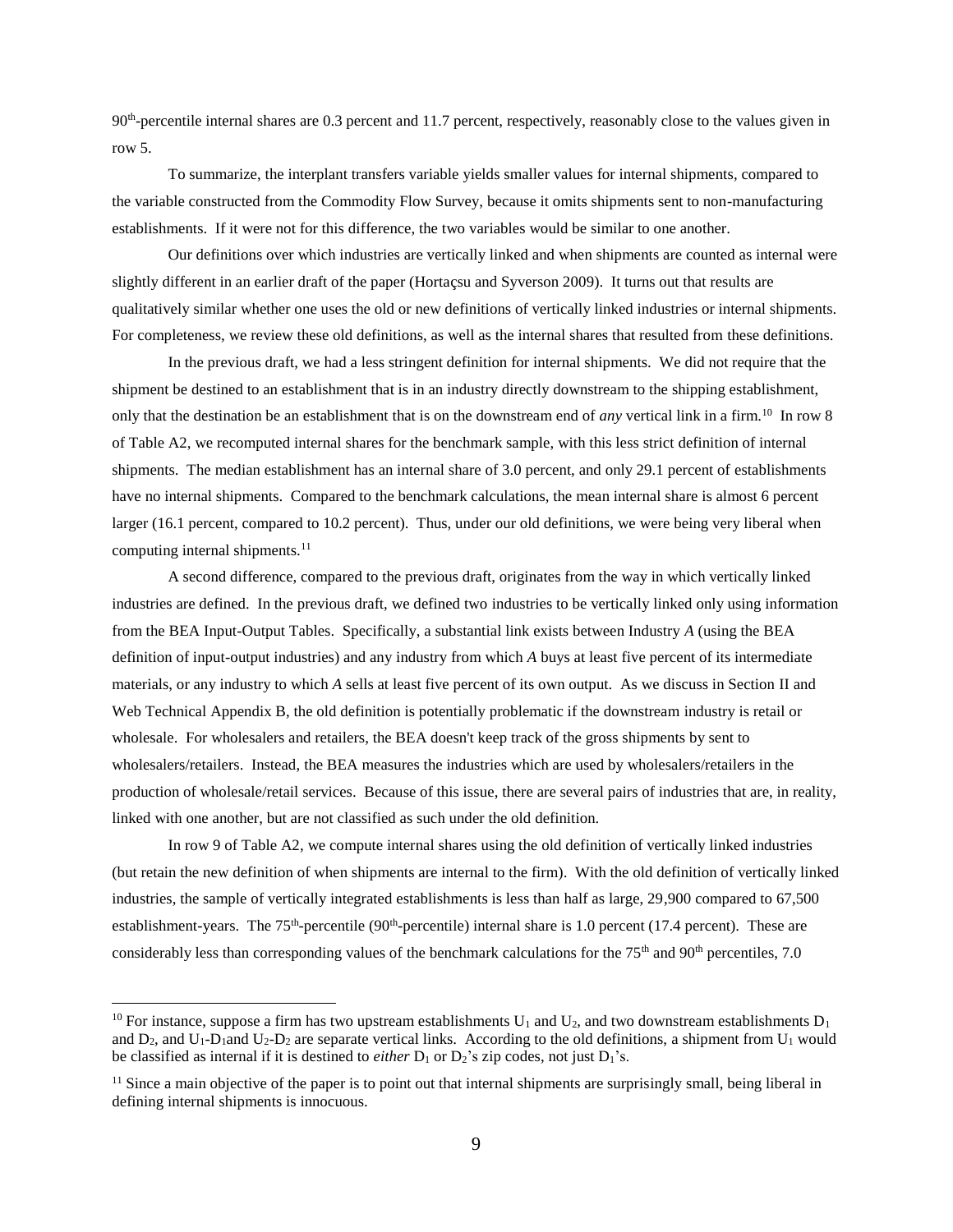percent and 37.6 percent.

In row 10 of Table A2, we compute internal shares using both the old definition of when shipments are classified as internal, and the old definition of when industries are classified as vertically linked. Under these definitions, the median establishment has an internal share of 2.5 percent, the 90<sup>th</sup>-percentile establishment has an internal share of 57.7 percent, and 2.1 percent of establishments have a 100 percent internal share.

In row 11 of Table A2, we explore the sensitivity of our internal share measures to different assumptions over the extent to which retailers and wholesalers are on the downstream end of vertical links. Given the benchmark sample of 67,500 establishment-year observations, we apply a more liberal definition of when shipments are classified to be flowing within the firm: A shipment is internal to the firm either if a) it was classified as internal, according to the baseline methodology, or b) there is a same-firm retail or wholesale establishment in the destination zip code. Under this extreme assumption, internal shares are only moderately higher. We take this finding to suggest that our original baseline methodology is not causing us to miss too many intra-firm upstream-downstream shipments.

In rows 12 through 15, we check the effect of changing the number of sampled shipments per survey participant on the estimated distribution of internal shares. As a reminder, surveyed establishments are asked to list only 20 to 40 shipments per quarter. As a result, we are almost certainly overstating the fraction of establishments that have 0 percent or 100 percent of their shipments staying within the firm. In this robustness check, we explore the magnitude of this bias induced by the limited sample size. We will try to estimate what would happen if, counterfactually, the CFS had requested many more shipments per respondent.

In this exercise, we assume that each sampled establishment has an establishment-specific probability, *p*, with which any of its shipments are sent internal to the firm. Again, because of sampling variability, *p* won't be equal to the fraction of shipments that are observed to be internal to the firm. We assume that the  $p$ 's are independently drawn from a Beta $(α, β)$  distribution. (Here, we use the Beta distribution mainly because it is flexible and has the unit interval as its support.) For an establishment with  $p_i = p$ , the likelihood of observing  $m_i$  out of

$$
N_i
$$
 shipments being internal to the firm equals  $\binom{N_i}{m_i}$ .  $(p_i)^{m_i} \cdot (1-p_i)^{N_i-m_i}$ . Given our data on  $m_i$  and  $N_i$  we

can estimate  $\alpha$  and  $\beta$  via maximum likelihood. We do so: our estimates of  $\alpha$  and  $\beta$  are 0.0280 and 0.955.

With the estimated distribution of *p*'s in hand, we are able to assess how the observed distributions would change with greater or fewer reported shipments per establishment. We report the percentiles of distributions, where we assume that the number sampled shipments per establishment is 1 time, 2 times, 5 times, and 25 times what is actually observed. The results are presented in rows 12-15 of Table A2. Consistent with the robustness check presented in the first row of Table 1B, assuming that the sample sizes are larger decreases the fraction of establishment-year observations with 0 percent and 100 percent internal shares. However, a larger sample size probably would not affect the measured 50<sup>th</sup>-percentile, 75<sup>th</sup>-percentile, or 90<sup>th</sup>-percentile internal shares. For example, if each establishment submitted data on 25 times as many shipments (compared to the number of shipments that they actually recorded), then the  $50<sup>th</sup>$ - and  $75<sup>th</sup>$ -percentile internal shares would be 0.6 percent and 8.9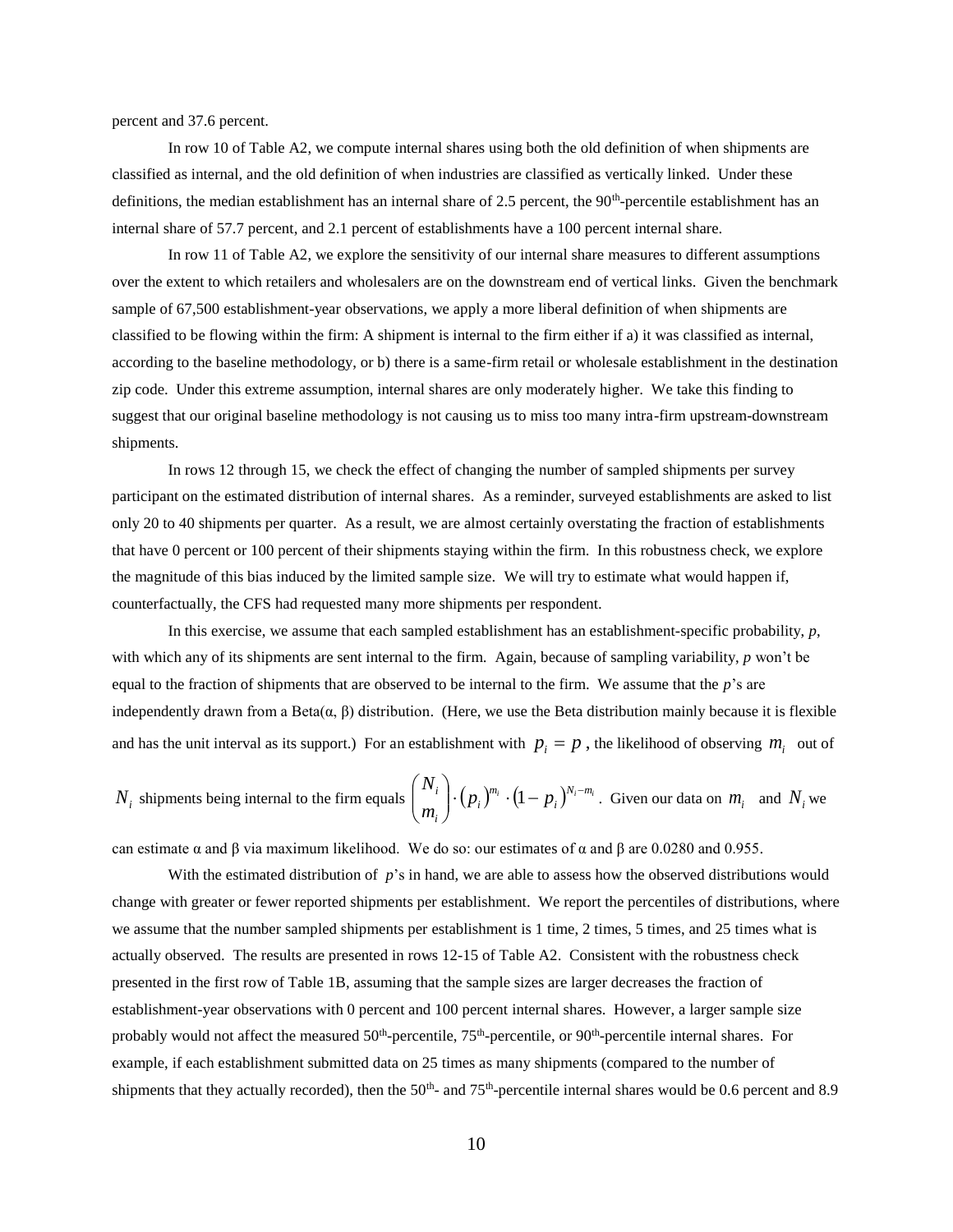percent, respectively. 12

Finally, we examine whether the distribution of internal shares differs according to the size of the establishment's firm. As we explain in Appendix C.1, firms with over 500 employees receive the Report of Organization Survey. This survey is aimed at accurately depicting the patterns of establishment ownership, across firms. If there are organizations that own establishments with multiple firm identifiers, and if establishments within these organizations sent shipments to one another, then we would (incorrectly) classify these shipments as being inter-firm ("external") shipments. This would cause us to underreport the extent of internal shipments within vertically integrated firms. Thus, if there are problems, in our dataset, with firm identifiers, we should notice a jump—around the 500 employee cutoff—in our measured internal shares.

As we report in rows 16-19, the internal share measure is larger for establishments in firms with greater than 500 employees. However, the increase around the 500-employee cutoff is small (the value-weighted mean internal shares for the "0–500 employee" group and the "500–1000 employee" group are 6.9 percent and 7.0 percent, respectively). At the same time, internal shares are higher for the "1,000–10,000 employee" group, and even higher for the "greater than 10,000 employee" group. In combination, these results suggest that inaccurate firm identifiers are not causing us to underreport the share of internal shipments.

#### *D.2. Is Geographic Proximity Important?*

 $\overline{a}$ 

It's quite likely that some of the low internal shares we see above arise because a firm's establishments are too spatially separated to make internal shipments practical. Of course, if this is the case, this may be a *result* as much a *cause* of the lack of within-firm goods transfers along a production chain. If moving physical products down a production chain was the only reason for vertical ownership, after all, no firm would own vertically related establishments that were located too far from one another to make intra-firm shipments impractical. The fact that firms do own vertically linked producers that are far apart suggests other motives for ownership.<sup>13</sup>

Nevertheless, it is interesting to quantify how much distance matters. We take two approaches. The first is to compute the distribution of internal shipment shares for firms whose establishments are all located close to one another. The second is to compare establishments' shipment distances to the distances they are from other establishments in their firms.

To see shipment patterns of closely-spaced firms, we use the subset of upstream establishments from our CFS sample where *all* of the establishments that their firm owns are in the same county. (This is determined from

<sup>&</sup>lt;sup>12</sup> Because of the parametric assumption that we make on the distribution of the  $p$ 's, the internal share distribution resulting from our MLE estimates will not match the observed distribution, even when the number of shipments is set equal to what is actually observed. The Beta distribution has trouble fitting, for example, the small share of establishments with a 100 percent internal share.

<sup>&</sup>lt;sup>13</sup> Hortacsu and Syverson (2007) document examples of vertically integrated cement and concrete firms that own clusters of ready-mixed concrete establishments that are remotely located from their upstream cement establishments. These firms, in fact, do not internally supply these clusters with cement. The downstream concrete establishments instead report buying cement in the local market from the firm's upstream competitors. We find evidence that the firms' motives for owning these concrete establishment clusters is to harness logistical efficiencies in a business that shares a common final demand sector (construction) with cement.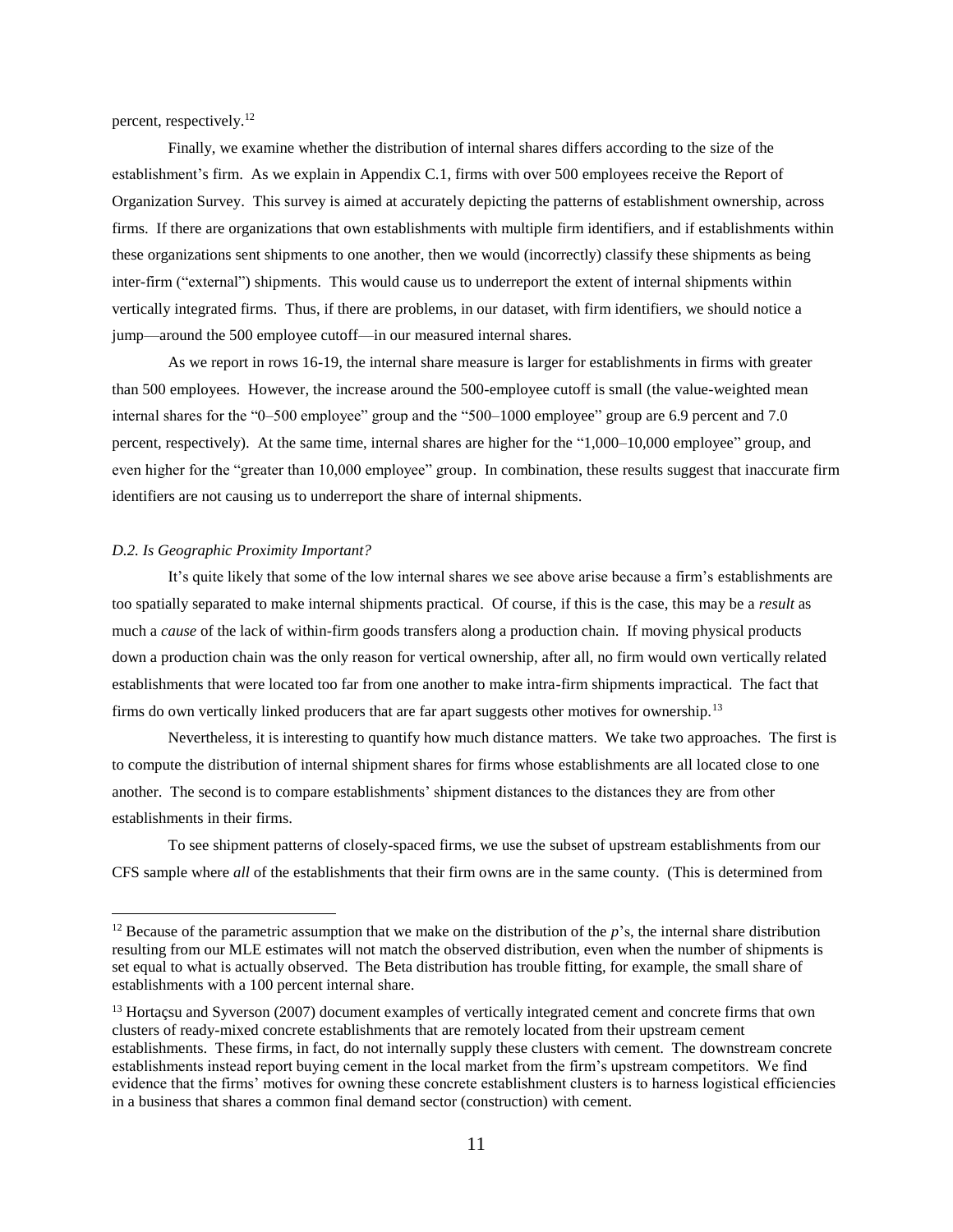the Economic Census, which includes state and county codes for virtually all establishments. This location information is not subject to the limitations of the EC zip code data, where codes for 10 percent of establishments are missing.) This subset is small—2,300 establishment-years and 200,000 shipments—and contains a large number of two-establishment firms with one upstream and downstream establishment each. Nevertheless, it offers a rough gauge the role of distance.

The results are consistent with the patterns described in Table 1. Just under half (46.7 percent) of the upstream establishments report no shipments to downstream units in their firm. The 90<sup>th</sup>-percentile establishment ships 49.0 percent of the value of its shipments internally. The fraction of establishments with all shipments staying in the firm is above that in the benchmark sample, however, at 2.4 percent. Thus it appears that vertically structured firms with closely located establishments are less likely to make internal shipments on average, but somewhat more likely to contain internally dedicated upstream establishments.

We next compare the shipment distances of our entire sample of upstream establishments in the CFS to their distances from other establishments in their firms (both measured in great circle terms). It's clear from pooling shipments across establishments that internal shipments go shorter distances. In fact, the average external shipment is sent roughly 55 percent further (349 miles versus 225 miles) than the average internal shipment. This may reflect upstream establishments "bypassing" their downstream units with some of their shipments, but it may also reflect composition effects if internally dedicated, high-volume upstream establishments are located close to downstream units in their firm.

We can decompose these contributions to the pooled numbers by looking within establishments. We find that for 8.2 percent of upstream shipment establishments, their farthest-traveling shipment does not go as far as the distance to the nearest downstream establishment in their firm. These establishments account for just over oneeighth of the one-half of our upstream establishments that report no internal shipments, showing the importance of distance. But this also means the other two-thirds of establishments reporting no internal shipments do send output at least as far as their nearest establishment. This pattern isn't unusual across the broader sample. Looking across establishments, the average of the within-establishment medians of reported shipment distances is 267 miles, while the average distance to the closest downstream establishment within the firm is 193 miles.

#### *D.3. Is There Vertical Integration Within Establishments?*

Our definition of vertically integrated ownership links requires multiple establishments by definition. A firm must own at least one establishment each in vertically related upstream and downstream industries. This definition could be problematic if firms commonly vertically integrate production within a single establishment. In such cases, the firm would be operating a vertically integrated production process and obviously supplying its own input needs. We would miss this type of integration, however, because we would not classify the establishment as integrated. There would be no shipments from the upstream to downstream parts of the production process in the CFS, since those goods transfers never leave the establishment.

To give a concrete example, consider the two following hypothetical firms. One has two establishments. The upstream establishment refines copper ore into billets which are then shipped to the downstream establishment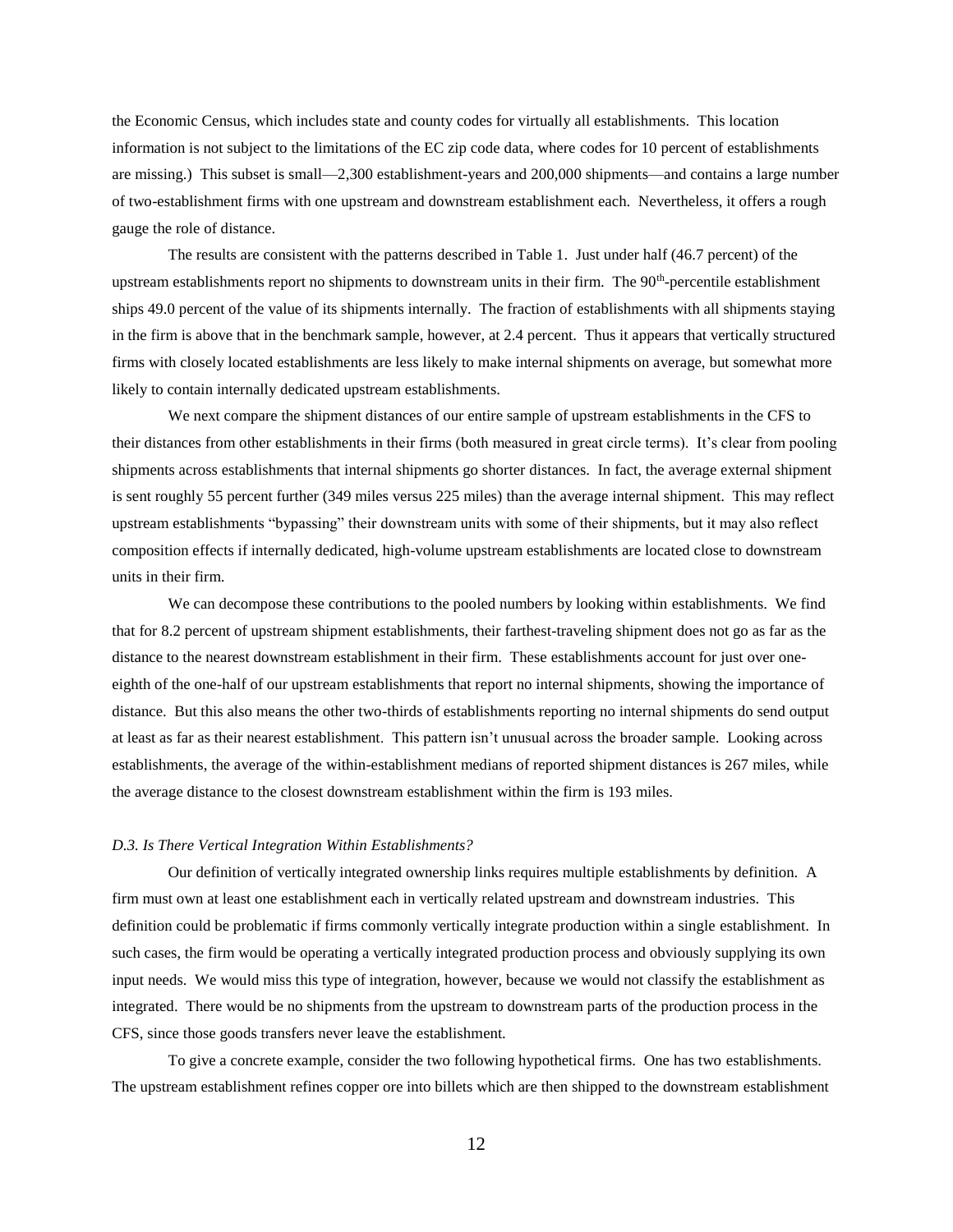to be extruded into pipe. The second firm operates a similar production process in a single establishment: one side refines ore into billets, and the other side turns billets into pipe. We would define the former establishments as vertically integrated, but not the latter, even though each firm operates the same production processes.

How can we tell if this sort of misclassification is a big problem? We compare the materials purchase patterns of establishments that we classify as being in vertical structures to those in the same industry not classified as such. In the context of the above example, we compare the two copper pipe establishments. (Since establishments are classified into industries in the Economic Census based upon their outputs, both the downstream establishment in the first firm and the second firm's establishment would be classified in the same industry, SIC 3351: Rolling, Drawing, and Extruding of Copper.) The pipe establishment in the first firm—the one that we would have classified as in a vertical ownership structure—will list copper billets as an intermediate materials purchase in the Census of Manufactures materials supplement. The second establishment, where billet production is inside the establishment, will list copper ore as a materials purchase. Hence if we see substantial differences in materials use patterns across establishments (in the same industry) that we classify respectively as vertically linked or not, we should be concerned that we are missing a lot of vertical production that occurs "under one roof." On the other hand, a lack of significant differences suggests this sort of misclassification is less of a concern.

We make three such comparisons between the materials use patterns of what we classify as vertically linked establishments and others in their industry. (Again, our analysis is restricted to establishments in the manufacturing sector because of the detailed intermediate materials data requirements.) We first compute the share of each establishment's intermediate materials purchases that is for "raw materials," which we define as the products of the agricultural, fisheries, forestry, or mining sectors—i.e., SIC product codes beginning with "14" or below. We then regress this share on a set of industry-year fixed effects and an indicator equal to one if we classify the establishment as in a vertical ownership link. In essence, we test whether there are significant differences in the intensity of raw materials use across establishments that we classify as vertical and non-vertical in the same industry. We would expect that if the "under one roof" misclassification problem were substantial, we would find that establishments we designate as *non*-vertical would have a larger raw materials share, since a greater portion of the production chain would be operated within the establishment. Again, to return to our example, the pipe establishment in the second firm reports copper ore (a raw material) as a materials purchase, while the establishment in the first firm purchases copper billets.

We run this regression on a sample of over 453,000 establishment-years from the Census of Manufactures. (We don't need the CFS for this.) The coefficient on the vertical ownership link indicator is 0.47 percent, with a standard error of 0.05 percent. Thus establishments we classify as vertical use raw materials more, not less, intensively compared to other establishments in their industry. (Recall that we would expect establishments we classify as vertically linked to use raw materials less intensively). Further, the point estimate of the share difference is small, less than one-fifteenth the average raw materials share of 8.2 percent. Even if we restrict our comparisons only to those roughly 85,000 establishments that report using positive raw materials shares, the vertically linked coefficient is -1.87 percent with a 0.19 percent standard error. The estimated difference is small, relative to the 44 percent average materials share, for establishments that report positive materials purchases.

13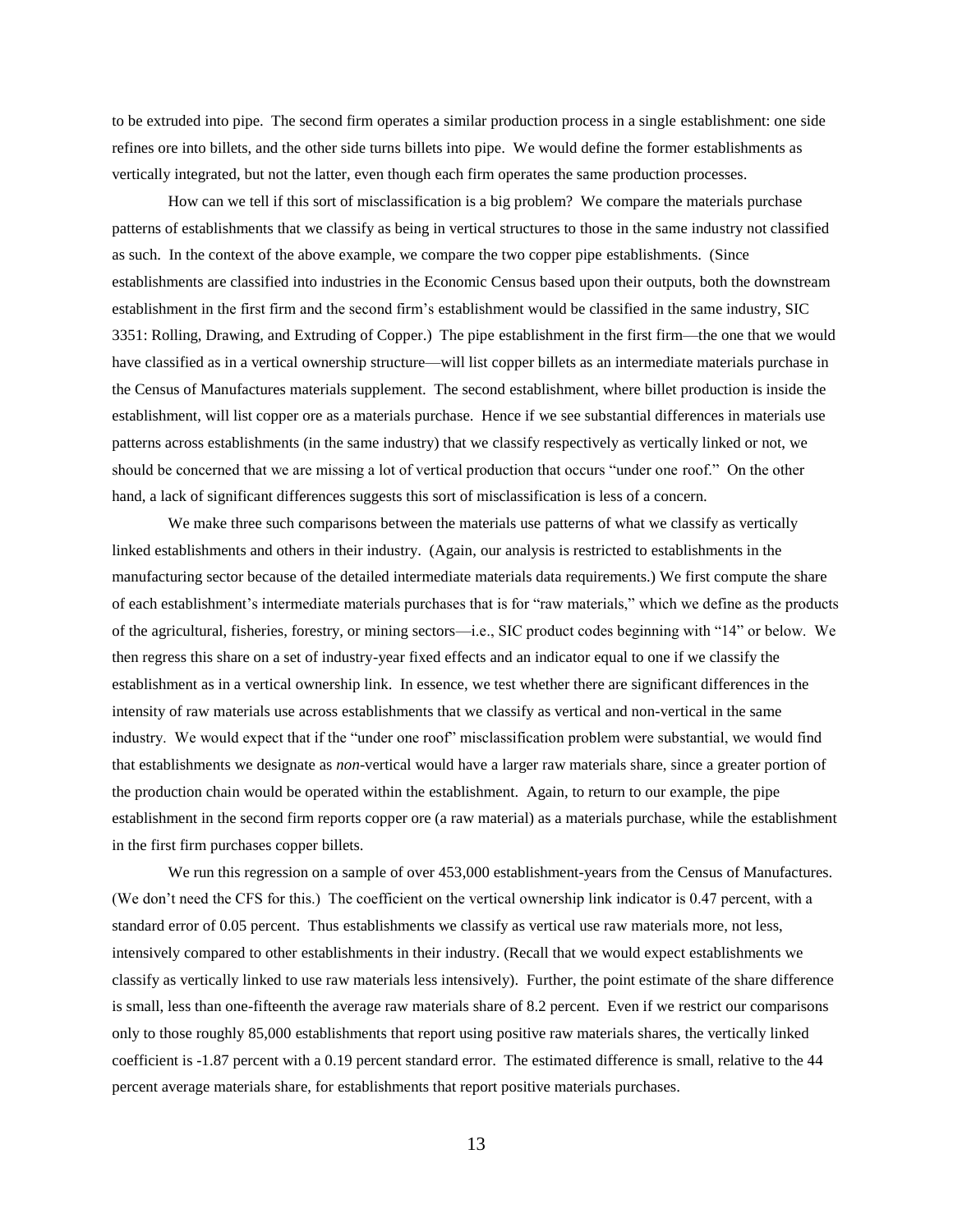Our second check aggregates this raw materials use data to the industry level. We add up raw and total materials use of establishments classified as vertical within an industry year, and compare the ratio of the two to the same share computed for non-vertical (again, under our classification) establishments in the same industry. We then conduct a t-test for equality of means across our sample of 1867 industry-years. The mean difference is 0.08 percent, with a standard error of 0.22 percent. Here, there are no significant within-industry differences in raw materials usage intensity across the two types of establishments.

Our final check is also done at the industry-year level. We separately aggregate materials purchases of our designated vertical and non-vertical establishments for each industry year. We then order materials by decreasing intensity of use for each type of establishment (as measured by their aggregate share of purchases). This yields 86,659 industry-year-materials ranks for both vertical and non-vertical establishments. We then compare these ranks within industry-year to see if there are systematic differences. The two ranks move together; the correlation coefficient is 0.74. Table A3 shows the frequency of relative rank orderings for the five most intensively used materials by industries' non-vertical establishments. (Material 1 is the most intensively used.) Only ranks 1 through 7 of vertical establishments are shown for parsimony. If materials usage patterns were exactly the same, we would only see entries on the diagonal of the table. The most intensively used material of an industry's vertical establishments would be the most intensively used among its non-vertical establishments; the second-most used would be so for both types of establishments, and so on. Clearly, this is not the case. However, the general pattern holds. The diagonal is the largest element of a row or column, and the frequency of other pairings falls as they move further away from the diagonal. Hence, these results suggest, as do the raw materials use tests above, that there are not systematic differences in the mix of materials used by establishments we classify as in vertical ownership links and those we do not classify as such.

#### *D.4. Cross-Industry Differences in Internal Shares*

 $\overline{a}$ 

Table A4 presents, for different 2 and 3-digit industries, establishments' average internal shares. The first five columns use data from the Commodity Flow Survey, while the final three columns use data from the Census of Manufacturers.<sup>14</sup>

The first column gives, for all establishments surveyed in the Commodity Flow Survey, the fraction of establishments which we classify as being at the upstream end of a vertical link (i.e., these are the establishments in our main benchmark sample). The second column gives, again for all establishments, the fraction that have a positive internal share. Columns 3 through 5 give, respectively, the mean internal shares for establishments that are in our benchmark sample, the mean share for establishments that have at least some internal shipments, and the mean share for all establishments. All industry averages are establishment-sales weighted.

There is substantial variation, across different goods-producing industries. Establishments in petroleum and transportation equipment manufacturing have the largest fraction of establishments within positive internal shares; furniture manufacturers and furniture and lumber wholesalers have the smallest fraction of establishments

<sup>&</sup>lt;sup>14</sup> Results for select 4-digit SIC industries can be found at the AER webpage corresponding to this article.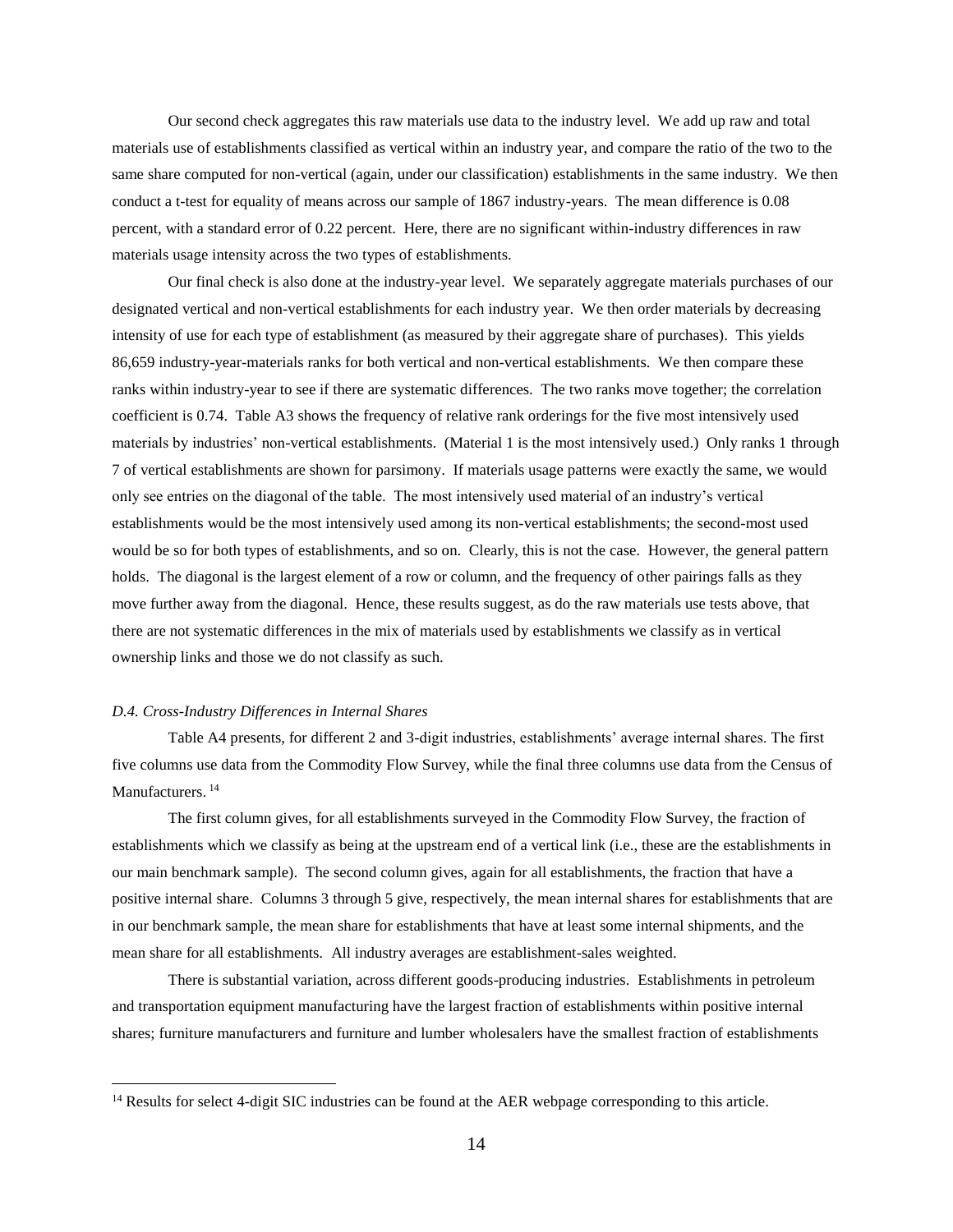with positive internal shares. There is also substantial variation, among industries, in average internal shares, with the highest average internal shares being the fabric and petroleum manufacturing industries, and the lowest average internal shares being the furniture manufacturing industry and the lumber, metals, drugs, chemicals, and beer and wine wholesaling industries.

Columns 6 through 8 display the corresponding calculations, using the interplant transfers variable from the Census of Manufacturers. While both the sample and the definition of internal shares differ between columns 1–5 and columns 6–8, the cross-industry patterns of internal shares are similar across the two sets of calculations. Paper, transportation equipment, and primary metals manufacturing are some of the more vertically integrated industries; furniture manufacturing and printing are two of the least vertically integrated.

The petroleum industry is a bit of an outlier, and deserves extra attention. Petroleum is an industry that has one of the highest internal shares in columns 1–5, but one of the lowest internal shares in columns 6–8. This difference results from the different definitions of internal shipments across the two datasets. The interplant transfers variable, collected in the Census of Manufacturers, asks establishments to give the value of shipments sent to other manufacturing establishments for further assembly. Since shipments by petroleum manufacturers are mainly sent to wholesalers, and not to other manufacturers, the internal shares computed from the Census of Manufacturers tend to be significantly smaller than the internal shares computed using data from the Commodity Flow Survey.

#### *D.5. Firm Size Differences by Firm Structure*

 $\overline{a}$ 

Figure A1 plots the densities of firm size (log total employment, since revenue is unavailable outside of manufacturing) for three mutually exclusive and exhaustive sets of multi-establishment firms. One set includes firms with vertical ownership structures.<sup>15</sup> The other two multi-unit organizational structures are single-industry and multi-industry-unintegrated firms.<sup>16</sup>

The figure reveals that each of the (log) employment size distributions is unimodal, though they clearly have different central tendencies.<sup>17</sup> Single-industry multi-unit firms are the smallest and have the most symmetric size distribution. Vertically integrated firms are clearly the largest on average, and their distribution is more skewed than the other firm types. (While not plotted, single-establishment firms are smaller than the multi-unit single-

<sup>&</sup>lt;sup>15</sup> Recall that we define vertical ownership at the establishment, not firm, level. For our purposes here, however, we define a firm as vertically structured if it owns any vertically linked establishments. As a practical matter, most establishments in what we call vertically structured firms here are also in vertical chains according to our establishment-specific definition.

<sup>&</sup>lt;sup>16</sup> The distribution of establishments across these firm sets is as follows. Over the entire manufacturing sample, multi-unit establishments of all types accounted for 19.7 percent of establishments, 71.8 percent of employment, and 86.5 percent of the capital stock. Vertically integrated establishments' shares were, respectively, 14.5, 60.4, and 79.2 percent. Multi-unit single-industry establishments accounted for 2.8 percent of establishments and 5.2 and 3.2 percent of employment and capital, while multi-industry unintegrated establishments comprised 3.7, 8.0, and 5.3 percent of establishments, employment, and capital, respectively.

<sup>&</sup>lt;sup>17</sup> We only plot the 1997 distributions rather than those pooled across years in order to remove any secular shifts in firm sizes. Checks of other years show similarly shaped distributions.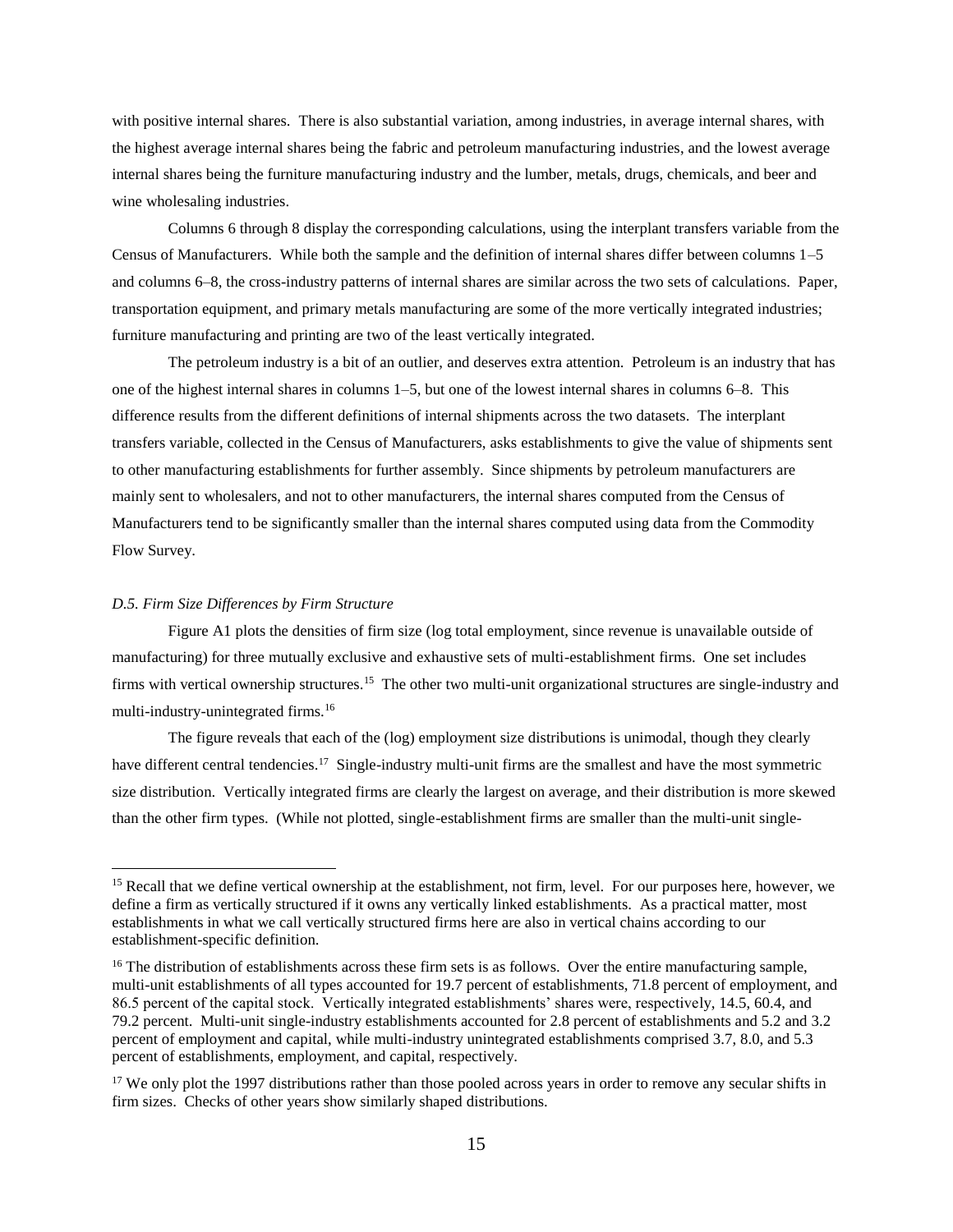industry firms, as one might expect.) Thus, not only are vertically integrated establishments larger, their firms are as well.

#### *D.6. Establishment Attributes by Vertical Ownership Structure*

When using a one percent cutoff rule, 74 percent  $(=14.5/19.7)$  of establishments in multi-unit firms are classified, by our methodology, to be part of a vertical production chain. Thus, the comparisons described in Tables 3-5 of the paper are, to a large extent, between establishments in multi-unit firms and establishments in single-unit firms.

For this reason, we re-examine Tables 3-4 using a five percent cutoff rule. With the more stringent definition, a smaller fraction of manufacturing establishments are classified to be part of a production chain. However, as Tables A5 and A6 demonstrate, the differences in establishment attributes by vertical structure are robust to the cutoff rule that we have chosen.

# *D.7. Flows of Intangible Inputs*

 $\overline{a}$ 

In our product mix and shipment destination tests, we use the following algorithm to identify establishments that experienced ownership changes. From the Longitudinal Business Database, we begin with all establishments for which the firm identifier changes between *t* and *t*+1. Since firm identifiers may change across years for a number of reasons, we need to discard the observations which are unrelated to mergers or acquisitions.<sup>18</sup> For the establishments that change firm identifiers, we say that a change of ownership has occurred if they share the same firm identifier with some other set of establishments in period *t*+1, but not in period *t*. We define the other set of establishments to be an acquiring firm, if their firm identifier is the same in both years *t* and *t*+1.<sup>19</sup>

Here, we complement our analysis in the main text of summary data with more formal analyses. In Table A7, we estimate the probability that establishment *i* will produce a given 7-digit product in year *t* as a function of the year *t*-5 production patterns of the acquiring and acquired firms. We find that an establishment is more likely to produce a product in year *t* if either the acquiring or the acquired firm was producing the product. The probability that an acquired establishment produces a given 7-digit product in year *t* is 6 percent higher for products that were produced by the acquiring firm in year *t*-5. Compared to other products in their 4-digit industry, acquired establishments are also more likely to produce the products that its original firm was producing: The probability that

<sup>&</sup>lt;sup>18</sup> For example, legal reorganizations may cause a change in firm identifiers without an actual change in ownership. For an additional example, multi-unit and single-unit firms are coded differently by the Census: A single-unit establishment that opens a new establishment elsewhere will have its firm identifier change, again without any change in ownership.

<sup>&</sup>lt;sup>19</sup> An example will help explain how the algorithm works. Consider a two-establishment firm with establishment identifiers  $I_1$  and  $I_2$ , firm identifier  $F$  in year  $t$ , and firm identifier  $G$  in year  $t+1$ . If there are no other establishments in year *t*+1 that have firm identifier *G*, then the algorithm would not identify a change of ownership. On the other hand, if there exists some establishment,  $I_3$  that had firm identifier G in year t, our algorithm would identify  $I_3$  as the sole establishment in the acquiring firm;  $I_1$  and  $I_2$  would then be classified as members of the acquired firm. Using a different method, Nguyen (1998) constructs a sample of acquired establishments, called the Ownership Change Database. As a robustness check, we re-create Tables A7 and A8 using the Ownership Change Database. The results are presented in the final columns of Tables A9 and A10.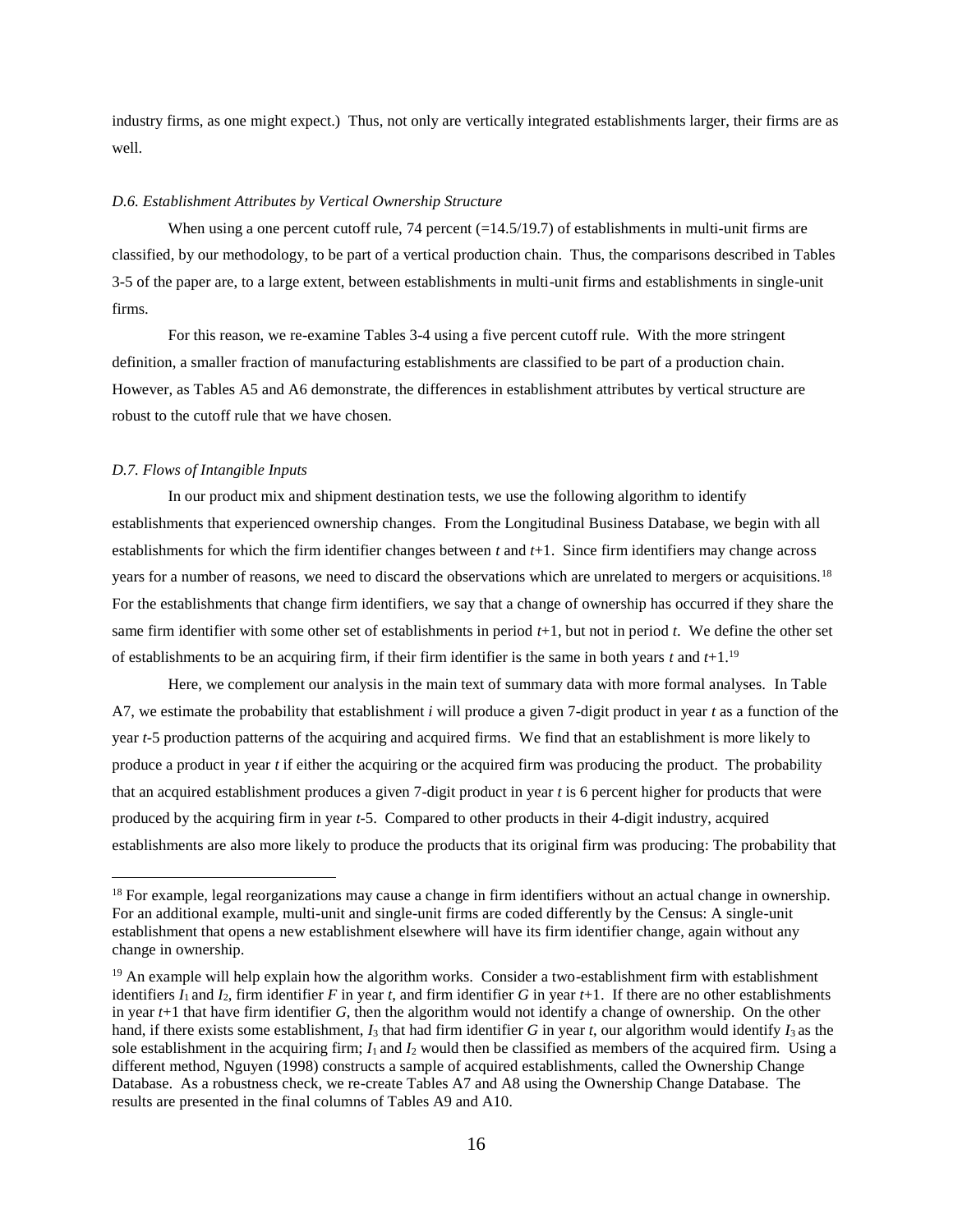establishment *i* produces a given 7-digit product is 7 percent higher for products that were produced in year *t*-5 by some other establishments of the acquired firm.

To further explore the evolution of acquired establishments' shipping patterns, we run a series of logit regressions to estimate the probability that an acquired establishment *i* will ship to any particular zip code *z* in 1997. In these regressions, the variables of interest measure the shipping patterns of the acquiring and acquired firms in 1993. In addition, we include the following control variables: establishment-by-destination-county fixed effects, control variables for total sales to zip code *z*, the great-circle distance between *i* and *z*, an indicator variable equal to one if there exists an establishment from the same firm in 1997, and an indicator variable equal to one if establishment *i* shipped to *z* in 1993.

Table A8 contains the results from these regressions. An establishment is significantly more likely to ship to a zip code if either the acquiring or acquired firm sold to that zip code in previous years. The probability that establishment *i* sells to zip code *z* in 1997 is 1.2 percent higher when an establishment from the acquiring firm sold to that zip code in 1993. The estimated marginal effect is significantly larger, 4.6 percent, if the establishment from the acquiring firm shares the same 4-digit industry as the acquired establishment. Finally, these marginal effects are economically meaningful. The average probability that an acquired establishment in our sample sells to a particular zip code is 4.0 percent. Furthermore, the acquired establishment  $i$  is more likely to ship to the zip codes that it used to sell to, and to the zip codes that other establishments in the acquired firm were selling to.

We also estimate these logit regressions with different subsets of the sample of acquired establishments. In Table A9, we re-estimate the probability than an establishment manufacturers a given 7-digit product. Again, we cut the data according to the year of the acquisition (column 1 versus column 2). We also run the logit regression separately for establishments that were in multi-unit firms and single-unit firms (column 3 versus column 4). Finally, we use a dataset—the Ownership Change Database constructed by Sang V. Nguyen of the Census Bureau as an alternate source of acquired establishments. Coefficient estimates are similar across the different subsamples. In particular, in each specification, the probability that establishment i manufactures a particular 7-digit product is at least 5.5 percent larger when the acquiring firm had an establishment that, in year *t*-5, produced that same product.

Table A10 presents robustness checks related to the estimation of the probability that an acquired establishment ships to a particular zip code. In the first two columns, we show that the estimated effects are similar for establishments that merge earlier or later on. In the third and fourth columns, we show that the estimated effects are similar for establishments that were, in 1992, part of a multi-unit or a single-unit firm.<sup>20</sup> In the fifth column, we estimate the probability of shipping to a particular zip code for establishments in the wholesale, instead of the manufacturing, sector. Finally, in the sixth column, there is no substantial difference in the estimated effects from using the Ownership Change Database to define the set of acquired establishments.

#### **E. Industries Mentioned in Lafontaine and Slade (2007)**

 $\overline{a}$ 

 $20$  Since, in the fourth column, the sample includes only establishments that are in single-unit firms in 1992, the I(in 1993, another establishment, from the acquired firm, shipped to *z*) indicator is 0 for all establishments. Thus, this variable is excluded from the list of independent variables.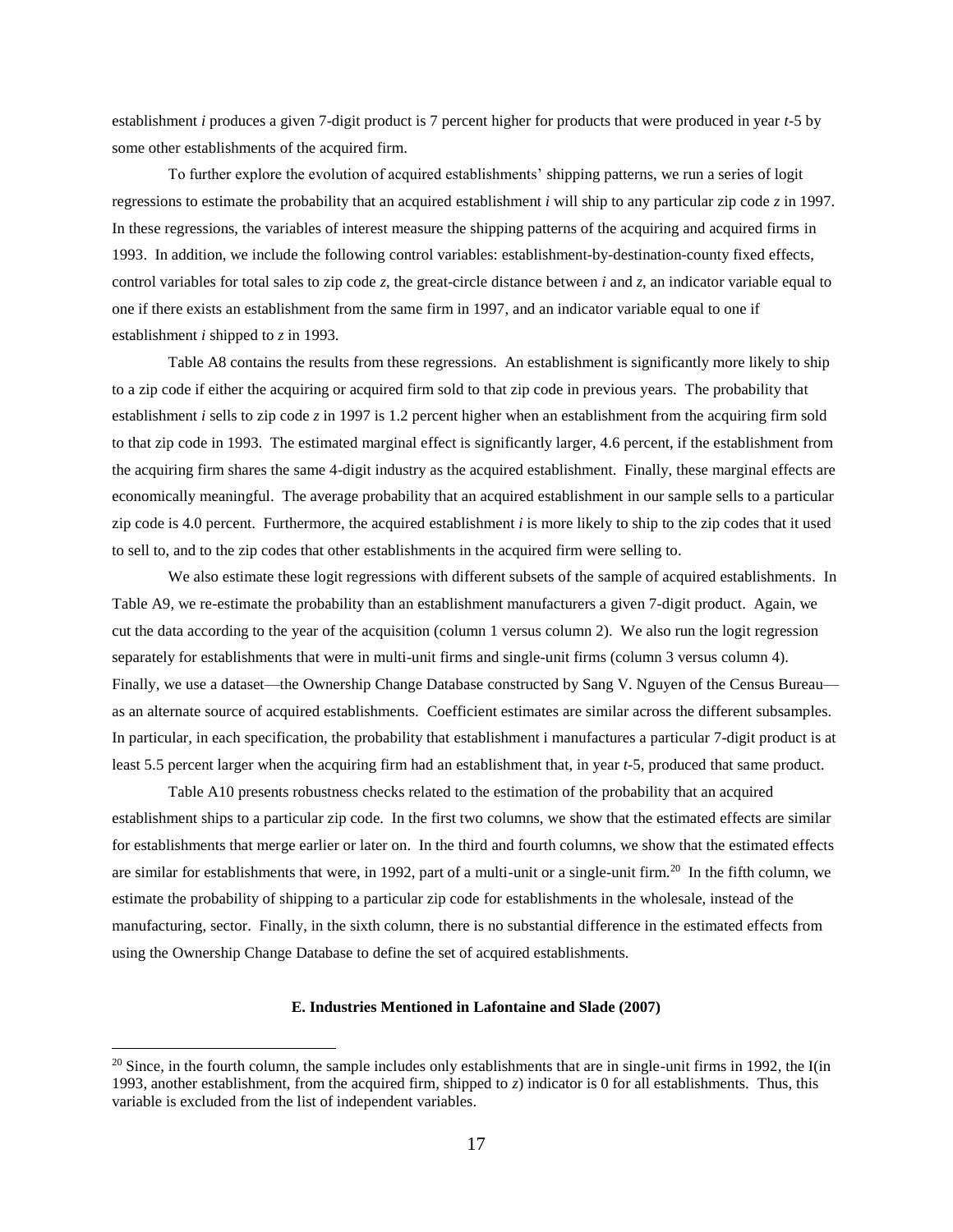In this section, we describe the twelve 4-digit industries used in the robustness check of Table 1B, row 6. These industries are analyzed in the studies reviewed in Lafontaine and Slade (2007). The industries listed below are at the upstream end of their vertical links. (For example, *Auto Parts Manufacturers* refers to the link from automotive parts markers to automotive assemblers.)

*Aerospace Parts Manufacturers.* Masten (1984) studies the make-or-buy decision for airplane assemblers. We include the parts suppliers (SIC 3724, Aircraft Engines and Engine Parts).

*Auto Parts Manufacturers.* Several articles, including Masten, Meehan, and Snyder (1989), discuss the relationships between auto parts manufacturers (SIC 3714, Motor Vehicle Parts and Accessories) and auto assemblers (SIC 3711).

*Cement.* Vertical relationships between cement and ready-mix concrete manufacturers are the focus of Hortaçsu and Syverson (2007). Cement is produced primarily by establishments in 4-digit industry number 3241.

*Coal.* Establishments that engage coal mining reside in two SIC industries:1221: Bituminous Coal and Lignite, Surface Mining; and 1222: Bituminous Coal, Underground Mining. Joskow (1985) studies integration and contractual relationships between these coal-mining establishments and electricity-generating establishments. He notes that only a small fraction of coal shipments—approximately 15 percent, by value—are within-firm shipments. Indeed, among the Lafontaine and Slade (2007) subsample, the two coal-producing industries have two of the lowest fraction of within-firm shipments: 9 percent for Surface Mining and 12 percent for Underground Mining.

*Industrial Gases.* Both Lieberman (1991) and Mullainathan and Scharfstein (2001) study vertical relationships between organic chemical manufacturers and their customers. Mullanathian and Scharfstein (2001) focus on producers of vinyl chloride monomer (part of SIC 2869, Industrial Chemicals NEC), while the sample in Lieberman (1991) contains numerous products. The five largest products in their sample are propylene (part of SIC 2869), benzene (part of SIC 2865, Cyclic Organic Crudes and Intermediates), chlorine (part of SIC 2812, Alkalies and Chlorine), toluene (part of SIC 2865), and ethylene (part of SIC 2869). Due to data confidentiality regulations, we cannot include SIC 2812 in our calculations. However, we can include both SIC 2865 and SIC 2869.

*Petroleum Refiners and Petroleum Wholesalers.* Like the auto industry, petroleum refining and distribution has received substantial interest from industrial organization economists (e.g., Gilbert and Hastings (2005)). The three industries that we include are SIC 2911 (Petroleum Refining), 5171 (Petroleum Bulk stations and Terminals), and 5172 (Petroleum and Petroleum Products Wholesalers, Except Bulk Stations and Terminals).

*Shoe Manufacturing.* Woodruff (2002) studies the integration decisions of Mexican footwear manufacturers and retailers. We include men's footwear (SIC 3143) in our subsample of industries with a prior of high internal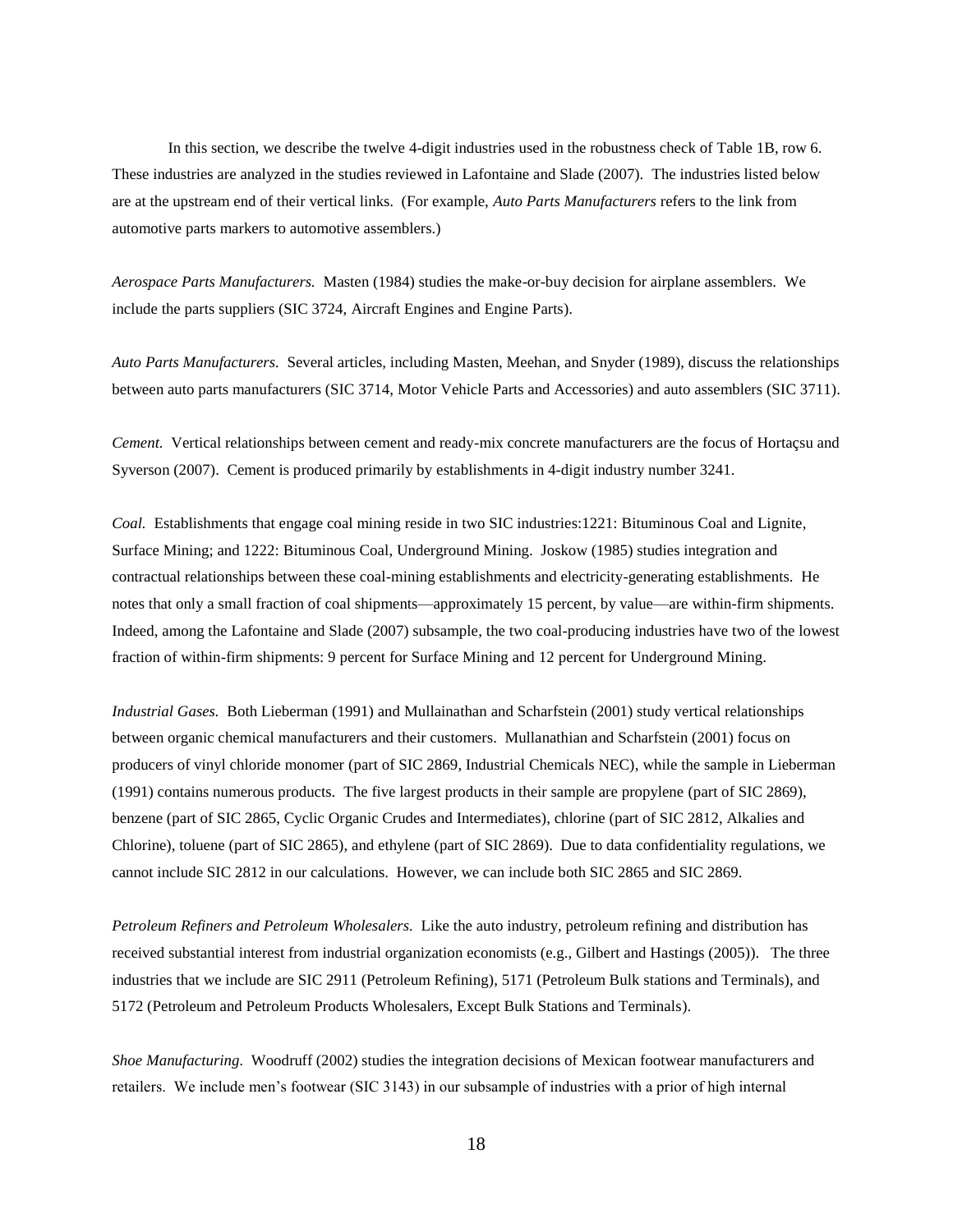shipments. We cannot separately report women's footwear (SIC 3144) without violating Census data confidentiality regulations.

*Soft Drink Bottlers.* Muris, Scheffman, and Spiller (1992) chronicle the evolution of the soft drink industry, in particular the transition towards integration between soft drink bottlers and the two concentrate manufacturers (Coca-Cola and Pepsi). The soft drink bottling industry is SIC 2086.

*Other Industries.* The Lafontaine and Slade (2007) article reviews several additional industries, which we could not include in our calculations. The majority of these industries are those that are not included in the Commodity Flow Survey's sample frame. These include retail and service industries, but also some of the mining industries. For example, we could not include the iron ore mining industry, which is analyzed in Mullin and Mullin (1997), for this reason. There are also industries included in the CFS sample frame that we could not include. In these industries, there are too few establishments to pass the Census confidentiality requirement. Pulp mills (SIC 2611), analyzed in Ohanian (1994), is an example of one such industry. The other industries that we could not include, for this reason, are women's footwear (SIC 3144) and ship building (SIC 3731).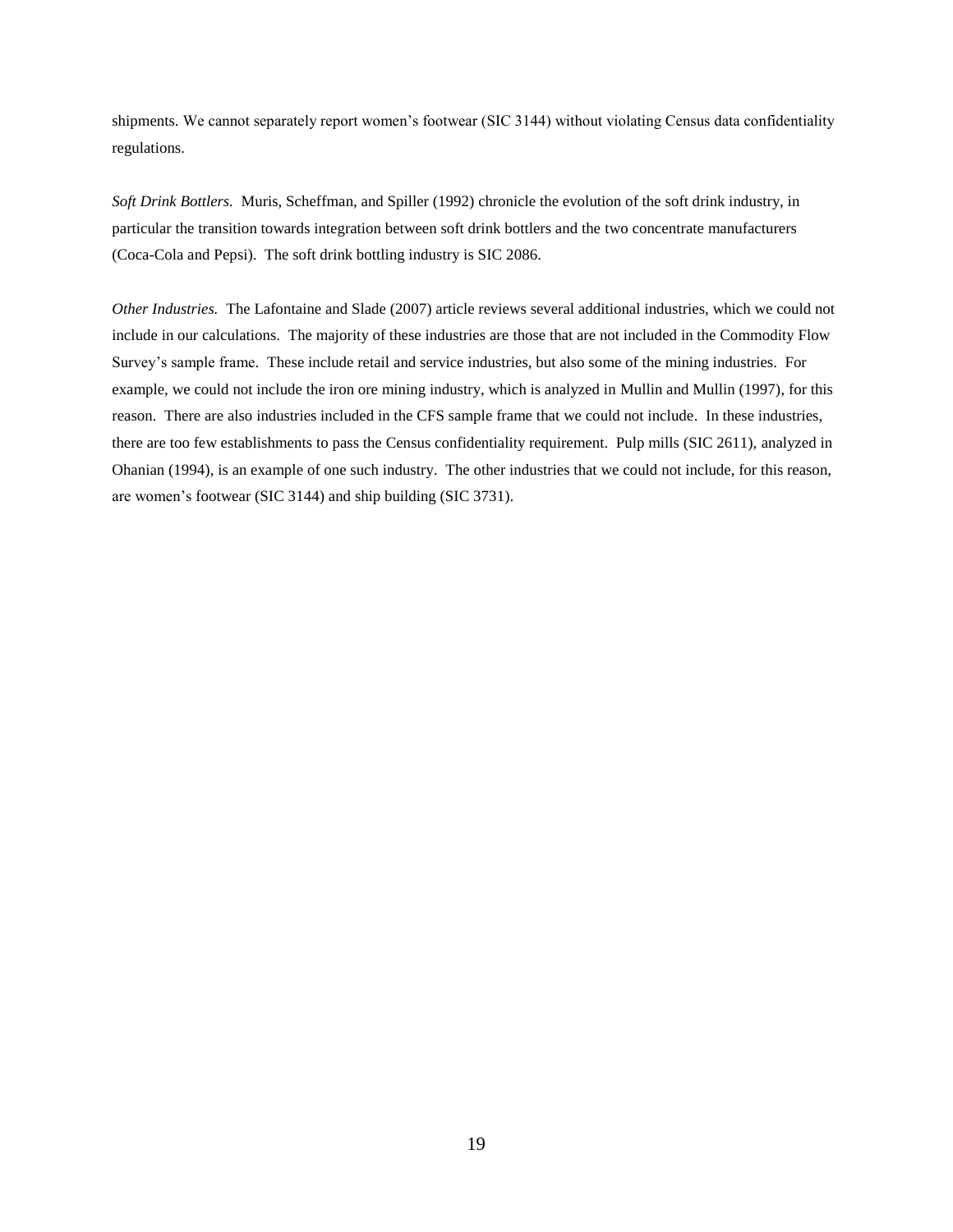#### **Appendix References**

- Harper, Michael, Ernst R. Berndt, and David O. Wood. 1989. "Rates of Return and Capital Aggregation Using Alternative Rental Prices." In *Technology and Capital Formation*, edited by Dale W. Jorgenson and Ralph Landau. Cambridge, MA: MIT Press.
- Hastings, Justine S. and Richard J. Gilbert. 2005. "Market Power, Vertical Integration, and the Wholesale Price of Gasoline." *Journal of Industrial Economics*, 53(4): 469-92.
- Hortaçsu, Ali and Chad Syverson. 2007. "Cementing Relationships: Vertical Integration, Foreclosure, Productivity, and Prices." *Journal of Political Economy*, 115(2): 250-301.
- Hortaçsu, Ali and Chad Syverson. 2009. "Why Do Firms Own Production Chains?" U.S. Census Bureau Center for Economic Studies Paper No. CES 09-31*.*
- Joskow, Paul L. 1985. "Vertical Integration and Long-Term Contracts: The Case of Coal-Burning Electric Generating Plants." *Journal of Law, Economics, and Organization*, 1(1): 33-80.
- Lafontaine, Francine and Margaret Slade. 2007. "Vertical Integration and Firm Boundaries: The Evidence." *Journal of Economic Literature*, 45(3): 629-85.
- Lieberman, Marvin B. 1991. "Determinants of Vertical Integration: An Empirical Test." *Journal of Industrial Economics*, 39(5): 451-66.
- Masten, Scott E. 1984. "The Organization of Production: Evidence from the Aerospace Industry." *Journal of Law and Economics*, 27(2): 403-17.
- Masten, Scott E., James W. Meehan Jr., and Edward A. Snyder. 1989. "Vertical Integration in the U.S. Auto Industry: A Note on the Influence of Transaction Specific Assets." *Journal of Economic Behavior and Organization*, 12(2): 265-73.
- Masten, Scott E., James W. Meehan Jr., and Edward A. Snyder. 1991. "The Costs of Organization." *Journal of Law, Economics, and Organization*, 7(1): 1-25.
- Mullainathan, Sendhil and David Scharfstein. 2001. "Do Firm Boundaries Matter?" *American Economic Review*, 91(2): 195-99.
- Mullin, Joseph C., and Wallace P. Mullin. 1997. "United States Steel's Acquisition of the Great Northern Ore Properties: Vertical Foreclosure or Efficient Contractual Governance?" *Journal of Law, Economics, and Organization*, 13(1): 74-100.
- Muris, Timothy J., David T. Scheffman, and Pablo T. Spiller. 1992. "Strategy and Transaction Costs: The Organization of Distribution in the Carbonated Soft Drink Industry." *Journal of Economics and Management Strategy*, 1(1): 83-128.
- Nguyen, Sang V. 1998. "The Manufacturing Plant Ownership Change Database: Its Construction and Usefulness." *Journal of Economic and Social Measurement,* 24(3-4): 209-32.
- Ohanian, Nancy K. 1994. "Vertical Integration in the U.S. Pulp and Paper Industry, 1900–1940." *Review of Economics and Statistics*, 76(1): 202-07.
- U.S. Bureau of Labor Statistics. 1983. "Trends in Multifactor Productivity: 1948-81." Bulletin 2178. Washington D.C.: Government Printing Office.
- U.S. Census Bureau. 1996. "1992 Census of Transportation, Communications, and Utilities: 1993 Commodity Flow Survey, United States." Washington D.C.: Department of Commerce, Economic and Statistics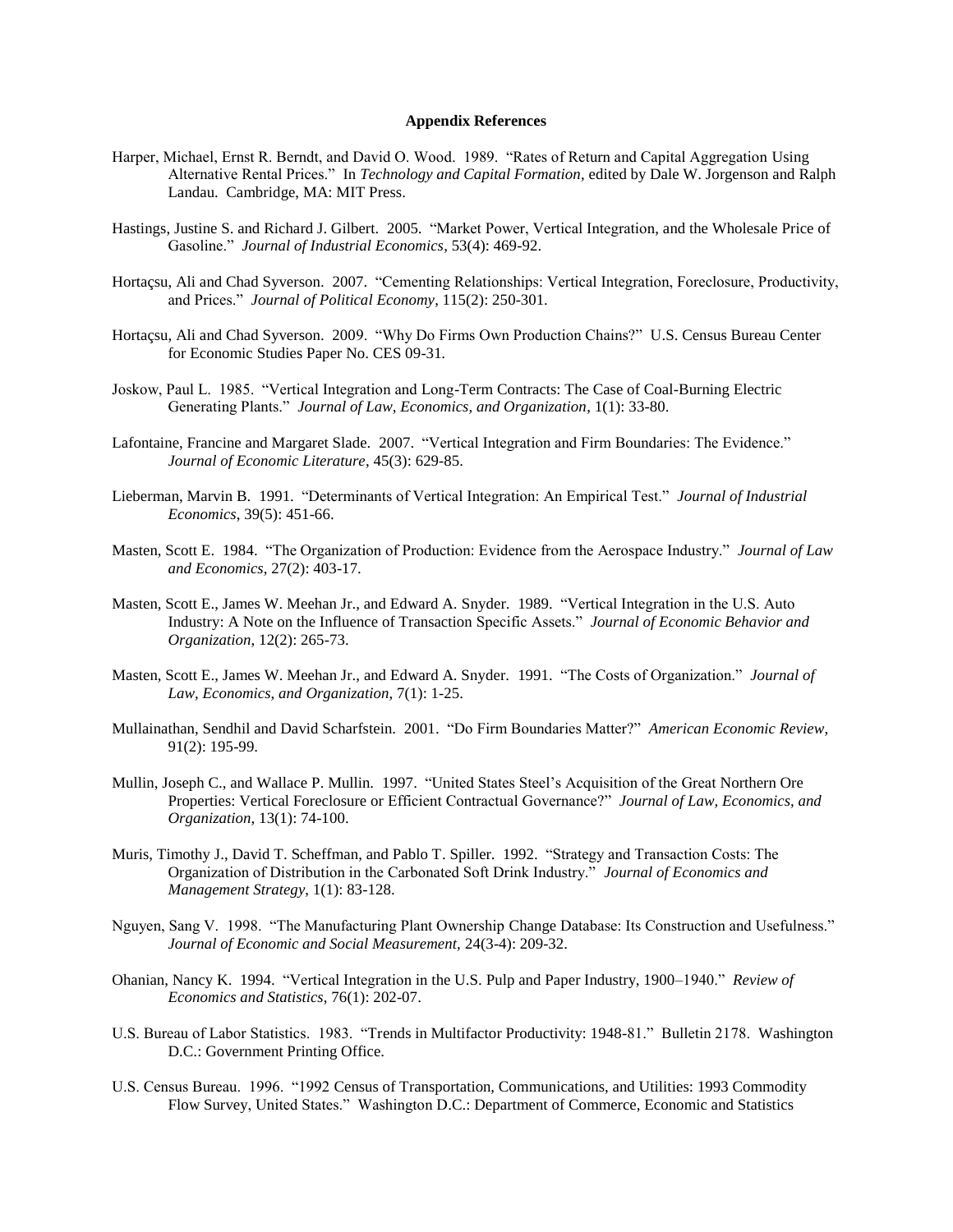Administration.

U.S. Census Bureau. 1999. "1997 Census of Transportation: 1997 Commodity Flow Survey." Washington D.C.: Department of Commerce, Economic and Statistics Administration.

Woodruff, Christopher. 2002. "Non-Contractible Investments and Vertical Integration in the Mexican Footwear Industry." *International Journal of Industrial Organization*, 20(8): 1197–1224.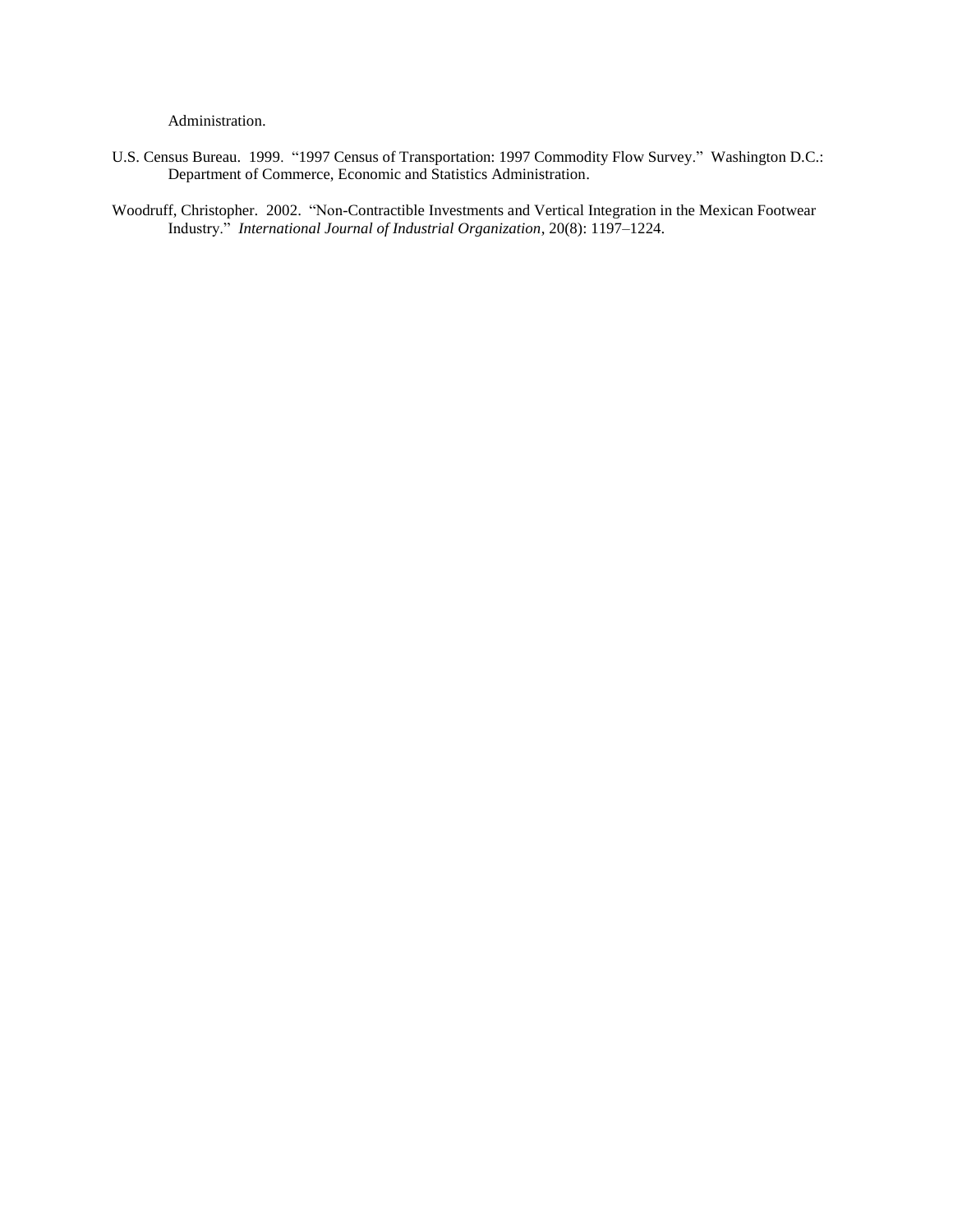Figure A1. Firm Size Distributions by Organizational Structure



Notes: This figure shows density plots of the firm size distributions (measured by log total employees) for the three types of multi-establishment firms: single-industry, multi-establishment firms (thick, dashed line); multi-industry, non-VI firms (thin, dashed line); and VI firms (thin, solid line). See text for details.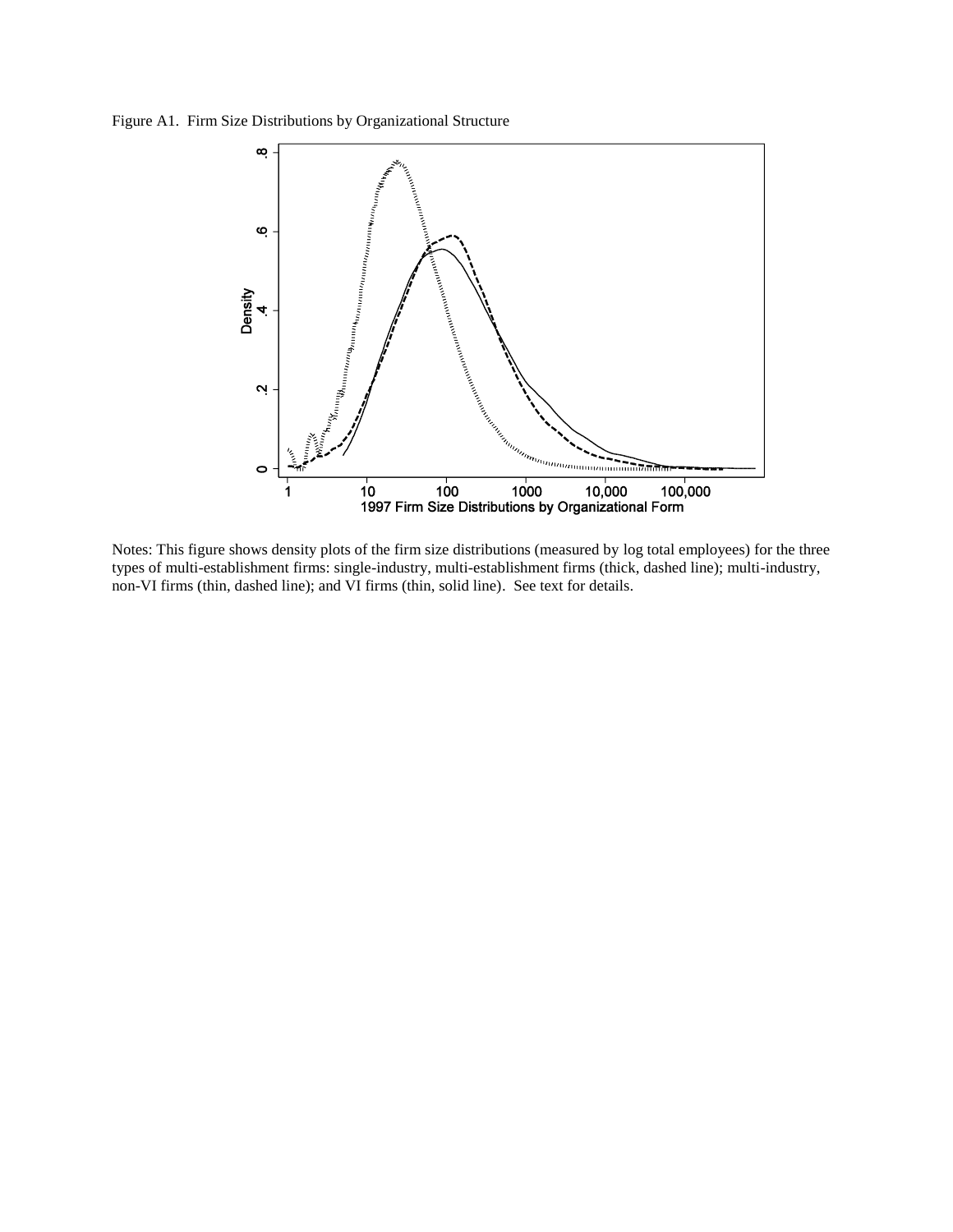| Downstream Industry SIC | Downstream Industry Name              | $S_{I}$ |
|-------------------------|---------------------------------------|---------|
| 5411                    | Grocery Stores                        | 28.1%   |
| 5159                    | <b>Farm Product Raw Materials</b>     | 27.0%   |
| 2061                    | Cane Sugar, Except Refining           | 6.0%    |
| 2063                    | Beet Sugar                            | 5.0%    |
| 5812                    | <b>Eating Places</b>                  | 4.4%    |
| 2062                    | Cane Sugar Refining                   | 4.1%    |
| 2051                    | Bread, Cake, and Related Products     | 3.5%    |
| 5410                    | Grocery and Convenience Stores        | 1.7%    |
| 2043                    | Cereal Breakfast Foods                | 1.7%    |
| 2052                    | <b>Cookies and Crackers</b>           | 1.6%    |
| 5149                    | Groceries, Not Elsewhere Classified   | 1.6%    |
| 2099                    | Food Prep., Not Elsewhere Classified  | 1.6%    |
| 2066                    | Chocolate and Cocoa Products          | 1.5%    |
| 5194                    | Tobacco and Tobacco Products          | 1.4%    |
| 2045                    | Prepared Flour Mixes and Doughs       | 1.0%    |
| 2048                    | Prepared Feeds and Feed Ingredients   | 0.9%    |
| 2033                    | <b>Canned Fruits and Vegetables</b>   | 0.7%    |
| 2087                    | Flavoring Extracts and Syrups         | 0.6%    |
| 2024                    | <b>Ice Cream and Frozen Desserts</b>  | $0.6\%$ |
| 5191                    | <b>Farm Supplies</b>                  | 0.5%    |
| 2086                    | <b>Bottled and Canned Soft Drinks</b> | 0.5%    |

Table A1: The Flows of Goods from the Cane Sugar, Except Refining, Industry to Other Industries

Notes: This table shows the flows, according to the algorithm described in Web Technical Appendices B.1-B.4, originating from industry SIC 2061 (Cane Sugar, Except Refining). Under the benchmark definition, the first 15 industries are classified to be downstream of the Cane Sugar industry.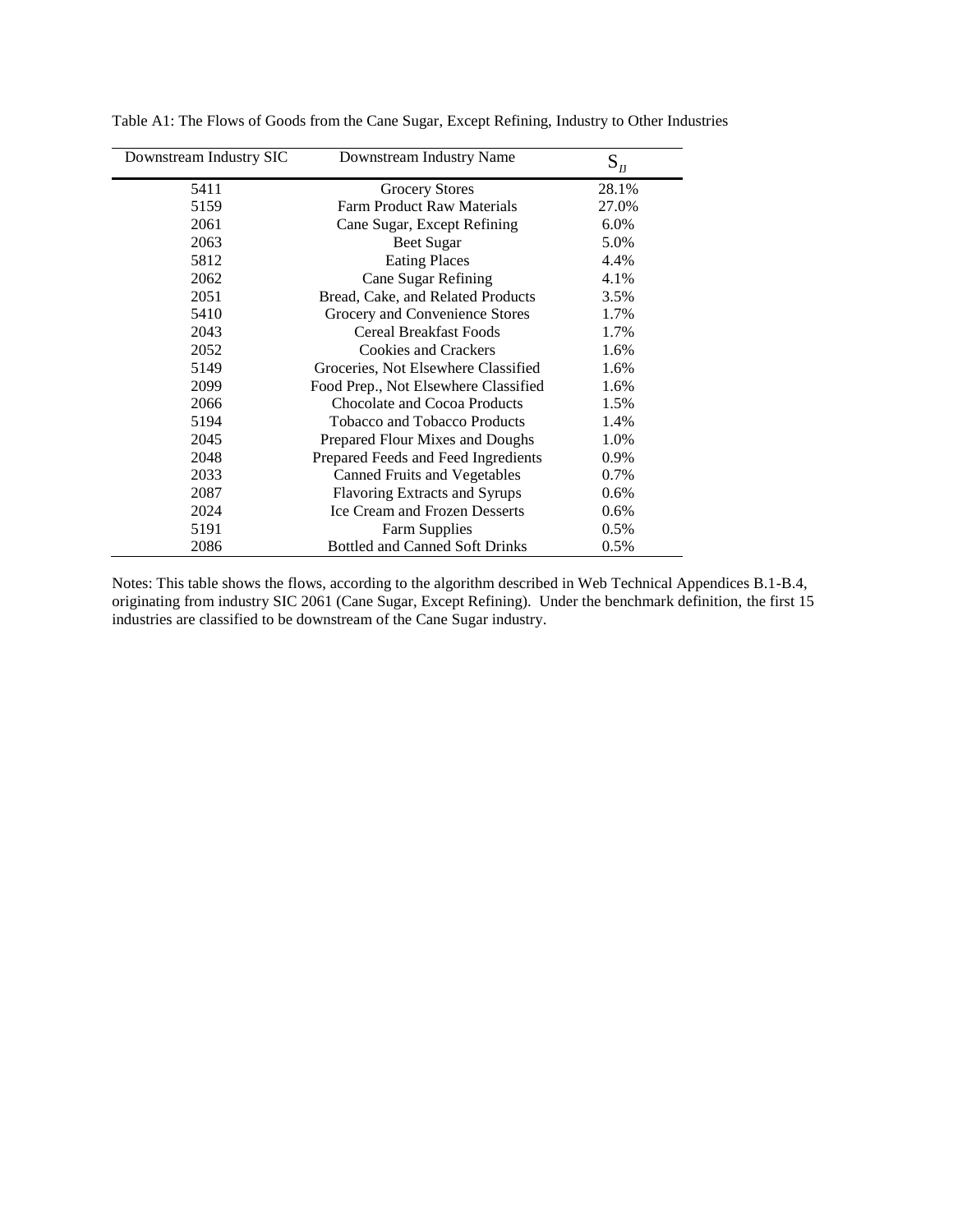|                                                                                                                                                     |                  |                  | Percentile       |                  |                |               |                  |                                         |
|-----------------------------------------------------------------------------------------------------------------------------------------------------|------------------|------------------|------------------|------------------|----------------|---------------|------------------|-----------------------------------------|
| Specification/Sample                                                                                                                                | 50 <sup>th</sup> | 75 <sup>th</sup> | 90 <sup>th</sup> | 95 <sup>th</sup> | Frac.<br>$= 0$ | $Frac =$<br>1 | Weighted<br>Mean | Approx.<br>Establish<br>ment.-<br>years |
| 1.10 percent cutoff definition<br>for VI                                                                                                            | 0.0%             | 4.4%             | 28.7%            | 58.8%            | 55.1%          | 0.8%          | 12.1%            | 42,800                                  |
| 2. 15 percent cutoff definition<br>for VI                                                                                                           | 0.0%             | 4.3%             | 27.3%            | 55.3%            | 55.0%          | 0.7%          | 9.8%             | 34,300                                  |
| 3. 20 percent cutoff definition<br>for VI                                                                                                           | 0.0%             | 4.5%             | 28.2%            | 55.1%            | 55.1%          | 0.7%          | 9.3%             | 27,400                                  |
| 4. Interplant transfers                                                                                                                             | 0.0%             | 0.0%             | 0.0%             | 0.0%             | 97.8%          | 0.1%          | 6.1%             | 766,000                                 |
| 5. Interplant transfers,<br>establishments surveyed in<br>benchmark sample                                                                          | $0.0\%$          | 0.0%             | 13.2%            | 51.1%            | 76.6%          | 1.1%          | 9.1%             | 37,000                                  |
| 6. Establishments that are in<br>the CMF                                                                                                            | 0.0%             | 6.2%             | 33.7%            | 64.5%            | 50.9%          | 1.1%          | 12.2%            | 37,000                                  |
| 7. Establishments that are in<br>the CMF, shipments to<br>manufacturers                                                                             | 0.0%             | 0.3%             | 11.7%            | 33.5%            | 71.1%          | 1.1%          | 5.6%             | 37,000                                  |
| 8. Don't require the sending<br>and receiving establishments<br>to be part of a vertical link                                                       | 3.0%             | 19.4%            | 59.2%            | 84.8%            | 29.1%          | 2.1%          | 20.8%            | 67,500                                  |
| 9. Original method for<br>defining vertical links                                                                                                   | 0.0%             | 1.0%             | 17.4%            | 44.5%            | 67.5%          | 0.8%          | 6.4%             | 29,900                                  |
| 10. Original method for<br>defining vertical links &<br>don't require the sending and<br>receiving establishments to<br>be part of a vertical link. | 2.5%             | 18.9%            | 57.7%            | 84.0%            | 33.7%          | 2.1%          | 19.3%            | 29,900                                  |
| 11. Retail and wholesale are<br>always classified as<br>downstream of other<br>industries.                                                          | 1.4%             | 14.6%            | 52.0%            | 80.2%            | 36.8%          | 1.7%          | 19.0%            | 67,500                                  |
| 12. MLE Estimate                                                                                                                                    | 0.0%             | 8.9%             | 40.4%            | 65.0%            | 51.4%          | 0.2%          |                  | 67,500                                  |
| 13. MLE Estimate & the<br>number of sampled<br>shipments per surveyed estab.<br>was 2 times as large.                                               | 0.5%             | 8.9%             | 40.2%            | 64.7%            | 45.3%          | 0.1%          |                  | 67,500                                  |
| 14. MLE Estimate & the<br>number of sampled<br>shipments per surveyed estab.<br>was 5 times as large.                                               | 0.5%             | 8.9%             | 40.1%            | 64.6%            | 37.3%          | $< 0.1\%$     |                  | 67,500                                  |
| 15. MLE Estimate & the<br>number of sampled<br>shipments per surveyed estab.                                                                        | 0.6%             | 8.9%             | 40.1%            | 64.5%            | 34.5%          | $< 0.1\%$     |                  | 67,500                                  |

# Table A2. Establishment-Level Shares of Internal Shipments: Additional Robustness Checks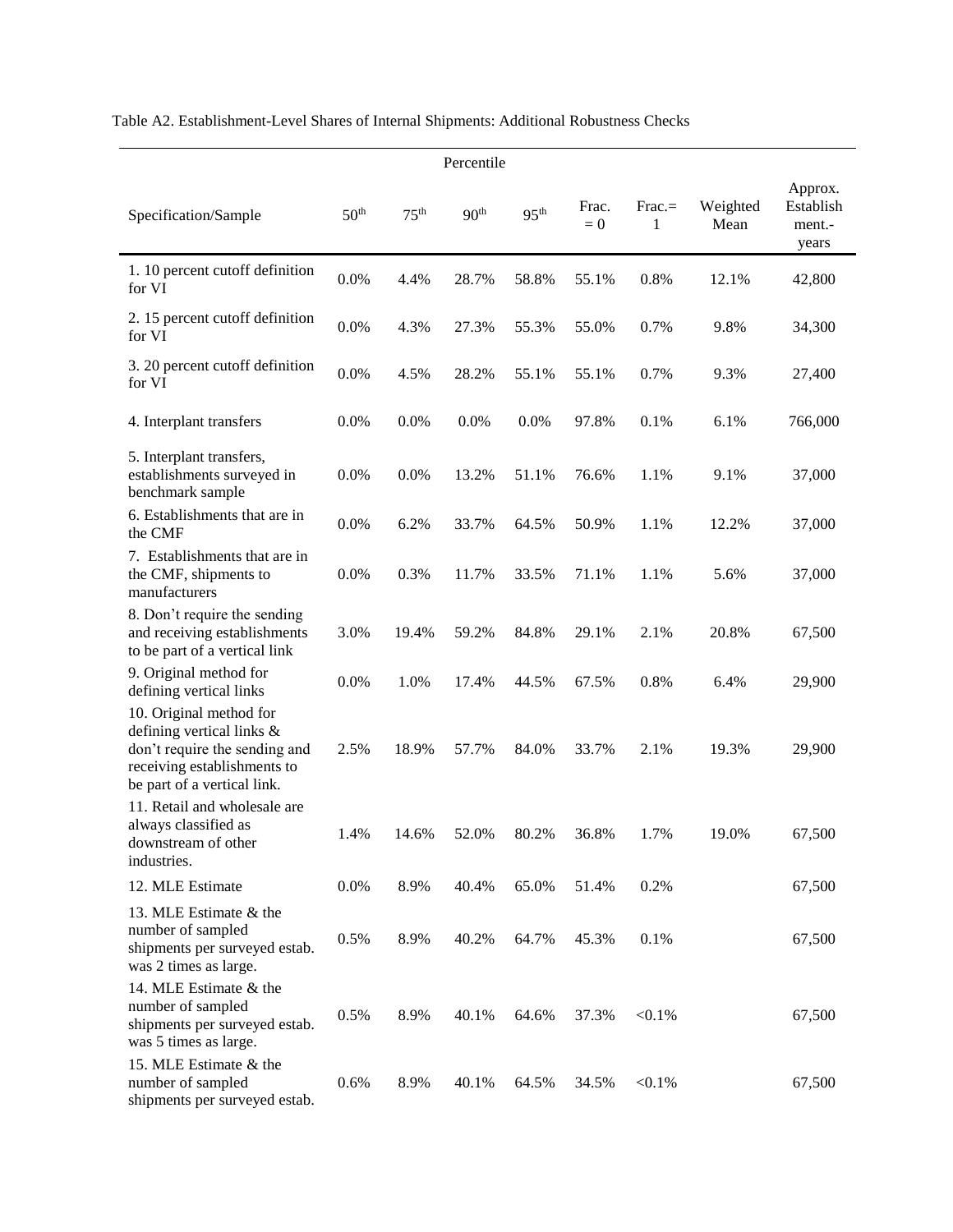was 25 times as large.

| 16. Establishment in firm<br>with $10,000+$ employees          | 1.1%    | 15.2% | 57.9% | 82.7% | 38.3% | 1.4% | 21.4% | 19,000 |
|----------------------------------------------------------------|---------|-------|-------|-------|-------|------|-------|--------|
| 17. Establishment in firm<br>with $1000-10,000$ employees      | $0.0\%$ | 5.3%  | 30.1% | 61.8% | 52.3% | 1.0% | 10.9% | 21,600 |
| 18. Establishment in firm<br>with 500-1000 employees.          | $0.0\%$ | 3.4%  | 25.0% | 55.4% | 57.6% | 1.0% | 7.0%  | 5,600  |
| 19. Establishment in firm<br>with fewer than 500<br>employees. | $0.0\%$ | 4.4%  | 27.6% | 58.8% | 55.0% | 1.1% | 6.9%  | 21,300 |

Notes: Each row shows, for a different subsample, the distributions of the shares (by dollar value) of upstream integrated establishments' shipments that are internal to the firm. The criteria for inclusion in and size of each subsample is discussed in the text. For data confidentiality reasons, the reported percentiles are averages of immediately surrounding percentiles, e.g., the median =  $0.5*(49<sup>th</sup>$  percentile +  $51<sup>st</sup>$  percentile).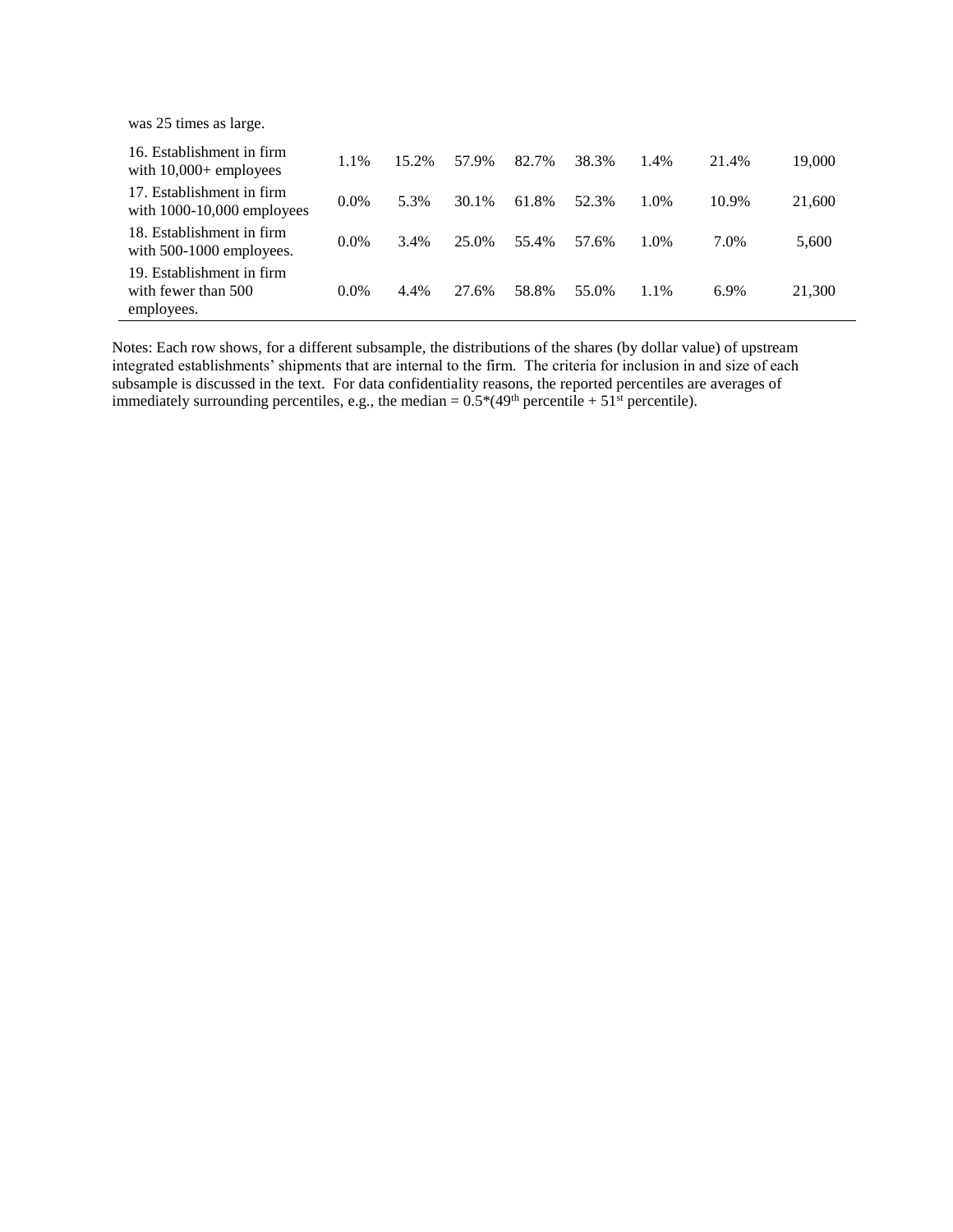|                   |   |       | Material's intensity rank in non-vertically linked establishments |       |         |       |
|-------------------|---|-------|-------------------------------------------------------------------|-------|---------|-------|
|                   |   |       |                                                                   |       |         |       |
|                   |   | 50.5% | 13.7%                                                             | 8.0%  | 4.5%    | 3.3%  |
| Material's        |   | 14.7% | 26.1%                                                             | 15.4% | 10.1%   | 6.0%  |
| intensity rank in |   | 8.1%  | 14.7%                                                             | 19.1% | 13.2%   | 9.8%  |
| vertically linked | 4 | 5.6%  | 10.6%                                                             | 12.1% | 14.8%   | 11.8% |
| establishments    |   | 3.1%  | 6.5%                                                              | 9.6%  | 11.2%   | 11.3% |
|                   | 6 | 3.2%  | 5.1%                                                              | 6.5%  | 7.9%    | 10.4% |
|                   |   | 2.2%  | 4.3%                                                              | 5.9%  | $6.4\%$ | 7.3%  |

Table A3. Relative Material Use Intensity Ranks between Establishments in Vertical Ownership Structures and Other Establishments

Notes: This table shows, for a sample of 9,545 industry-material-year cells, the ranks of materials intensity use (by share of materials purchases) for the five most intensively used materials in establishments we define as not in vertical ownership structures. The entries in the table correspond to the fraction of cells where vertical and nonvertical establishments in the same industry share a particular pair of materials intensity rankings. For example, across all industry-years in the sample, the most intensively used (rank 1) material by non-vertical establishments in an industry-year is the most intensively used material by the industry-year's vertical establishments 50.5 percent of the time. Non-vertical establishments' rank 1 material is vertical establishments' second most intensively used material 14.7 percent of the time, and so on. Industries are defined according to the BEA's IOIND classification.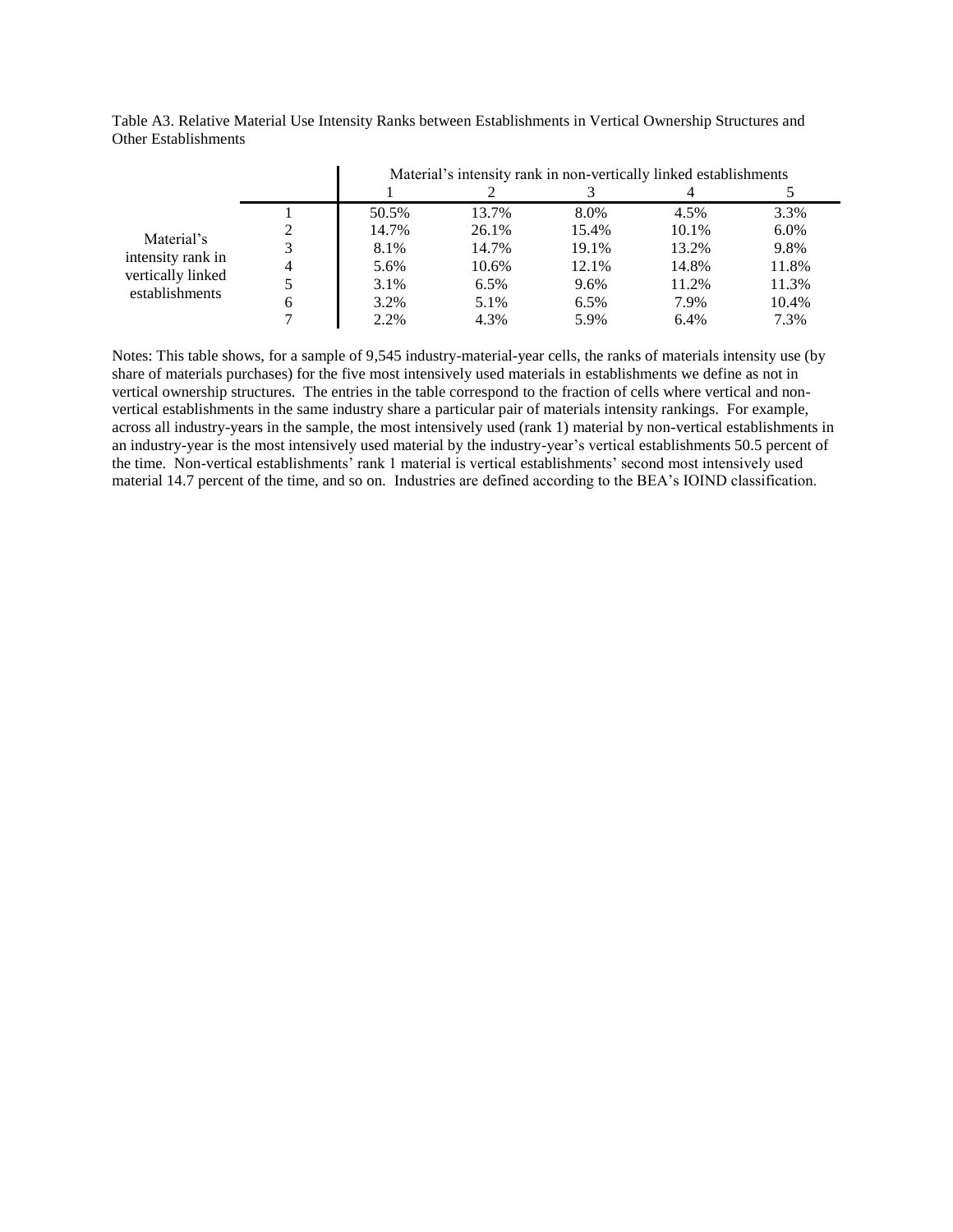|                    |                                                      | <b>Using Commodity Flow Survey Data</b> |                                                |                                        |               |                                           | <b>Using Census of Manufacturers</b><br>Data |               |
|--------------------|------------------------------------------------------|-----------------------------------------|------------------------------------------------|----------------------------------------|---------------|-------------------------------------------|----------------------------------------------|---------------|
| Industry           | Fraction of<br>ests. that<br>are in the<br>VI sample | Fraction<br>of ests. w/<br>share $> 0$  | Mean share<br>for ests. in<br>the VI<br>sample | Mean share,<br>cond. on<br>share $> 0$ | Mean<br>share | Fraction<br>of ests.<br>w/ share<br>$> 0$ | Mean<br>share,<br>cond. on<br>share $> 0$    | Mean<br>share |
| 12, Coal Mining    | 78.4%                                                | 26.0%                                   | 13.5%                                          | 40.8%                                  | 10.6%         |                                           |                                              |               |
| 14, Stone          | 65.9%                                                | 27.7%                                   | 10.0%                                          | 23.7%                                  | 6.6%          |                                           |                                              |               |
| 20, Food           | 82.0%                                                | 52.4%                                   | 13.4%                                          | 20.9%                                  | 11.0%         | 3.7%                                      | 13.9%                                        | 3.5%          |
| 22, Fabric         | 78.1%                                                | 50.5%                                   | 22.3%                                          | 34.4%                                  | 17.4%         | 8.3%                                      | 53.1%                                        | 20.5%         |
| 23, Apparel        | 55.6%                                                | 32.9%                                   | 11.9%                                          | 19.9%                                  | 6.6%          | 0.8%                                      | 46.4%                                        | 4.3%          |
| 24, Wood           | 53.7%                                                | 31.1%                                   | 11.4%                                          | 19.5%                                  | 6.1%          | 1.4%                                      | 27.3%                                        | 4.7%          |
| 25, Furniture      | 39.5%                                                | 16.1%                                   | 4.1%                                           | 10.2%                                  | 1.6%          | 0.9%                                      | 10.1%                                        | 0.9%          |
| 26, Paper          | 73.0%                                                | 40.4%                                   | 7.7%                                           | 13.9%                                  | 5.6%          | 11.1%                                     | 25.1%                                        | 10.0%         |
| 27, Printing       | 55.4%                                                | 21.6%                                   | 4.3%                                           | 11.2%                                  | 2.4%          | 0.3%                                      | 16.7%                                        | 0.6%          |
| 28, Chemicals      | 86.7%                                                | 49.2%                                   | 9.6%                                           | 16.9%                                  | 8.3%          | 6.4%                                      | 19.4%                                        | 7.5%          |
| 29, Petroleum      | 94.0%                                                | 76.8%                                   | 30.6%                                          | 37.5%                                  | 28.8%         | 8.8%                                      | 6.8%                                         | 3.0%          |
| 30, Plastics       | 58.7%                                                | 28.0%                                   | 7.5%                                           | 15.8%                                  | 4.4%          | 4.0%                                      | 18.0%                                        | 3.4%          |
| 31, Leather        | 64.0%                                                | 38.0%                                   | 17.5%                                          | 29.6%                                  | 11.2%         | 1.3%                                      | 31.3%                                        | 3.7%          |
| 32, Glass, Stone   | 69.1%                                                | 38.5%                                   | 8.8%                                           | 15.9%                                  | 6.1%          | 1.5%                                      | 25.0%                                        | 4.0%          |
| 33, Primary Metals | 77.6%                                                | 48.9%                                   | 10.8%                                          | 17.2%                                  | 8.4%          | 7.6%                                      | 26.1%                                        | 11.0%         |
| 34, Fabr. Metals   | 50.6%                                                | 26.7%                                   | 10.7%                                          | 20.3%                                  | 5.4%          | 2.1%                                      | 34.2%                                        | 6.1%          |
| 35, Ind. Machinery | 67.5%                                                | 40.8%                                   | 7.1%                                           | 11.9%                                  | 4.8%          | 1.3%                                      | 18.8%                                        | 4.4%          |
| 36, Elc. Equipment | 73.9%                                                | 46.4%                                   | 9.6%                                           | 15.3%                                  | 7.1%          | 3.5%                                      | 26.3%                                        | 6.5%          |
| 37, Trans. Equip.  | 86.2%                                                | 65.6%                                   | 13.0%                                          | 17.2%                                  | 11.2%         | 4.5%                                      | 28.6%                                        | 9.4%          |
| 38, Instruments    | 74.8%                                                | 43.8%                                   | 9.0%                                           | 15.4%                                  | 6.7%          | 2.2%                                      | 11.4%                                        | 3.3%          |
| 39, Miscellaneous  | 35.4%                                                | 11.9%                                   | 6.2%                                           | 18.4%                                  | 2.2%          | 0.5%                                      | 13.3%                                        | 1.1%          |
| 501, Vehicles      | 75.9%                                                | 52.7%                                   | 8.8%                                           | 12.7%                                  | 6.7%          |                                           |                                              |               |
| 502, Furniture     | 39.0%                                                | 17.5%                                   | 5.6%                                           | 12.5%                                  | 2.2%          |                                           |                                              |               |
| 503, Lumber        | 53.7%                                                | 17.9%                                   | 2.8%                                           | 8.4%                                   | 1.5%          |                                           |                                              |               |
| 504, Prof. Equip.  | 49.5%                                                | 31.4%                                   | 10.3%                                          | 16.1%                                  | 5.1%          |                                           |                                              |               |
| 505, Metals        | 59.5%                                                | 24.3%                                   | 3.4%                                           | 8.4%                                   | 2.0%          |                                           |                                              |               |

Table A4. Establishment-Level Shares of Internal Shipments, by Industry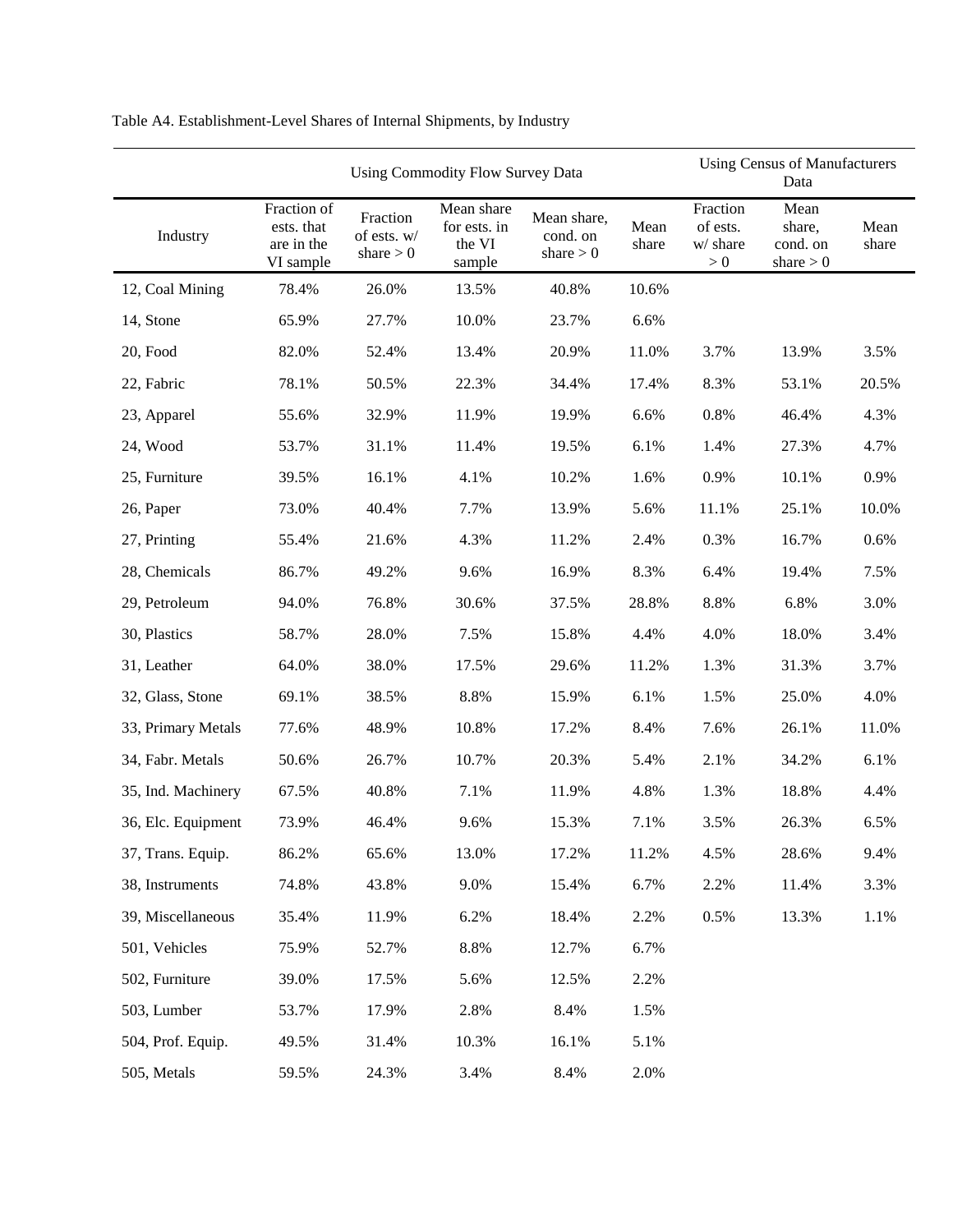| 506, Electrical    | 57.4% | 34.4% | 6.1%  | 10.0% | 3.5%  |  |
|--------------------|-------|-------|-------|-------|-------|--|
| 507, Hardware      | 56.5% | 25.3% | 5.0%  | 10.9% | 2.8%  |  |
| 508, Machinery     | 48.2% | 29.1% | 6.0%  | 10.0% | 2.9%  |  |
| 509, Miscellaneous | 28.6% | 8.7%  | 3.8%  | 13.1% | 1.1%  |  |
| 511, Paper         | 61.8% | 34.8% | 4.0%  | 7.2%  | 2.5%  |  |
| 512, Drugs         | 77.1% | 26.5% | 1.7%  | 5.0%  | 1.3%  |  |
| 513, Apparel       | 43.5% | 27.6% | 8.0%  | 12.8% | 3.5%  |  |
| 514, Groceries     | 62.8% | 32.3% | 10.8% | 21.0% | 6.8%  |  |
| 515, Farm Products | 63.3% | 33.1% | 19.9% | 38.0% | 12.6% |  |
| 516, Chemicals     | 44.8% | 20.4% | 4.0%  | 8.8%  | 1.8%  |  |
| 517, Petroleum     | 73.1% | 52.9% | 23.5% | 32.5% | 17.2% |  |
| 518, Beer & Wine   | 47.2% | 11.1% | 2.5%  | 11.0% | 1.2%  |  |
| 519, Miscellaneous | 49.0% | 22.0% | 9.0%  | 20.1% | 4.4%  |  |

Note: Each row shows, for a different SIC industry, the fraction of establishments that have positive internal shipments, as well as the average share of internal shipments. Industries in the mining and manufacturing sectors are averaged over 2-digit industries. Industries in the wholesale sector are averaged over 3-digit industries. Tobacco (SIC 21) is combined with Food (SIC 20). All calculations are sales-weighted (i.e, 10.6 percent of the shipment value in the coal-mining industry is within firm).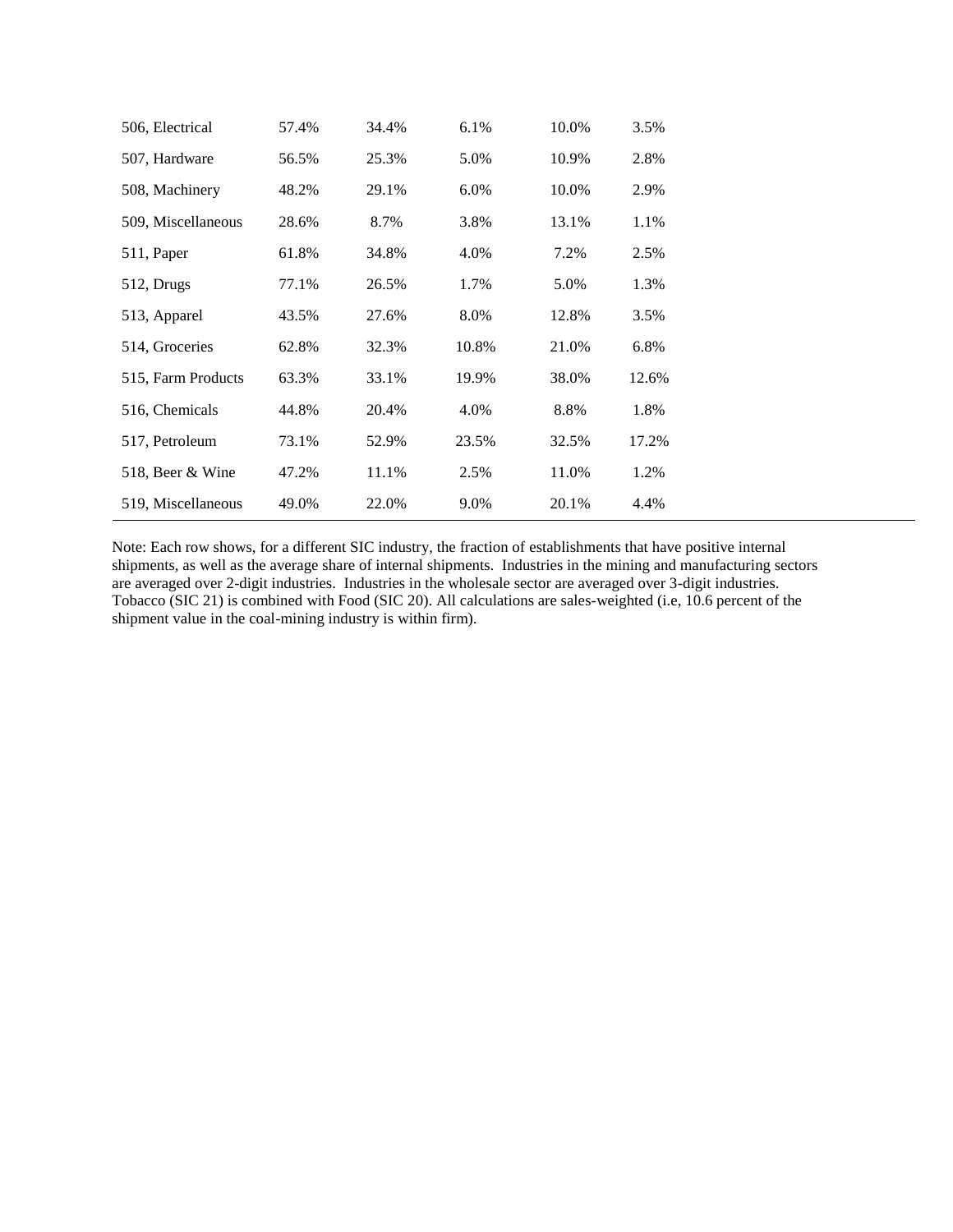|                                                                                     | Output per hour | <b>TFP</b> | Output   | Capital-labor<br>ratio |
|-------------------------------------------------------------------------------------|-----------------|------------|----------|------------------------|
| A. Within-industry differences                                                      |                 |            |          |                        |
| Indicator for vertical estabs.                                                      | $0.377*$        | $0.009*$   | $1.515*$ | $0.460*$               |
|                                                                                     | (0.002)         | (0.001)    | (0.005)  | (0.003)                |
| Approximate N                                                                       | 970,000         | 879,000    | 991,000  | 937,000                |
| Approximate N[vertical estabs.]                                                     | 144,000         | 137,000    | 147,000  | 142,000                |
| B. Differences among new establishments                                             |                 |            |          |                        |
| Indicator for vertical estabs.                                                      | $0.320*$        | $0.024*$   | 1.288*   | $0.363*$               |
|                                                                                     | (0.006)         | (0.004)    | (0.012)  | (0.008)                |
| Approximate N                                                                       | 240,000         | 213,000    | 248,000  | 233,000                |
| Approximate N[vertical estabs.]                                                     | 23,000          | 21,000     | 24,000   | 23,000                 |
| C. Comparing unintegrated establishments: to-be-vertical vs. remaining non-vertical |                 |            |          |                        |
| Indicator for to-be-vertical estabs.                                                | $0.243*$        | $0.007*$   | $1.265*$ | $0.295*$               |
|                                                                                     | (0.006)         | (0.004)    | (0.012)  | (0.008)                |
| Approximate N                                                                       | 453,000         | 415,000    | 462,000  | 439,000                |
| Approximate N[to be vertical]                                                       | 13,000          | 12,000     | 13,000   | 13,000                 |
| D. Changes upon entering vertical ownership                                         |                 |            |          |                        |
| Newly vertical indicator                                                            | $0.043*$        | $-0.010*$  | 0.005    | $0.033*$               |
|                                                                                     | (0.006)         | (0.004)    | (0.008)  | (0.009)                |
| Approximate N                                                                       | 397,000         | 345,000    | 407,000  | 375,000                |
| Approximate N[newly vertical]                                                       | 13,000          | 12,000     | 13,000   | 12,000                 |

Table A5. Establishment Attributes by Vertical Ownership Structure: Five Percent Cutoff Rule

Notes: This table shows establishment "type" comparisons between establishments in (or to-be-in) vertical ownership structures and their non-vertical counterparts. Unlike Table 3, industry *I* is defined to be upstream of industry *J* if greater than five percent—not one percent—of industry *I*'s output is sent to industry *J*. Panel A compares across all establishments for which type measures are available. Panel B compares new establishments. Panel C compares *prior period* types among non-vertical establishments that will become part of vertical ownership structures by next period to those remaining non-vertical. Panel D compares changes in type for establishments that become part of vertical ownership structures to changes for unintegrated establishments that remain so. All regressions include industry-year fixed effects; industries are defined according to the BEA's IOIND classification. Samples are comprised of non-administrative-record manufacturing establishments. See text and Web Technical Appendix A on construction of type measures and additional details. An asterisk denotes significance at the five percent level.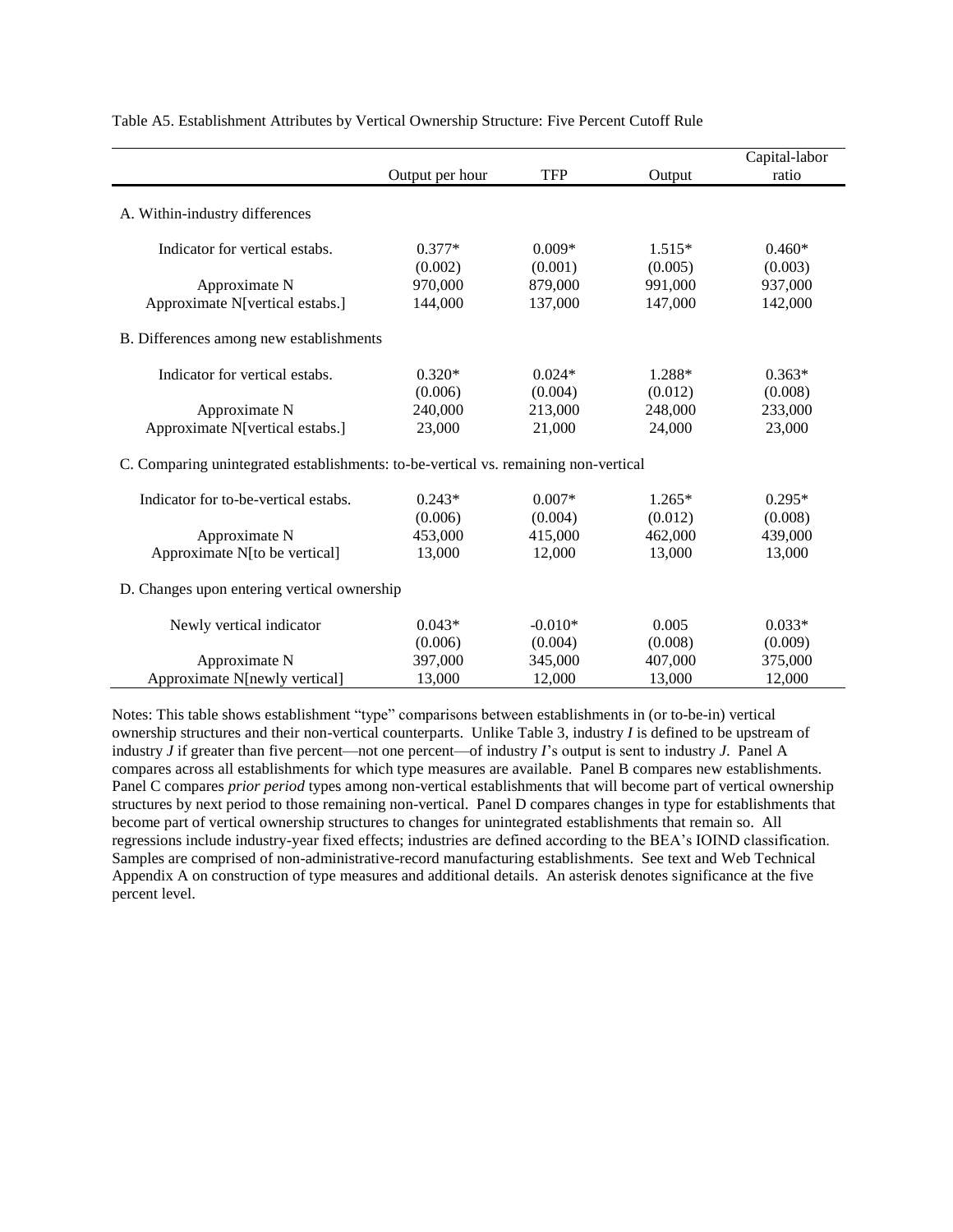|                             | Output per<br>hour  | <b>TFP</b>          | Output              | Capital-labor<br>ratio |
|-----------------------------|---------------------|---------------------|---------------------|------------------------|
| VI indicator                | $0.070*$<br>(0.004) | $-0.002$<br>(0.002) | $0.300*$<br>(0.007) | $0.069*$<br>(0.005)    |
| Approximate N               | 231,000             | 220,000             | 235,000             | 227,000                |
| Approximate N[VI Indicator] | 131,000             | 125,000             | 134,000             | 129,000                |

Table A6. Establishment Type Differences Controlling for Firm Size: Five Percent Cutoff Rule

Notes: This table shows the results from regressing establishment-level type measures on an indicator for vertically integrated establishments, a set of industry-year fixed effects, and control variables for firm size; industries are defined according to the BEA's IOIND classification. The sample consists of establishments in multi-industry firms. Unlike Table 4, industry *I* is defined to be upstream of industry *J* if greater than five percent—not one percent—of industry *I*'s output is sent to industry *J*. The firm size control variables include quintics of several measures of the establishment's owning-firm size: (log) employment, the (logarithm of the) number of establishments, and the (logarithm of the) number of industries. These firm size measures are computed by summing over the *other* plants in the firm of the establishment in question. An asterisk denotes significance at the five percent level.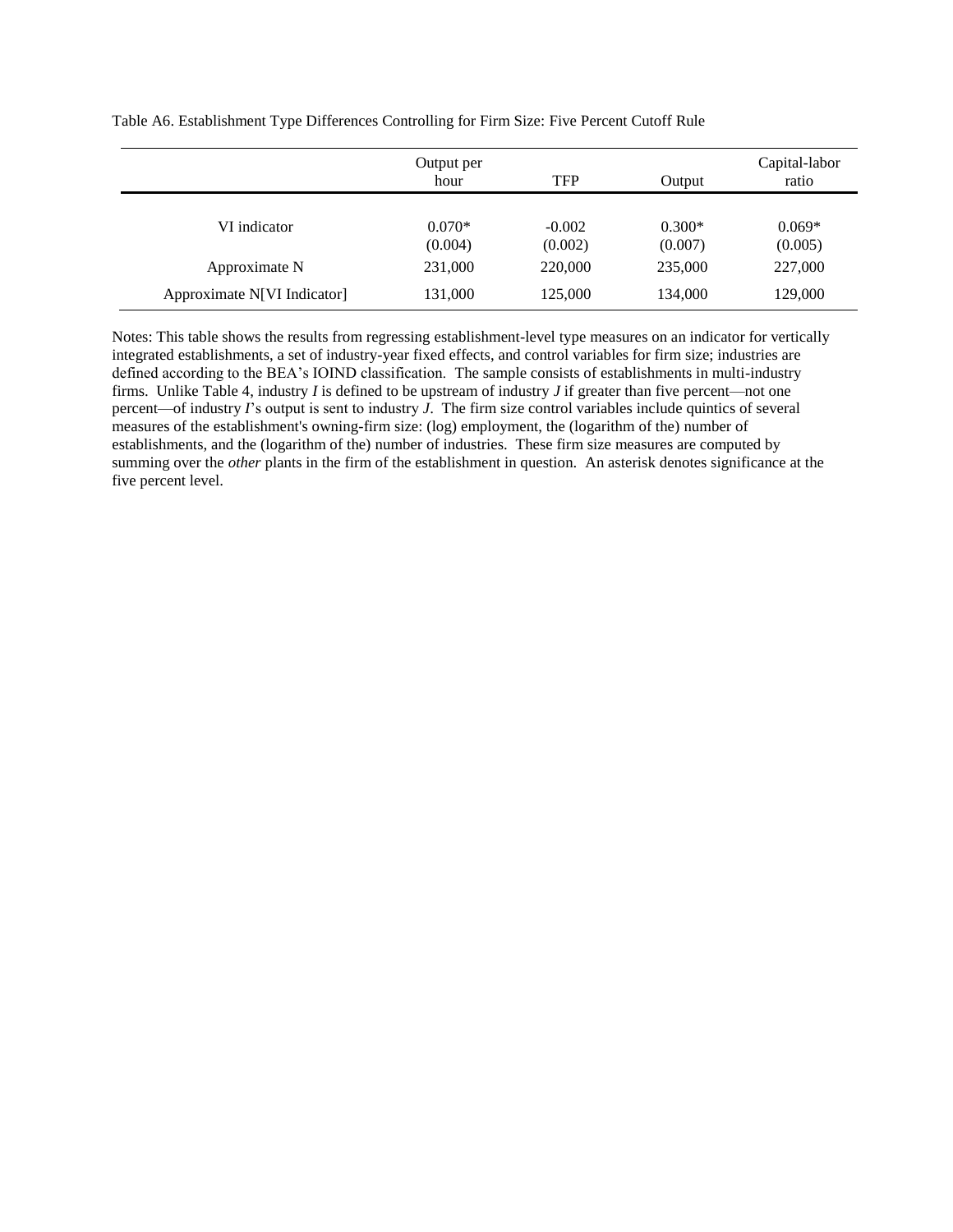| I(estab. produced 6-digit product in $t-5$ )                                     | $1.215*$<br>(0.037)<br>0.086 | $0.921*$<br>(0.038)<br>0.052 | 1.058*<br>(0.039)<br>0.063   |
|----------------------------------------------------------------------------------|------------------------------|------------------------------|------------------------------|
| I(estab. produced 7-digit product in $t-5$ )                                     | 2.313*<br>(0.036)<br>0.469   | 2.366*<br>(0.036)<br>0.422   | 2.189*<br>(0.037)<br>0.399   |
| I(in t-5, another estab. from the acquired firm<br>produced the 6-digit product) |                              | $0.774*$<br>(0.041)<br>0.055 | $0.321*$<br>(0.059)<br>0.018 |
| I(in t-5, an estab. from the acquiring firm<br>produced the 6-digit product)     |                              | $0.619*$<br>(0.038)<br>0.041 | $0.113*$<br>(0.054)<br>0.006 |
| I(in t-5, another estab. from the acquired firm<br>produced the 7-digit product) |                              |                              | $0.608*$<br>(0.054)<br>0.052 |
| I(in t-5, an estab. from the acquiring firm<br>produced the 7-digit product)     |                              |                              | $0.702*$<br>(0.051)<br>0.053 |
| Approx. N                                                                        | 140,000                      | 140,000                      | 140,000                      |
| Approx. number of establishment-by-4-digit<br>industry groups                    | 7,600                        | 7,600                        | 7,600                        |
| Pseudo $R^2$                                                                     | 0.353                        | 0.363                        | 0.368                        |
| Average probability that $i$ produces the 7-digit<br>good in year t              | 13.1%                        | 13.1%                        | 13.1%                        |

Table A7. Logit Regression: Probability that Establishment *i* Produces a Given 7-digit Product in Year *t*

Notes: Each column gives the results from a separate logit regression. For each variable, coefficient estimates, standard errors, and marginal effects are reported. The dependent variable equals 1 provided establishment *i* produces 7-digit product, *p*, in year *t*. The sample includes all *i*-*p* pairs for which a) *i* was purchased between *t*-5 and *t*-1, and b) product *p* was produced at least such acquired establishment in year *t*. Control variables for total sales in year *t* of the 7-digit product (minus sales of the product by establishment *i*) are included, but not reported.  $t \in$ {1992, 1997}. All regressions include establishment-by-4-digit-industry fixed effects. An asterisk denotes significance at the five percent level.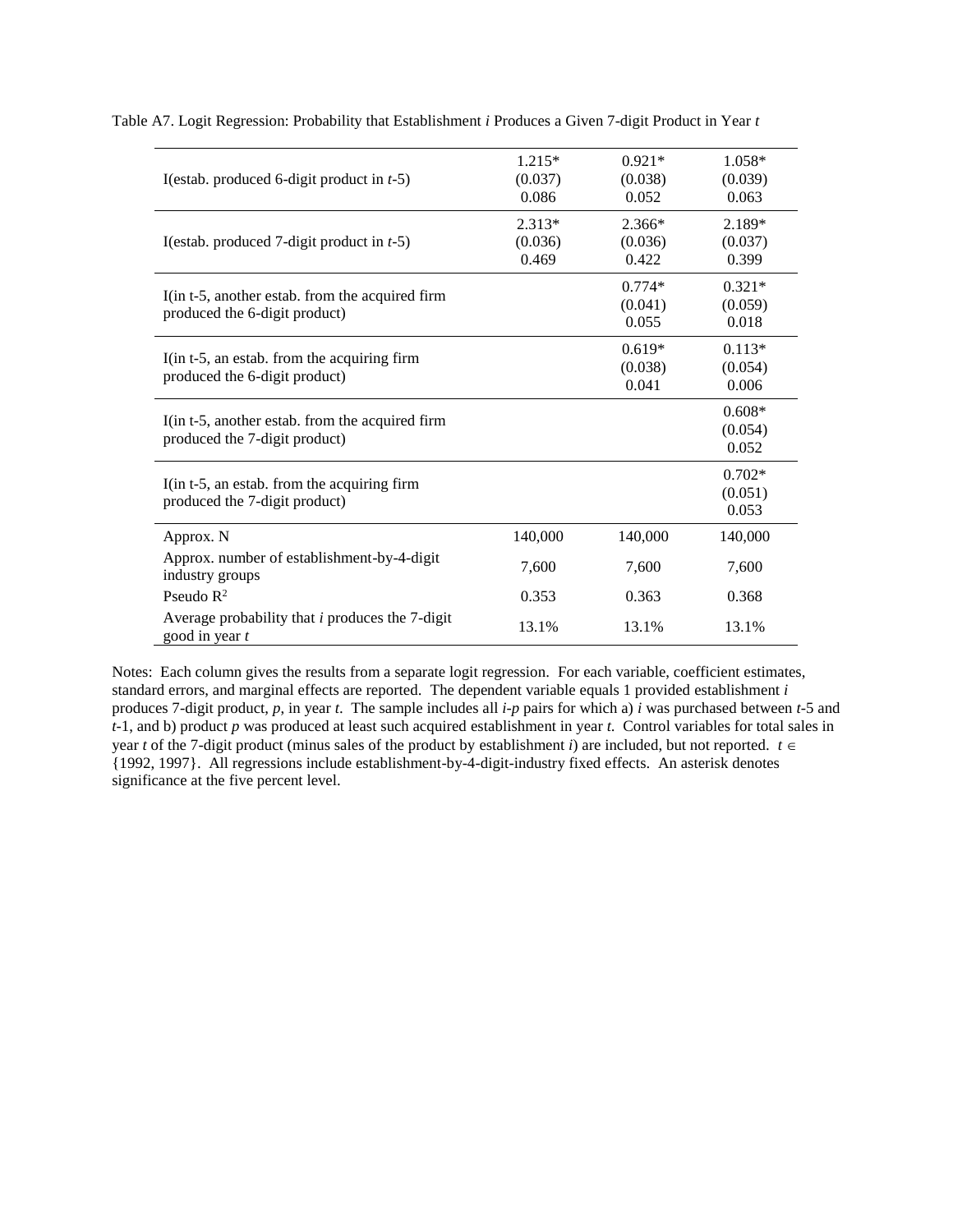Table A8. Logit Regression: Probability that Establishment *i* Ships to Zip Code *z* in 1997

| I(estab. <i>i</i> sold to zip code z in 1993)                                                    | $2.357*$<br>(0.017)<br>0.178     | $2.226*$<br>(0.018)<br>0.156     | $2.215*$<br>(0.018)<br>0.154     | $2.212*$<br>(0.018)<br>0.153     | $2.176*$<br>(0.039)<br>0.155 | $2.223*$<br>(0.020)<br>0.153     |
|--------------------------------------------------------------------------------------------------|----------------------------------|----------------------------------|----------------------------------|----------------------------------|------------------------------|----------------------------------|
| I(in 1997, an estab. from the merged<br>firm has a physical location in $z$ )                    | $1.141*$<br>(0.030)<br>0.047     | 0.988*<br>(0.031)<br>0.0377      | $0.986*$<br>(0.031)<br>0.037     | $0.982*$<br>(0.031)<br>0.037     | 1.292*<br>(0.050)<br>0.059   | $0.794*$<br>(0.039)<br>0.027     |
| ln(distance)                                                                                     | $-0.127*$<br>(0.017)<br>$-0.003$ | $-0.114*$<br>(0.017)<br>$-0.003$ | $-0.112*$<br>(0.017)<br>$-0.003$ | $-0.112*$<br>(0.017)<br>$-0.003$ | 0.007<br>(0.037)<br>0.000    | $-0.152*$<br>(0.019)<br>$-0.003$ |
| I(in 1993, another estab. from the<br>acquired firm shipped to $z$ )                             |                                  | 1.1299*<br>(0.024)<br>0.046      | $0.802*$<br>(0.044)<br>0.027     | $0.801*$<br>(0.044)<br>0.027     | $0.587*$<br>(0.090)<br>0.019 | $0.872*$<br>(0.051)<br>0.03      |
| I(in 1993, an estab. from the<br>acquiring firm shipped to $z$ )                                 |                                  | $0.638*$<br>(0.017)<br>0.02      | $0.435*$<br>(0.022)<br>0.012     | $0.432*$<br>(0.022)<br>0.012     | $0.480*$<br>(0.045)<br>0.014 | $0.417*$<br>(0.025)<br>0.011     |
| I(in 1993, another estab. in the same<br>2-digit SIC, from the acquired firm<br>shipped to $z$ ) |                                  |                                  | $0.454*$<br>(0.051)<br>0.027     | $0.155*$<br>(0.068)<br>0.008     | $0.298*$<br>(0.126)<br>0.014 | 0.114<br>(0.082)<br>0.006        |
| I(in 1993, an estab. in the same 2-<br>digit SIC, from the acquiring firm<br>shipped to $z$ )    |                                  |                                  | $0.420*$<br>(0.029)<br>0.017     | $0.187*$<br>(0.034)<br>0.007     | $0.186*$<br>(0.064)<br>0.007 | $0.182*$<br>(0.041)<br>0.007     |
| I(in 1993, another estab. in the same<br>4-digit SIC, from the acquired firm<br>shipped to $z$ ) |                                  |                                  |                                  | $0.406*$<br>(0.061)<br>0.027     | $0.422*$<br>(0.109)<br>0.028 | $0.401*$<br>(0.074)<br>0.027     |
| I(in 1993, an estab. in the same 4-<br>digit SIC, from the acquiring firm<br>shipped to $z$ )    |                                  |                                  |                                  | $0.526*$<br>(0.040)<br>0.027     | $0.659*$<br>(0.071)<br>0.039 | $0.454*$<br>(0.049)<br>0.022     |
| Include establishments with (or<br>without) internal shipments?                                  | <b>Both</b>                      | <b>Both</b>                      | <b>Both</b>                      | <b>Both</b>                      | Internal<br>Share>0          | Internal<br>Share=0              |
| Approx. N                                                                                        | 1.45<br>million                  | 1.45<br>million                  | 1.45<br>million                  | 1.45<br>million                  | 0.31<br>million              | 1.14<br>million                  |
| Number of establishment-by-<br>destination counties                                              | 46,500                           | 46,500                           | 46,500                           | 46,500                           | 10,500                       | 36,000                           |
| Pseudo $R^2$                                                                                     | 0.178                            | 0.189                            | 0.190                            | 0.191                            | 0.203                        | 0.188                            |
| Average probability that $i$ ships to $z$<br>in 1997                                             | 4.0%                             | 4.0%                             | 4.0%                             | 4.0%                             | 4.0%                         | 4.0%                             |

Each column gives the results from a separate logit regression. For each variable, coefficient estimates, standard errors, and marginal effects are reported. The dependent variable equals 1 provided establishment *i* ships to zip code *z* in 1997. The sample includes all *i*-*z* pairs for which *i* was purchased between 1992 and 1996, and *z* was a destination zip code for at least one such acquired establishment in 1997. Control variables for total sales in zip code *z* (minus sales from establishment *i*) are included, but not reported. All regressions include establishmentdestination county fixed effects. An asterisk denotes significance at the five percent level.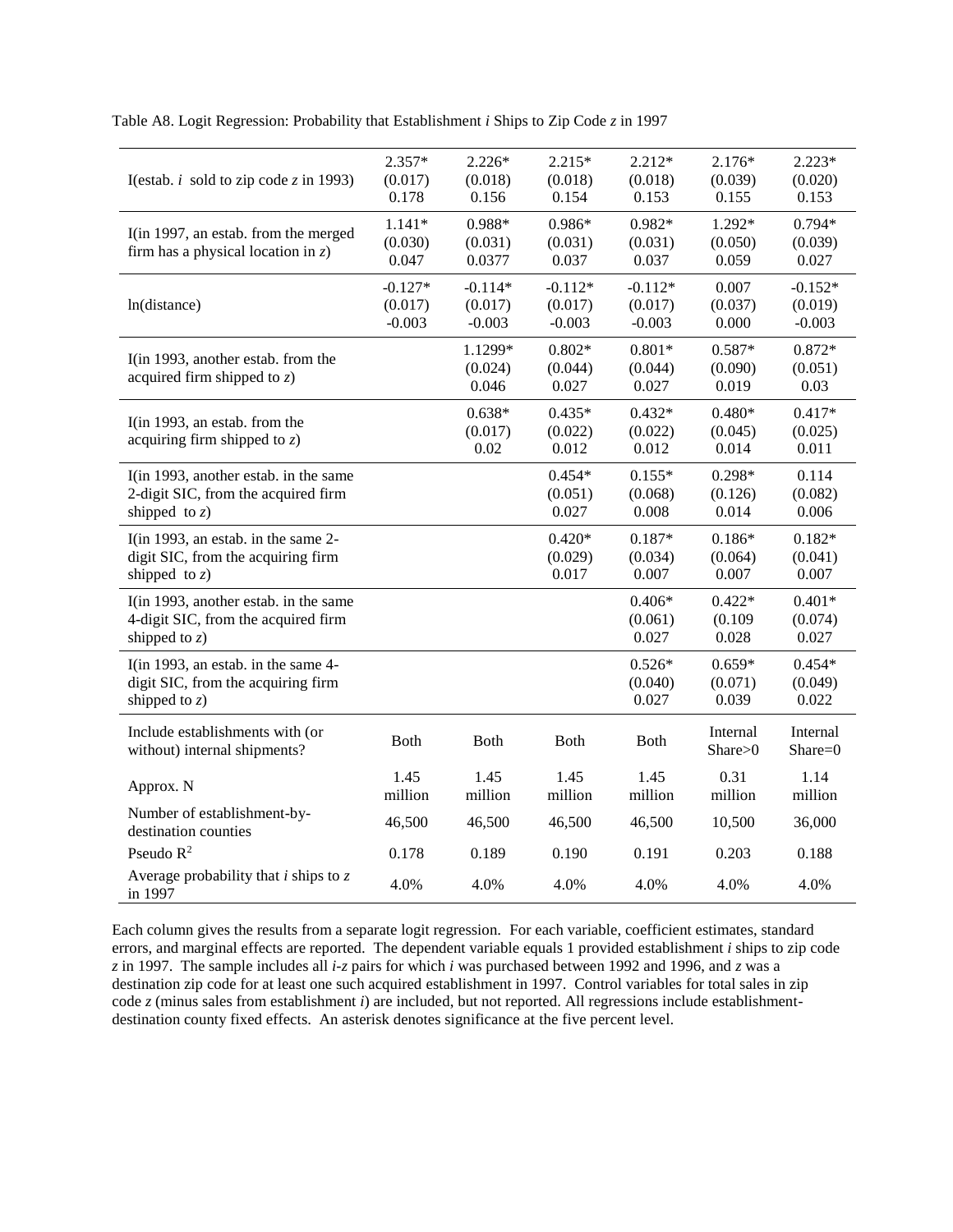| I(estab. produced 6-digit product in $t-5$ )                                           | 1.086*<br>(0.051)<br>0.070      | $1.022*$<br>(0.061)<br>0.060 | 1.066*<br>(0.042)<br>0.064   | 1.009*<br>(0.103)<br>0.064   | $1.046*$<br>(0.034)<br>0.057 |
|----------------------------------------------------------------------------------------|---------------------------------|------------------------------|------------------------------|------------------------------|------------------------------|
| I(estab. produced 7-digit product in $t-5$ )                                           | $2.093*$<br>(0.049)<br>0.391    | $2.326*$<br>(0.058)<br>0.427 | $2.181*$<br>(0.040)<br>0.399 | $2.241*$<br>(0.101)<br>0.418 | 2.379*<br>(0.032)<br>0.427   |
| I(in $t$ -5, another estab. from the<br>acquired firm produced the 6-digit<br>product) | $0.306*$<br>(0.074)<br>0.018    | $0.336*$<br>(0.097)<br>0.019 | $0.317*$<br>(0.059)<br>0.018 |                              | $0.343*$<br>(0.051)<br>0.018 |
| I(in $t-5$ , an estab. from the acquiring<br>firm produced the 6-digit product)        | $-0.054$<br>(0.072)<br>$-0.003$ | $0.343*$<br>(0.083)<br>0.020 | 0.090<br>(0.058)<br>0.005    | 0.224<br>(0.142)<br>0.013    | 0.065<br>(0.058)<br>0.003    |
| I(in $t-5$ , another estab. from the<br>acquired firm produced the 7-digit<br>product) | $0.599*$<br>(0.069)<br>0.053    | $0.631*$<br>(0.087)<br>0.056 | $0.612*$<br>(0.055)<br>0.052 |                              | $0.644*$<br>(0.047)<br>0.052 |
| I(in $t-5$ , an estab. from the acquiring<br>firm produced the 7-digit product)        | $0.752*$<br>(0.068)<br>0.054    | $0.651*$<br>(0.077)<br>0.056 | $0.675*$<br>(0.055)<br>0.050 | 0.879*<br>(0.139)<br>0.073   | 0.787*<br>(0.055)<br>0.055   |
| Year of merger                                                                         | $t-5$ to $t-3$                  | $t-2$ to $t-1$               | $t-5$ to $t-1$               | $t-5$ to $t-1$               | $t-5$ to $t-1$               |
| Multi-unit/single unit in $t-5$ ?                                                      | Either                          | Either                       | Multi                        | Single                       | Either                       |
| Use Ownership Change Database to<br>define mergers?                                    | No                              | N <sub>o</sub>               | N <sub>o</sub>               | N <sub>o</sub>               | Yes                          |
| Approx. N                                                                              | 83,000                          | 57,000                       | 119,000                      | 21,000                       | 215,000                      |
| Approx. number of establishment-by-4-<br>digit-industry groups                         | 4,700                           | 2,900                        | 6,600                        | 1,000                        | 10,600                       |
| Pseudo $R^2$                                                                           | 0.353                           | 0.391                        | 0.375                        | 0.322                        | 0.385                        |
| Average probability that $i$ produces the<br>7-digit good in $t$                       | 13.2%                           | 13.0%                        | 13.3%                        | 11.8%                        | 11.8%                        |

Table A9. Logit Regression: Probability that Establishment *i* Produces a Given 7-digit Product in Year *t*: Robustness Checks

Notes: Each column gives the results from a separate logit regression. For each variable, coefficient estimates, standard errors, and marginal effects are reported. The dependent variable equals 1 provided establishment *i* produces 7-digit product, *p*, in year t. The sample includes all *i*-*p* pairs for which a) *i* was purchased between *t*-5 and t-1, and b) product *p* was produced at least such acquired establishment in year *t*. Control variables for total sales in year *t* of the 7-digit product (minus sales of the product by establishment *i*) are included, but not reported. See text for details. *t* ∈ {1992, 1997}. All regressions include establishment-by-4-digit-industry fixed effects. An asterisk denotes significance at the five percent level.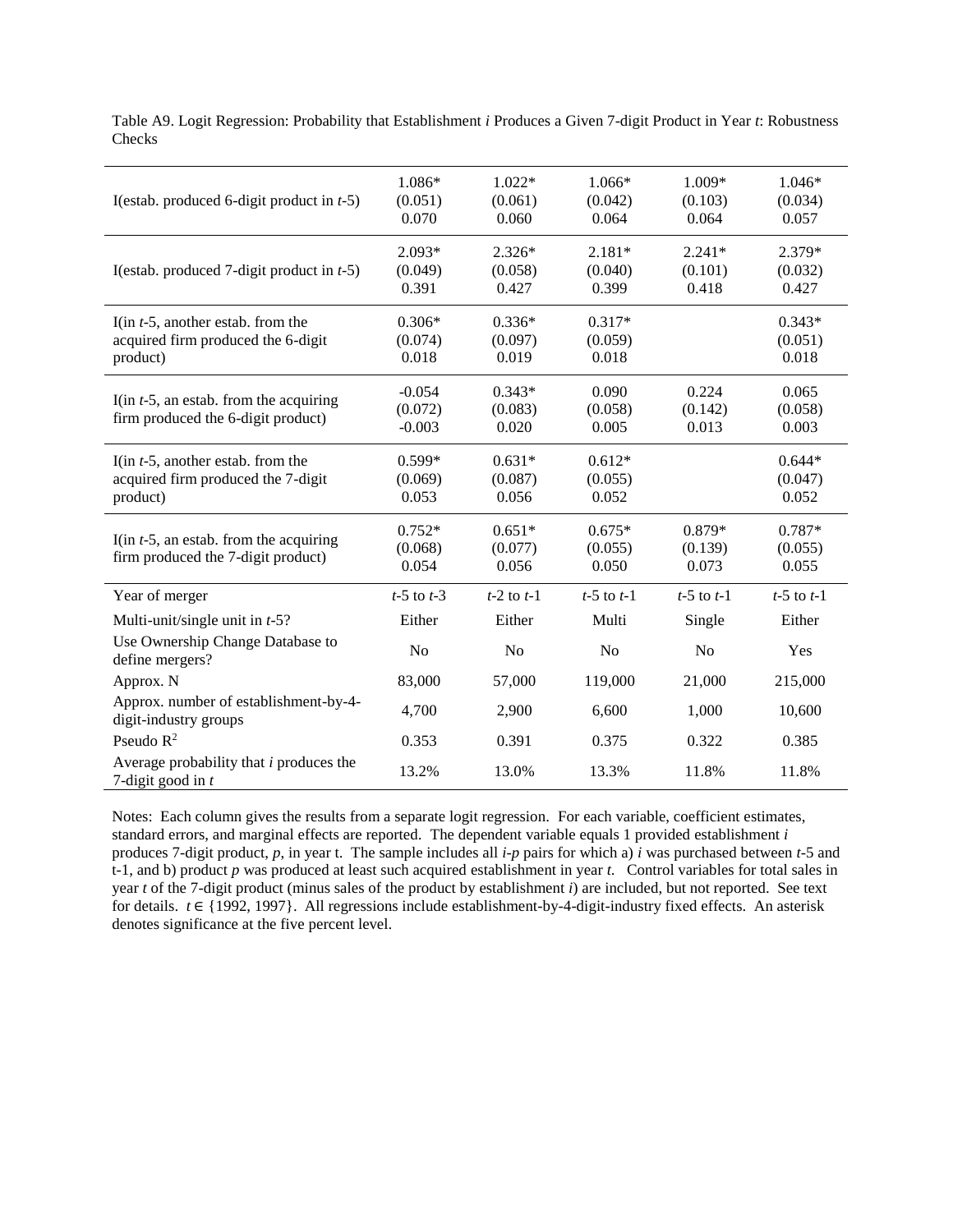| I(Estab. $i$ sold to zip code $z$ in 1993)                                                       | $2.184*$<br>(0.023)<br>0.155     | 2.249*<br>(0.027)<br>0.152       | $2.201*$<br>(0.019)<br>0.151     | $2.304*$<br>(0.057)<br>0.146     | 1.489*<br>(0.027)<br>0.132       | $2.263*$<br>(0.015)<br>0.174     |
|--------------------------------------------------------------------------------------------------|----------------------------------|----------------------------------|----------------------------------|----------------------------------|----------------------------------|----------------------------------|
| I(in 1997, an estab. from the merged<br>firm has a physical location in $z$ )                    | $0.931*$<br>(0.038)<br>0.035     | 1.066*<br>(0.053)<br>0.040       | $1.003*$<br>(0.031)<br>0.038     | $0.600*$<br>(0.142)<br>0.016     | 1.192*<br>(0.055)<br>0.095       | $0.991*$<br>(0.030)<br>0.041     |
| ln(distance)                                                                                     | $-0.100*$<br>(0.022)<br>$-0.002$ | $-0.126*$<br>(0.026)<br>$-0.003$ | $-0.100*$<br>(0.018)<br>$-0.002$ | $-0.228*$<br>(0.052)<br>$-0.004$ | $-0.104*$<br>(0.021)<br>$-0.005$ | $-0.096*$<br>(0.015)<br>$-0.002$ |
| I(in 1993, another estab. from the<br>acquired firm shipped to $z$ )                             | $0.842*$<br>(0.058)<br>0.030     | $0.746*$<br>(0.068)<br>0.024     | $0.805*$<br>(0.044)<br>0.027     |                                  | $0.777*$<br>(0.124)<br>0.051     | $0.558*$<br>(0.037)<br>0.018     |
| I(in 1993, an estab. from the<br>acquiring firm shipped to $z$ )                                 | $0.458*$<br>(0.030)<br>0.013     | $0.406*$<br>(0.032)<br>0.011     | $0.434*$<br>(0.022)<br>0.012     | $0.408*$<br>(0.085)<br>0.010     | $0.595*$<br>(0.046)<br>0.036     | $0.462*$<br>(0.024)<br>0.014     |
| I(in 1993, another estab. in the same<br>2-digit SIC, from the acquired firm<br>shipped to $z$ ) | 0.080<br>(0.090)<br>0.004        | $0.262*$<br>(0.105)<br>0.013     | $0.161*$<br>(0.068)<br>0.008     |                                  | 0.187<br>(0.206)<br>0.018        | $0.384*$<br>(0.052)<br>0.019     |
| I(in 1993, an estab. in the same 2-<br>digit SIC, from the acquiring firm<br>shipped to $z$ )    | $0.162*$<br>(0.046)<br>0.006     | $0.217*$<br>(0.051)<br>0.008     | $0.187*$<br>(0.036)<br>0.007     | 0.184<br>(0.129)<br>0.005        | $-0.025$<br>(0.092)<br>$-0.002$  | $0.158*$<br>(0.038)<br>0.007     |
| I(in 1993, another estab. in the same<br>4-digit SIC, from the acquired firm<br>shipped to $z$ ) | $0.538*$<br>(0.080)<br>0.038     | $0.216*$<br>(0.094)<br>0.013     | $0.402*$<br>(0.061)<br>0.027     |                                  | 0.015<br>(0.173)<br>0.002        | $0.450*$<br>(0.047)<br>0.033     |
| I(in 1993, an estab. in the same 4-<br>digit SIC, from the acquiring firm<br>shipped to $z$ )    | $0.637*$<br>(0.053)<br>0.036     | $0.381*$<br>(0.062)<br>0.017     | $0.513*$<br>(0.042)<br>0.026     | $0.642*$<br>(0.133)<br>0.030     | $-0.013$<br>(0.121)<br>$-0.001$  | $0.552*$<br>(0.045)<br>0.032     |
| Year of merger                                                                                   | 92-94                            | 95-96                            | 92-96                            | 92-96                            | 92-96                            | 92-96                            |
| Multi-unit/single unit in 1992?                                                                  | Either                           | Either                           | Multi                            | Single                           | Either                           | Either                           |
| Manufacturing/wholesale?                                                                         | Manuf.                           | Manuf.                           | Manuf.                           | Manuf.                           | Whole.                           | Manuf.                           |
| Use Ownership Change Database to<br>define mergers?                                              | No                               | No                               | No                               | No                               | N <sub>o</sub>                   | Yes                              |
| Approx. N                                                                                        | 869,000                          | 589,000                          | 1.31m                            | 147,000                          | 255,000                          | 1.98m                            |
| Approx. number of establishment-by-<br>destination counties                                      | 28,000                           | 18,000                           | 42,000                           | 4,700                            | 11,000                           | 65,000                           |
| Pseudo $\mathbb{R}^2$                                                                            | 0.192                            | 0.190                            | 0.193                            | 0.179                            | 0.138                            | 0.183                            |
| Average probability that $i$ ships to $z$<br>in 1997                                             | 4.0%                             | 4.0%                             | 4.0%                             | 4.0%                             | 7.8%                             | 4.1%                             |

Table A10. Logit Regressions: Probability that Establishment *i* Ships to Zip Code *z* in 1997: Robustness Checks

Notes: Each column gives the results from a separate logit regression. For each variable, coefficient estimates, standard errors, and marginal effects are reported. The dependent variable equals 1 provided establishment *i* ships to zip code *z* in 1997. The sample includes all *i*-*z* pairs for which *i* was purchased between 1992 and 1996, and *z* was a destination zip code for at least one such acquired establishment in 1997. Control variables for total sales in zip code *z* (minus sales from establishment *i*) are included but not reported. All regressions include establishment-by